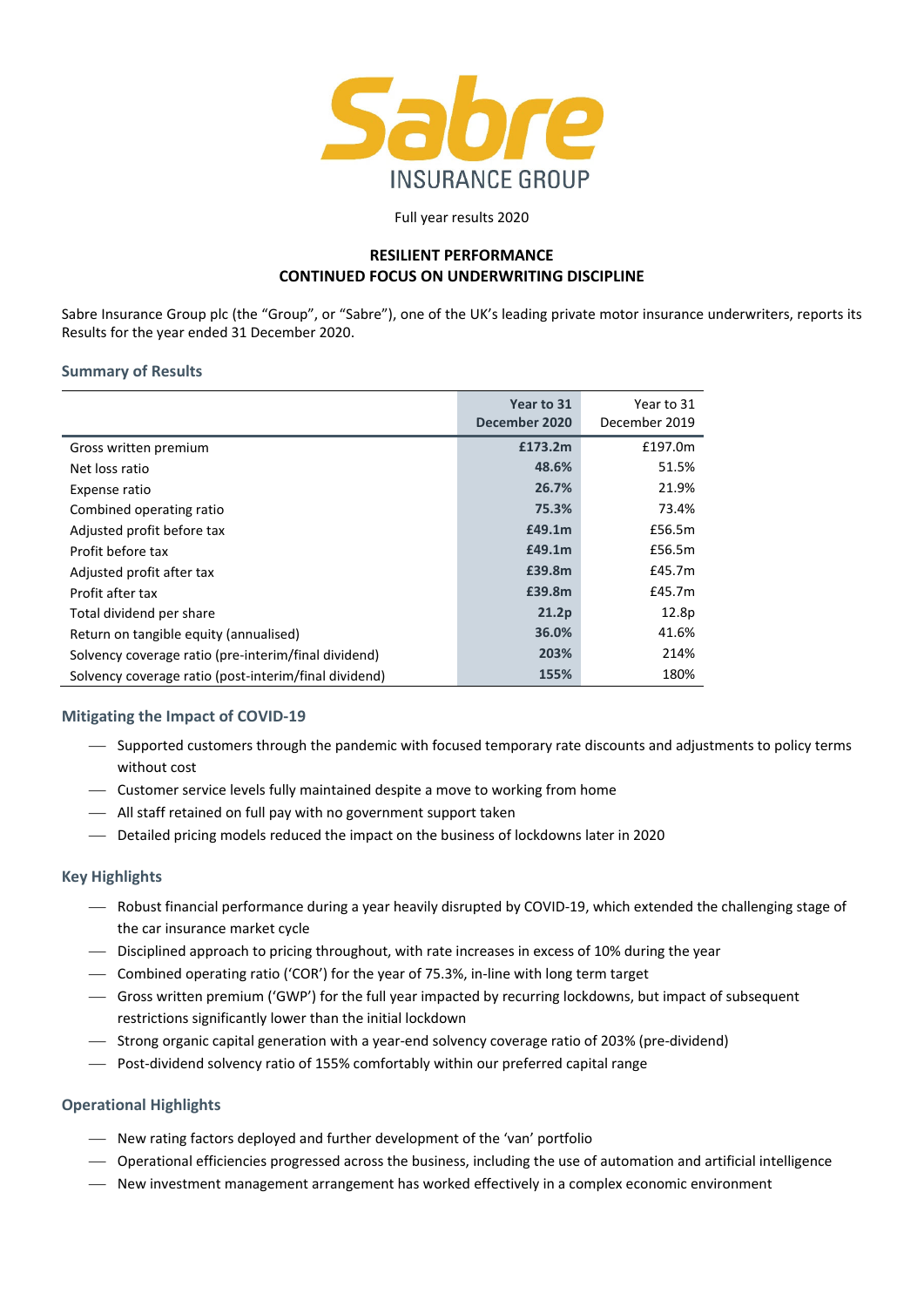## **Outlook**

 Our focused and disciplined approach in 2020, and adherence to our long‐term strategy, leaves the business well positioned to take advantage of anticipated growth opportunities as competitors unwind unsustainable COVID‐19 related price discounts, as claims frequency benefits recede and regulatory developments take effect

## **Geoff Carter, Chief Executive Officer of Sabre, commented:**

The impact of COVID-19 has been well publicised and I'm proud of how Sabre has performed through the pandemic. The strength and simplicity of our business model means we have been able to support all of our stakeholders. We have maintained strong dividend flows to our shareholders, retained all staff on full salaries, and continued to award pay raises. We supported customers by relaxation of certain policy conditions and focused temporary price discounts to reflect likely claims savings.

At the same time, throughout this disruption, we have remained resolutely focused on our long-term strategy of prioritising underwriting profitability over premium volume. This has delivered a strong level of profitability and allows us to provide our *investors with another attractive proposed dividend payment of 11.7p per share.*

Having maintained our business's fundamental strengths and focus during this period we believe we are now well positioned to *take advantage of anticipated growth opportunities without undermining our margin targets.* 

I would like to thank all my colleagues for their continued dedication to the business that has allowed us to deliver these results *and look forward with confidence."*

### **Enquiries**

**Sabre Insurance Group 0330 024 4696** Geoff Carter, Chief Executive Officer Adam Westwood, Chief Financial Officer

**Tulchan Communications 020 7353 4200** James Macey White Giles Kernick

### **Analyst virtual presentation**

Sabre management will host a virtual presentation for analysts today via Zoom. The presentation will start at 8:30am.

To register to access the meeting, please follow this link: https://us02web.zoom.us/webinar/register/WN\_sujNEInwRtur4GYpy6VsRg

A replay will be made available on the Sabre website following the conclusion of the presentation.

This announcement contains inside information for the purposes of Article 7 of the Market Abuse Regulation (EU) No 596/2014.

## **Forward‐Looking Statements Disclaimer**

### *Cautionary statement*

This announcement may include statements that are, or may be deemed to be, "forward‐looking statements". These forward‐ looking statements may be identified by the use of forward-looking terminology, including the terms "believes", "estimates", "plans", "projects", "anticipates", "expects", "intends", "may", "will" or "should" or, in each case, their negative or other variations or comparable terminology, or by discussions of strategy, plans, objectives, goals, future events or intentions. These forward‐looking statements include all matters that are not historical facts and involve predictions. Forward‐looking statements may and often do differ materially from actual results. Any forward‐looking statements reflect Sabre's current view with respect to future events and are subject to risks relating to future events and other risks, uncertainties and assumptions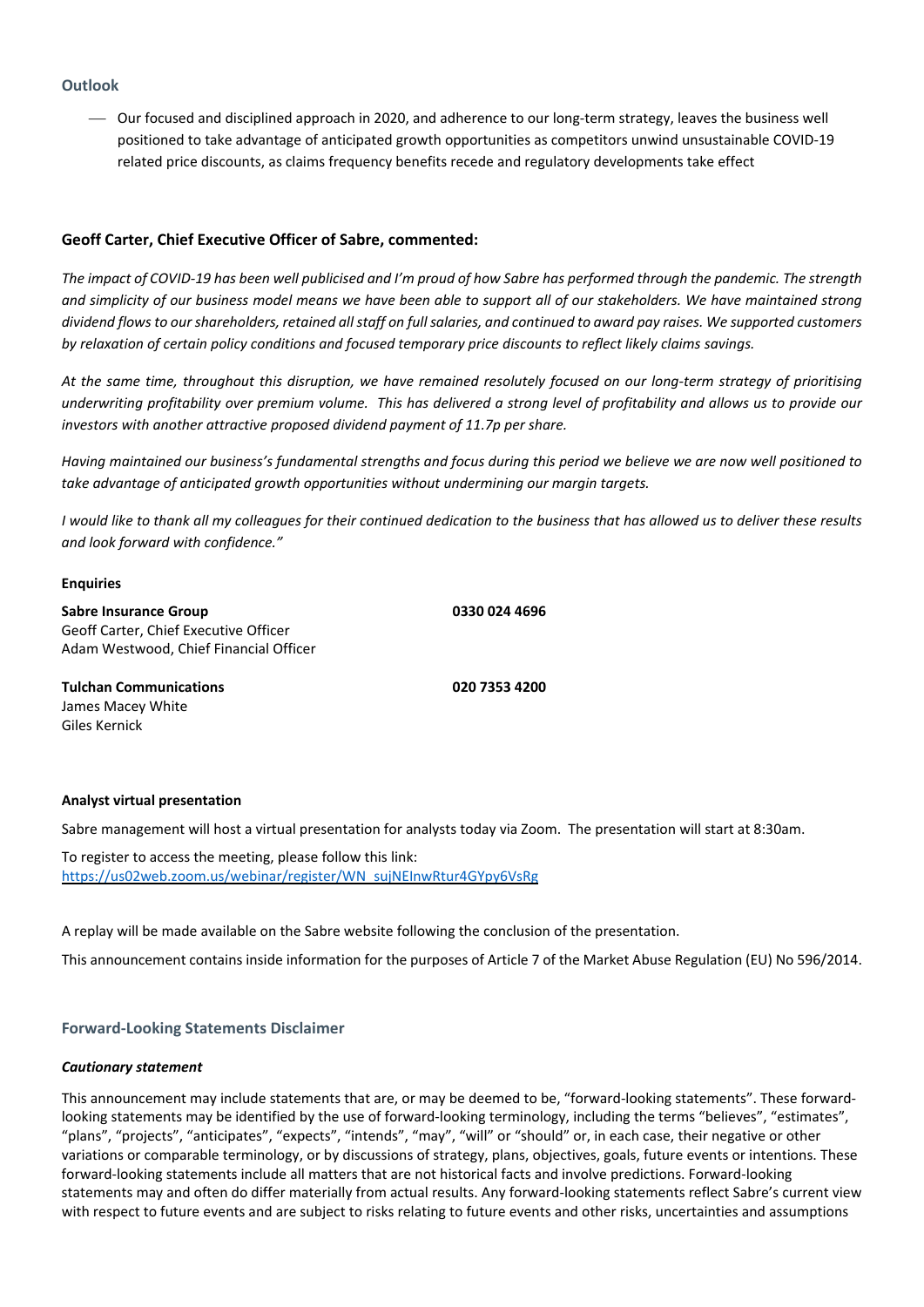relating to Sabre's business, results of operations, financial position, prospects, growth or strategies and the industry in which it operates.

Forward‐looking statements speak only as of the date they are made and cannot be relied upon as a guide to future performance. Save as required by law or regulation, Sabre disclaims any obligation or undertaking to release publicly any updates or revisions to any forward-looking statements in this announcement that may occur due to any change in its expectations or to reflect events or circumstances after the date of this announcement.

The Sabre Insurance Group plc LEI number is 2138006RXRQ8P8VKGV98.

# **CHIEF EXECUTIVE'S REVIEW**

In last year's Report and Accounts I think I described 2019 as the most turbulent year I could recall for insurance ‐ in retrospect I think I spoke too soon!

In our results session last year, I also said I didn't want to make all of our commentary about the COVID‐19 pandemic ‐ sadly in many respects that was a rather ambitious comment as it turned out. COVID‐19 has had an impact on almost all aspects of our operation, almost all year.

I'm saying that within the context of knowing that very many businesses, and certainly individuals, have had a much tougher time than us.

## **Successfully managing the challenges of COVID‐19**

COVID‐19 has presented a range of unique and unprecedented challenges across new business volumes, claims spend development and of course how our staff were able to work. It is very likely many staff won't have been in the office for more than 12 months from the start to end of this pandemic.

Having said that, I'm really pleased with the way we have coped with the various challenges thrown at us. We've adapted our processes, we stayed focused on our long‐term strategy and I think the results we have produced are testament to the robustness of our strategy and our focus on executing it.

As mentioned, COVID‐19 impacted our business in 2020 in several ways, with the most obvious being on our working processes. Following the announcement of the initial lockdown, we managed to get all our staff working from home within 48 hours. The IT team did a fantastic job to reconfigure some equipment which was due to be decommissioned and allowed colleagues to take home work PC's and telephones. This gave everyone the ability to log remotely into our systems in an entirely secure way via their home internet access at minimal cost. Colleagues did astonishingly well in adapting very quickly to this new way of working.

## **A strong business model**

Aside from the operational challenges, our business model was also tested. Clearly traffic volumes have been well down at various times during the year with an obvious knock‐on impact to short‐term claims frequency.

We were very thoughtful about the potential claims cost changes that might emerge from these changes in customer behaviour and as data became available, reflected the likely lower claims costs in lower premiums for new and renewing customers. This, for us, seemed the most fair and logical way of supporting customers as well as ensuring the long‐term success of the business.

This means at various points during the year we reduced our prices substantially to reflect the likely reduced claims cost for policies written or renewed in that month, but underlying this we have ensured we fully covered claims and other cost inflation as we've gone through the year.

As you will see in our results, we have seen a short-term benefit in claims frequency leading to a slightly better than expected claims cost in this financial year. But we would caution that it may take some time for the full picture to emerge as legal firms and claims management companies start to revert to full operating efficiency and potentially present new claims.

The final significant area has been new business volumes. Sabre is a company that is at least partially dependent on 'events' happening within peoples' lives, which prompts them to shop around for the best value insurance for their unique circumstances, which in turn drives our volumes. This could be the purchase of a new car, it could be a new young driver being added to a policy, a change of address or picking up some sort of conviction on their driving licence.

All of these issues drive people back into the market to compare prices and potentially come to us where, with our unique data and understanding, we are able to price their policy most fairly. Clearly, during the first lockdown car sales effectively dried up, it was impossible to have driving lessons or take a driving test and we saw some really material impacts on our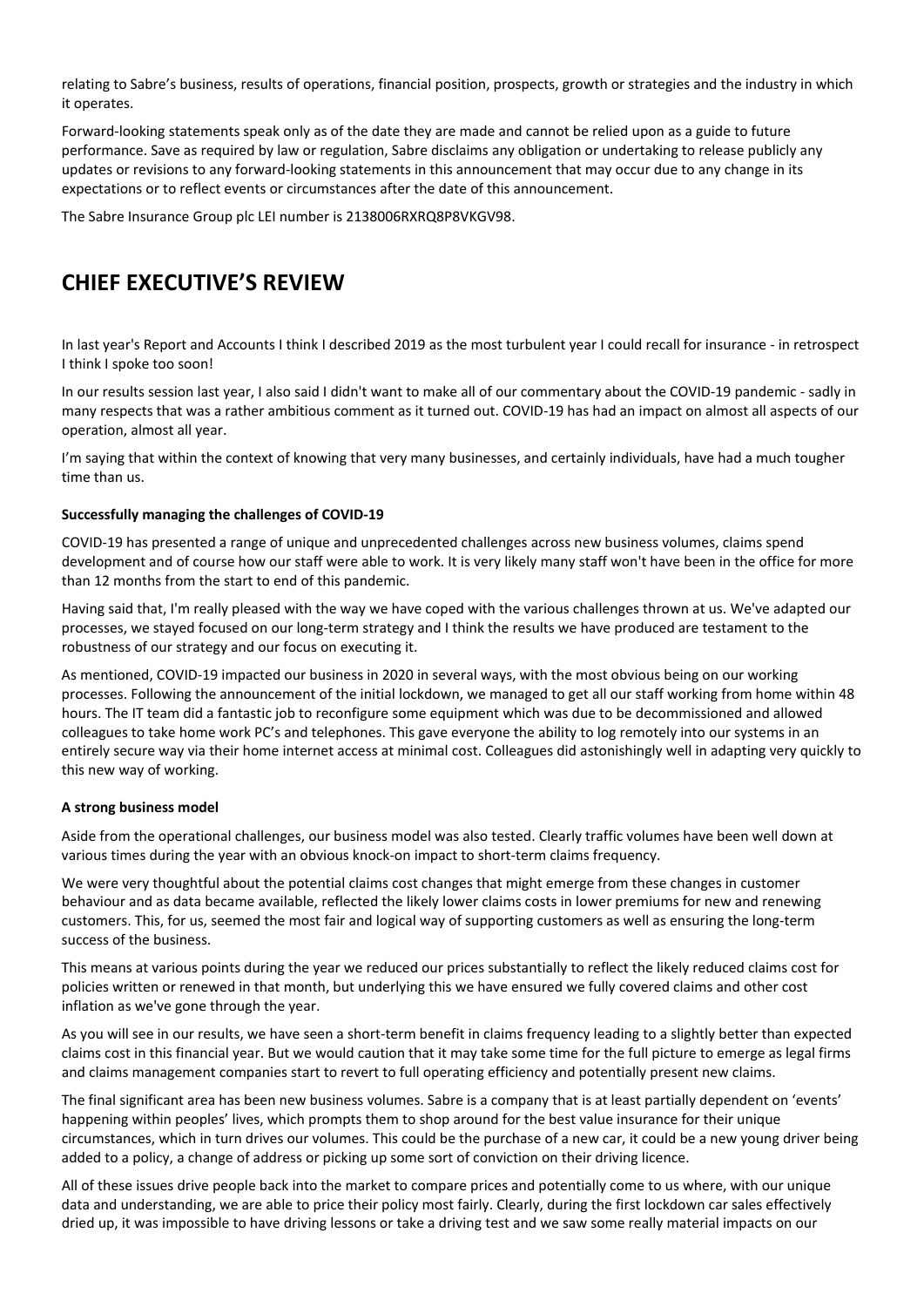business volumes. In the third lockdown we have seen similar impacts, although we had calibrated rating models ready to deploy meaning the impact on our volumes was less severe. After the first lockdown we saw volumes rapidly rebound, and we would anticipate a similar impact as the latest lockdown is loosened, car sales pick up and new drivers enter the market.

We have seen some competitors chase the reduced volume in the market by failing to increase prices sufficiently, in our view, given underlying claims cost inflation. This has exacerbated and extended the soft market conditions.

## **Supporting our stakeholders and developing the business**

Despite these challenges we have continued to protect and develop the business.

As mentioned, a key highlight was the way our staff adapted to the new working processes across all areas of the business. Amongst many other successes our operational teams did not miss a beat in supporting customers with claims or underwriting queries and the actuarial team drove some insightful analysis to understand the likely claims cost impact of the fast‐moving environment.

I was also pleased that we were able to put in a range of customer‐supporting initiatives including changes to our normal underwriting criteria and supporting customers who were struggling to maintain premium payments.

Operationally we have not stood still with developments including the roll out of new rating factors, progressing new initiatives and developing our product offering, despite the challenges of being largely home‐based.

I'm also happy that we've been able to support staff through ongoing pay raises and bonuses as well as our investors through maintaining dividend payments throughout this period. This has all been achieved without furloughing staff or taking any sort of government support.

### **A robust performance in a turbulent market**

There have, naturally, been some frustrations, perhaps the greatest of which has been the extension of the soft market conditions. In the first quarter of 2020 we could see very clear signs that market prices were starting to increase as we had anticipated, but events put a temporary stop to that.

I am very conscious that we are probably testing some of our investors' patience a little as we have shrunk every year since IPO, and whilst we are convinced this is the most effective and profitable long-term strategy, it is somewhat disappointing that we've had to grit our teeth for another year. I note that our expense ratio has increased year-on-year, largely due to the decrease in top-line, and a one-off benefit in 2019 which we did not expect to recur in 2020. Our CFO has discussed this further in his report. Our expense ratio continues to be an 'all-in' measure, including all commission and overhead charges incurred by the Group.

Clearly there is a concern that good financial results for 2020, which will partly continue into 2021, may blind some competitors to the underlying realities of increased claims inflation that is not being matched by premium inflation, and delay sensible actions being taken.

## **A clear long‐term strategy**

Looking forward, we will remain resolutely focused on executing our very successful long-term strategy - we will continue to treat volume as an output not a target. Underlying this is a tight focus on increasing premium in‐line with claims and other cost inflation to ensure we maintain our profitability.

In 2020 we increased prices by well over 10% against a market backdrop of flat or perhaps even reduced premium levels

We believe this leaves us strongly positioned for the future, should our assumptions prove to be correct. As others need to increase prices to cover claims inflation, and unwind COVID‐19 influenced discounts, we will be able to broadly hold our prices and benefit from further competitiveness, fuelling growth. If emerging data shows we have been too cautious we have a fully funded position from which we can appropriately amend our prices.

### **A significant year ahead**

As we move into 2021, we are focused on understanding the various moving parts that we see impacting the industry. If the key driver of market pressures in 2020 was externally (COVID‐19) driven, in 2021 we see this being more industry self‐inflicted or driven by regulatory pressures, such as the convergence of a range of radical or fundamental changes to various aspects of the car insurance market.

These include the long‐awaited Ministry of Justice ("MOJ") (Whiplash) claims reforms; the continuation of claims inflation and the degree to which this is met by matched premium increases; and perhaps most fundamentally for the long-term the FCA review of pricing practices. This effectively bans differential pricing between new and renewing business.

Alongside this, we are aware that reinsurance pricing continues to increase rapidly and the MIB/FSCS levies are also likely to be on a significant upswing over the next few years. We continue to cover all of these in our pricing assumptions.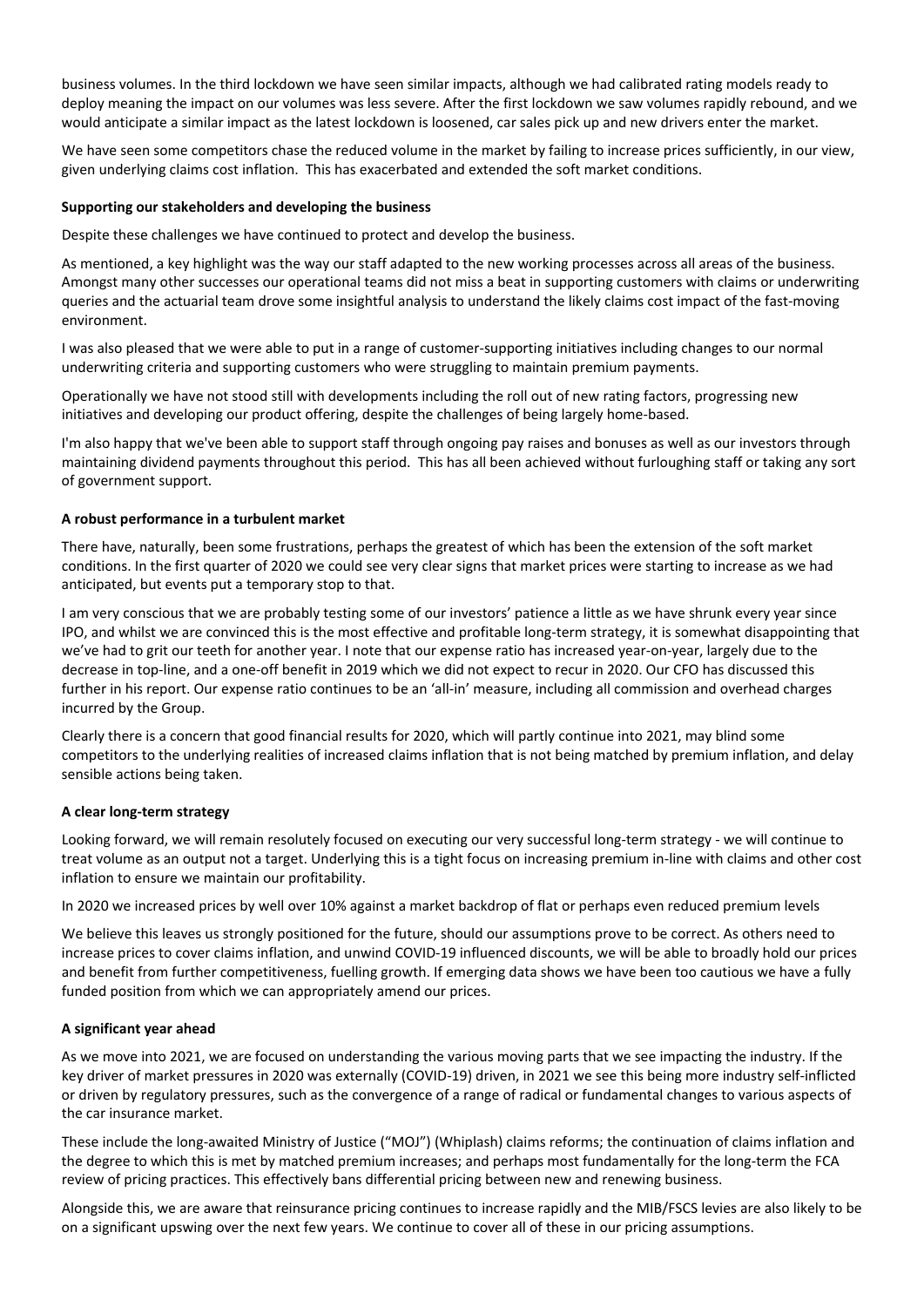In our view there has been nothing to suggest that underlying claims inflation in the region of 7.5‐8.0% will not continue and the premium inflation has certainly lagged this for at least 12 to 18 months.

In these market conditions weaker competitors in the Industry have a long track record of shooting themselves in the foot by overestimating benefits of regulatory changes and underestimating the potential cost increases from less obvious aspects of the change. For example, on MOJ reforms whilst it is possible to calculate around a £30 per policy cost reduction this assumes no change in behaviour from claimant lawyers and claims management companies which we think is an optimistic view.

On the FCA pricing review there are still some question marks over when this will be implemented and we have a concern that some competitors may operate an aggressive growth strategy to build their portfolios as much as possible before these changes come into force.

Hopefully this will not be the case but we very much have it in our minds as a potential scenario. Whilst almost all logic would suggest premium inflation should kick in during the early part of 2021 we would, sadly, not be surprised to see this held back until later in the year.

## **Developing our business while remaining focused on underwriting discipline**

We will continue to treat volume as an output and not chase this as a target; for us the most important thing is to retain our very strong foundations for medium and long‐term growth. We have continued to develop the business in a variety of ways. Gratifyingly we have continued to roll out innovative new rating factors which we expect to benefit us in the forthcoming periods. Whilst the launch of our new partnership with Saga has inevitably been delayed, we would now hope this will be live fairly early in Q2.

We have been offered the opportunity to support many managing general agent ('MGA') and scheme-based businesses which would have provided easy ways for us to grow premium. As we look at these opportunities we are only prepared to move forward if we are convinced they will deliver enhanced returns for our shareholders.

We also reviewed several InsurTechs during the year, but we have several key hurdles which any such opportunities have to clear. The first of these is that we must be able to deploy our sophisticated rating structure; the second is there must be a clear and differentiated customer angle and the third is there must be a sensible and cost-effective integration plan. During the year we agreed to support our first InsurTech partner – Caura, a specialist Car Services App.

We continue to develop our van and small commercial vehicle offering and we are also actively reviewing other adjacent product areas. These may not result in product launches, but we are looking at opportunities to grow the base of the business into the medium term.

Our key focus will always remain on organically and profitably growing the existing core business at the appropriate time in the cycle.

Taken in the round I am pleased with the results for 2020. A GWP drop of 12% was in-line with our expectations following the first lockdown, although the second and third lockdowns have clearly also impacted. We have also had to run hard to maintain a drop of around 20% of volume in the third lockdown, against the pre‐COVID‐19 period in 2020. Conversely our loss ratio turned out slightly better than expected. This has resulted in a very solid profit and our ability to continue to pay an attractive and well supported dividend to our shareholders.

## **A confident outlook**

I remain very positive about the future. Whilst I can see it being a bumpy start and a challenging first half of 2021, due to the factors I've outlined earlier, our pricing actions over the last two years have left us well positioned to maintain our profitability and take advantage of growth opportunities at the right time.

The third, and hopefully final, lockdown, will clearly impact premium levels in early 2021 and continue to impact 2022 as these premiums earn through. After the first lockdown volumes rebounded strongly and I would anticipate a similar impact in 2021 as car sales pick up and new drivers enter the market.

I am confident that in 2021 we will maintain our profitability and therefore be able to continue to support an attractive dividend, possibly by utilising our robust capital range as we earn through the lower premium levels. As we look further into 2021 and 2022 we will expect growth opportunities to begin to arise, although this will be largely driven by market dynamics and how quickly some competitors respond to the issues we have discussed.

In closing I would like to thank all of my colleagues for their extraordinary commitment in these unique times to maintain our service to customers and ensuring the business success.

I would also like to thank many of our long‐term investors for their ongoing support and we look forward to continuing to reward them with attractive dividends and then allowing them to benefit from our growth in the near future.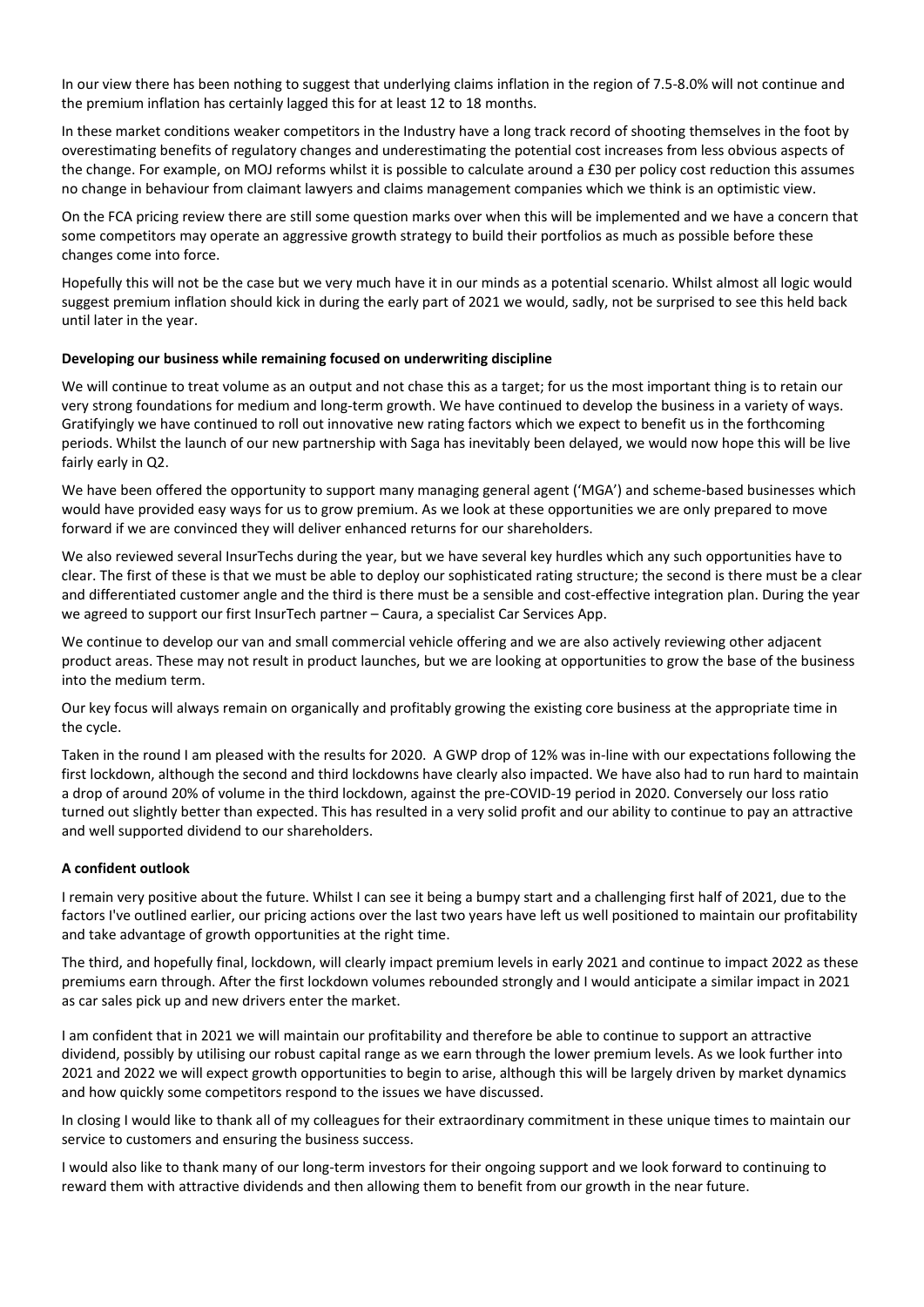Finally, there have been some Board changes this year as a result of succession plans. I would like to reiterate my thanks to our former Chairman Patrick Snowball for his invaluable help and support. I now look forward to continuing to work with Andy Pomfret and our new and existing non‐executive directors in developing the business.

# **FINANCIAL REVIEW**

# **CHIEF FINANCIAL OFFICER'S REVIEW**

## **HIGHLIGHTS**

| 2020    | 2019    |
|---------|---------|
| £173.2m | £197.0m |
| 48.6%   | 51.5%   |
| 26.7%   | 21.9%   |
| 75.3%   | 73.4%   |
| £39.8m  | £45.7m  |
| £39.8m  | £45.7m  |
| 203%    | 214%    |
| 155%    | 180%    |
| 66.9%   | 74.9%   |
| 36.0%   | 41.6%   |
|         |         |

2020 was a year defined by unprecedented events, which presented new challenges across the industry and provided a real test of the Group's strategy.

The year started much like any other, with Sabre applying price increases to cover the cost of claims and other inflation, which has been relatively high for some time. Those familiar with the Group will be aware that this approach has been designed to preserve long-term profitability, but has generated some shrinkage in past years as Sabre's prices have become, temporarily, less competitive. During Q1, before it became clear that the coronavirus outbreak would become a global pandemic, there were early signs that the UK motor insurance market was turning, with prices appearing to harden and our premium recovering. This, however, was cut short by the introduction of restrictions on travel in the UK.

The impact of these restrictions cannot be overstated and the tragic loss of life, health and civil liberties overshadows the modest net impact on a Company such as Sabre. The financial impact of the restriction can be summarised as follows:

Fewer cars on the road generally led to fewer accidents and hence a lower cost of claims

- Because of the above, insurers including Sabre discounted premiums to reflect expected savings, reducing the premium available in the market
- Fewer "events", such as the purchase of new vehicles and learning to drive occurred. Such events have an impact on revenue for Sabre

Throughout, we have balanced potential loss of income against the cost of miscalculating the impact of restrictions, and continued to err on the side of caution.

The net effect of these temporary changes to the market were that while current year claims performance was strong, the Group lost some market share.

While the Group has a considerable variable element to its cost base, it is nonetheless exposed to an element of fixed cost. We disclosed in the 2019 report that a one‐off accrual release positively impacted that year's expense ratio. As a result of this, and the reduction in top‐line premium, there is an increase in the expense ratio for 2020. This means the combined ratio has increased year‐on‐year, despite the reduction in net loss ratio.

The net result of this is that profit after tax has fallen to £39.8m for the year, with the Group well placed to grow earnings in the medium term.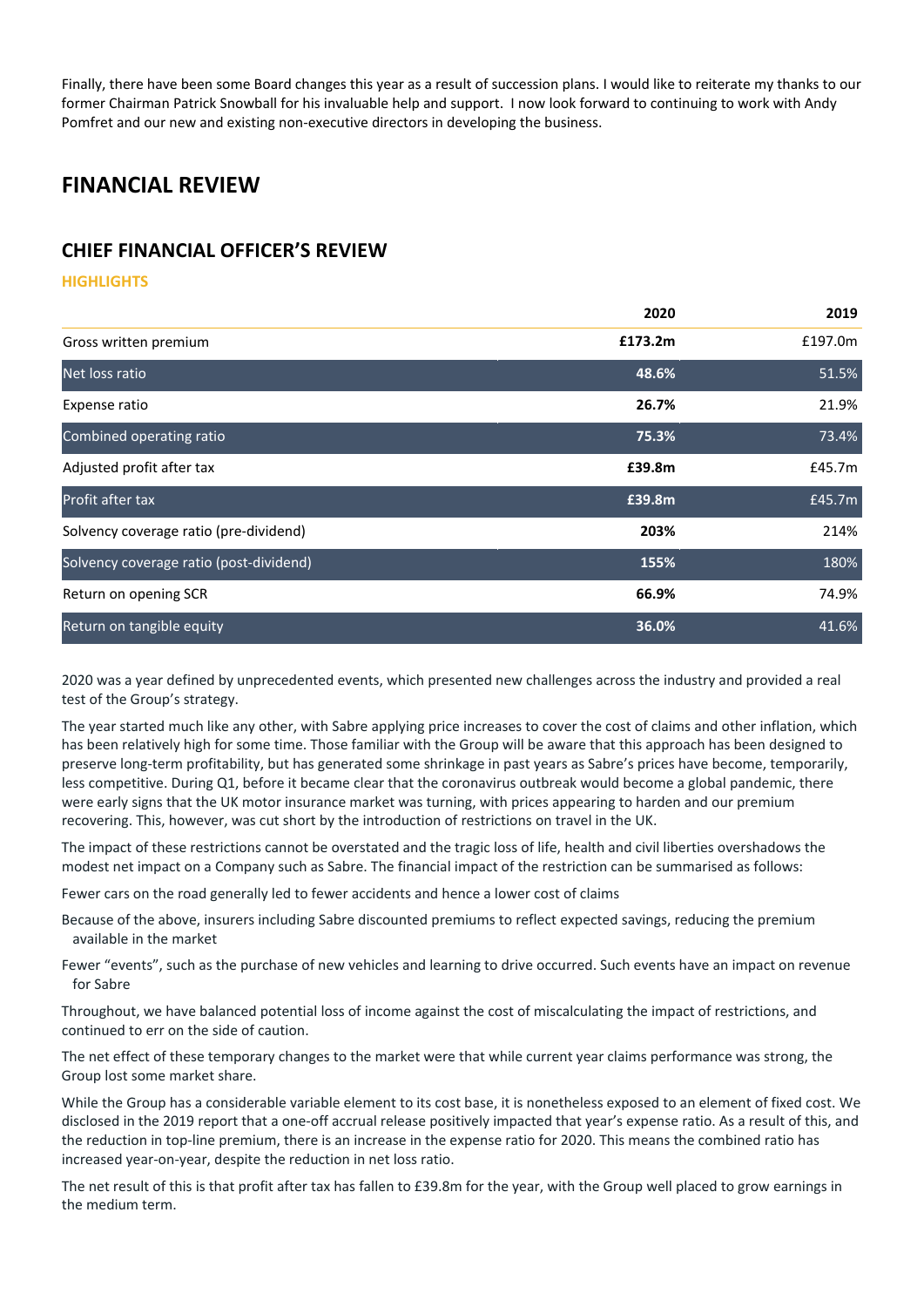We will continue to focus on delivering an ordinary dividend of 70% of Adjusted Profit After Tax ("PAT"), and return excess capital to shareholders as appropriate. The Board has elected to pay a year‐end dividend of 11.7p per share, consisting of an ordinary dividend of 6.8p and a special dividend of 4.9p. Including the ordinary interim dividend of 4.3p already paid in respect of 2020, this takes the total dividend paid in respect of 2020 to 16.0p per share. The Group also paid a dividend of 5.2p in August 2020, which while technically a 2020 dividend, represented the deferred special dividend in respect of 2019.

The Group's return on tangible equity was 36.0% for 2020, a reduction from 41.6% in 2019. The decrease is primarily a result of the reduction in adjusted profit after tax.

Our Solvency capital remains strong, with a pre‐dividend SCR ratio of 203%, with little impact from the market turmoil we have seen during the year.

The Group has continued to generate significant capital through normal trading activity during the year and paid two dividends, the final dividend in respect of 2019 and an interim dividend in respect of 2020, which included the deferred special dividend in respect of 2019.

## **REVENUE**

|                                                                 | 2020    | 2019              |
|-----------------------------------------------------------------|---------|-------------------|
| Gross written premium                                           | £173.2m | £197.0m           |
| Gross earned premium                                            | £185.8m | £203.7m           |
| Net earned premium                                              | £165.7m | £183.2m           |
| Other technical income                                          | £2.2m   | £1.2m             |
| Customer instalment income                                      | £4.6m   | £4.1m             |
| Interest revenue calculated using the effective interest method | £1.4m   | £0.1 <sub>m</sub> |
| Net investment gains through profit or loss                     |         | £2.3m             |
| Fair value gains on debt securities through OCI                 | £2.4m   |                   |

Continuing the theme from 2019 results, we have continued to price our policies according to observed and expected increases in underlying costs, to maintain profitability. While this led to Sabre apparently pricing ahead of the market in 2019, it did appear that in early 2020 market pricing was catching up, as sales volumes began to recover. This recovery was halted abruptly when the restrictions on travel were introduced. As discussed in my introduction, these restrictions led to a significant reduction in the amount of new business available within the market. Further, Sabre's cautious approach to discounting prices means that potential business was lost to more aggressive price reductions introduced by other firms. This strategy means that, while there may have been a short-term dip in income, the chances of under-pricing policies and building a problem for the future are significantly reduced.

The level of other technical income and instalment income remains broadly proportionate to the amount of direct business written, notwithstanding that instalment income is earned over the life of a financed policy while other income is generally recognised upfront. The year‐on‐year increase in other technical income is a result of a change in classification for certain premium refunds, which were previously classified as a reduction within other technical income but are now classified within premium.

From 1 January 2020, the Group applied IFRS 9 for the first time. Also in January, on the appointment of Goldman Sachs Asset Management as the Group's investment manager, the fixed income investments held by the Group were classified at fair value through Other Comprehensive Income. This means that, because the Group's strategy is to hold these assets to maturity, the profit and loss account is no longer exposed to short‐term fluctuations in market value. Instead, an "effective interest" amount is credited to the profit and loss account, which represents the net income earned on each bond.

Goldman Sachs Asset Management will work with management to explore opportunities to increase yield moderately, while maintaining a simple, low-risk and largely buy-and-hold investment strategy.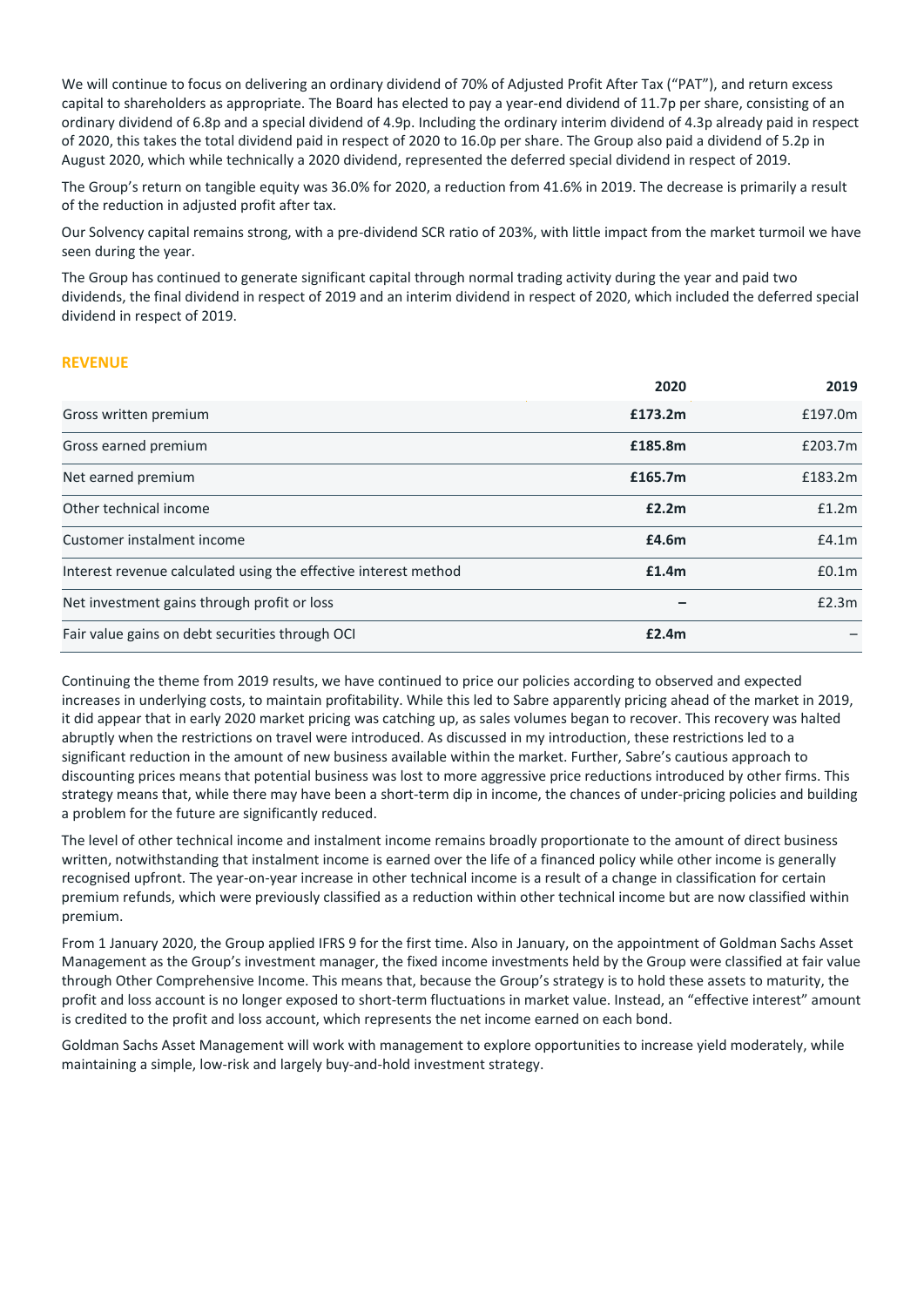### **OPERATING EXPENDITURE**

|                           | 2020    | 2019     |
|---------------------------|---------|----------|
| Gross claims incurred     | £104.0m | £110.3m  |
| Net claims incurred       | £88.1m  | £102.0m  |
| Current-year loss ratio   | 51.2%   | 62.8%    |
| Prior-year loss ratio     | $-2.6%$ | $-11.2%$ |
| Financial-year loss ratio | 48.6%   | 51.5%    |
| Net operating expenses    | £44.3m  | £40.1m   |
| Expense ratio             | 26.7%   | 21.9%    |
| Combined operating ratio  | 75.3%   | 73.4%    |

The year's underwriting result is best explained in terms of the current‐year loss and prior‐year loss ratios, and the expense ratio, which together make up the combined ratio.

The current‐year loss ratio, at 51.2%, is 11.6% lower than the 62.8% achieved in 2019. This improvement is driven primarily by incurring fewer claims than expected, either on policies written before the restrictions on travel were imposed, or incurring fewer claims than expected once policies had been discounted. We should note that, while the frequency of claims had reduced during lockdown, we still incurred a steady stream of claims.

The prior‐year loss ratio recorded in 2020 was minus 2.6%, as compared to minus 11.2% in 2019. This reduction is the result of far lower "exceptional" reserve releases during the year, in-line with the expectation we have previously set that the prioryear movement will revert to a "normal" run rate over time. The prior‐year run‐off benefit has been further reduced by a one‐ off strengthening of certain prior‐year reserves relating to periodic payment orders (which are claims settled as annuity payments to claimants as opposed to one‐off lump sum amounts), which are exposed to inflationary factors such as the increasing cost of care provision.

The Group's expense ratio has increased against the 2019 comparative, from 21.9% to 26.7%. While the Group's expense base has been relatively stable, the increase in this ratio, which is equal to total operating expenses divided by net earned premium, has been exaggerated by a one‐off reduction in costs in 2019 and the reduction in net earned premium in 2020. For additional clarity, a bridge of expense ratio from 2019 to 2020 is provided in the Annual Report and Accounts (page 36). The one‐off accrual release of c.£3.3m in 2019 related to the accrual held in respect of MIB levies and was discussed within the 2019 CFO report. Movement in deferred acquisition costs ("DAC") reflects changes in the amount of acquisition costs deferred over the life of policies sold. If a higher amount is deferred at the end of the year than at the start, there will be a benefit to the profit and loss account. As at the end of 2020 there was slightly less deferred than at the end of 2019, so the impact was a small negative to profit. Conversely, the amount deferred at the end of 2019 was larger than at the start of 2019, which led to a benefit to the 2019 position. This deferral reflects the timing of costs incurred rather than any change in the total amount of expense incurred by the business.

The increase in staff costs, excluding the impact of deferrals and reclassification to claims expenses, was £0.9m, from £12.6m in 2019 to £13.5m in 2020. The difference was driven primarily by an increase in share-based payment (IFRS 2) charges, which increased by £0.5m. This was primarily due to an additional year of long-term incentive plan being charged (now three years earning simultaneously) and two years of deferred bonus plan expense being incurred (in 2019, only the deferral in respect of 2018 was incurred). These increases now reflect an approximate plateau in the number of years' expense which will earn through in any year. The remainder of the increase is due to small increases in the cost of basic salaries and staff bonuses, and an increase in the accrued cost of untaken leave. We have kept our staff numbers at a consistent level over the past year, despite the decrease in policy volumes, which we expect to be temporary. We continue to run excess capacity within our claims team in anticipation of a hardening market driving increased policy volumes within the next year. All eligible staff received an inflationary payrise during 2020.

The cost of MIB and other levies continues to rise, relative to the level of premium written, hence the increase in absolute costs. Audit fees have also shown significant inflation during 2020, largely a result of structural changes to the audit firm's quality and risk management approach.

Other costs remained stable year‐on‐year, with variable elements such as certain IT costs and commission decreasing in‐line with policy volumes. Notwithstanding the impact of variable costs, the reduction in net earned premium increased the expense ratio by 2.6%.

The expense ratio calculated by Sabre is "all‐in", in that it includes all operational expenditure, including Commission and head office costs incurred by the Group. This is not necessarily consistent with other insurers.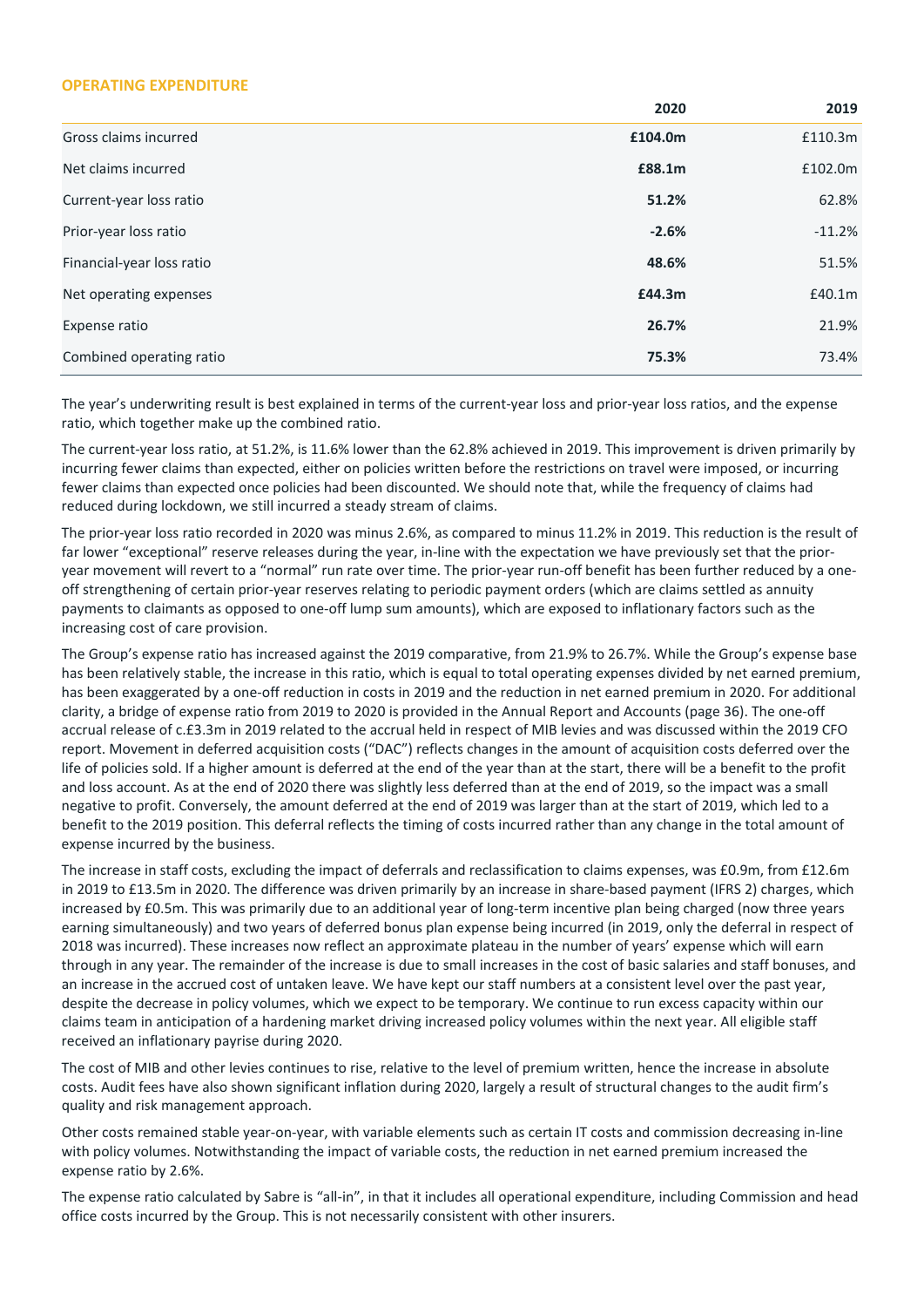## **TAXATION**

In 2020 the Group recorded a corporation tax expense of £9.3m (2019: £10.8m), an effective tax rate of 18.98%, similar to an effective tax rate of 19.07% in 2019. The effective tax rate is approximately equal to the prevailing UK corporation tax rate. The Group has not entered into any complex or unusual tax arrangements during the year.

### **EARNINGS PER SHARE**

| <b>Earnings per share</b>  | 2020   | 2019   |
|----------------------------|--------|--------|
| Basic earnings per share   | 15.98p | 18.35p |
| Diluted earnings per share | 15.82p | 18.22p |

Basic earnings per share for 2020 of 15.98p per share is proportionate to profit after tax. Diluted earnings per share is similarly proportionate to profit after tax, taking into account the potentially dilutive effect of the Group's share schemes.

### **CASH AND INVESTMENTS**

| <b>Cash and investments</b>  | 2020    | 2019              |
|------------------------------|---------|-------------------|
| Government bonds             | £121.9m | £263.6m           |
| Government-backed securities | £84.2m  | £0.0 <sub>m</sub> |
| Corporate bonds              | £40.2m  | £0.0 <sub>m</sub> |
| Cash and cash equivalents    | £37.9m  | £31.8m            |

The Group continues to hold a low-risk investment portfolio and cash reserves sufficient to meet its future claims liabilities. During 2020 the Group revised its investment strategy to allow for a proportion of the portfolio to be held in corporate bonds or government‐backed securities, which was implemented through the appointment of Goldman Sachs Asset Management. The goal was to develop and implement prudent and efficient deployment of invested assets, while sticking to our low‐risk, low‐distraction philosophy.

## **INSURANCE LIABILITIES**

| <b>Insurance liabilities</b> | 2020    | 2019    |
|------------------------------|---------|---------|
| Gross outstanding claims     | £226.5m | £212.2m |
| Reinsurance assets           | £92.0m  | £76.4m  |
| Net outstanding claims       | £134.5m | £135.8m |

The Group's net outstanding claims continue to reflect the underlying profitability and volume of business written. The increase in gross outstanding claims against 2019 was a result of additional large claims being recorded against the relatively slow settlement of personal injury claims during COVID‐19. The level of net outstanding claims held remains broadly proportionate to the volume of business written, with a reduction in new claims incurred in 2020 being somewhat offset by increases in the time taken to settle larger claims and expected increases in the costs of settling claims.

### **LEVERAGE**

The Group continues to hold no external debt. All of the Group's capital is considered "Tier 1" under Solvency II. The Directors continue to hold the view that this currently allows the greatest operational flexibility for the Group.

## **DIVIDENDS**

The Directors have proposed a total final dividend of 11.7p per share in respect of 2020, consisting of an ordinary final dividend of 6.8p per share and a special dividend of 4.9p. The total amount proposed to be distributed to shareholders by way of dividends for 2020 is therefore 16.0p per share, including the ordinary interim dividend of 4.3p per share. This does not include the special dividend of 5.2p per share paid in August 2020, which represented a deferral of the 2019 special dividend. Including this, the total dividend paid and declared in respect of 2020 is 21.2p per share. Excluding the capital required to pay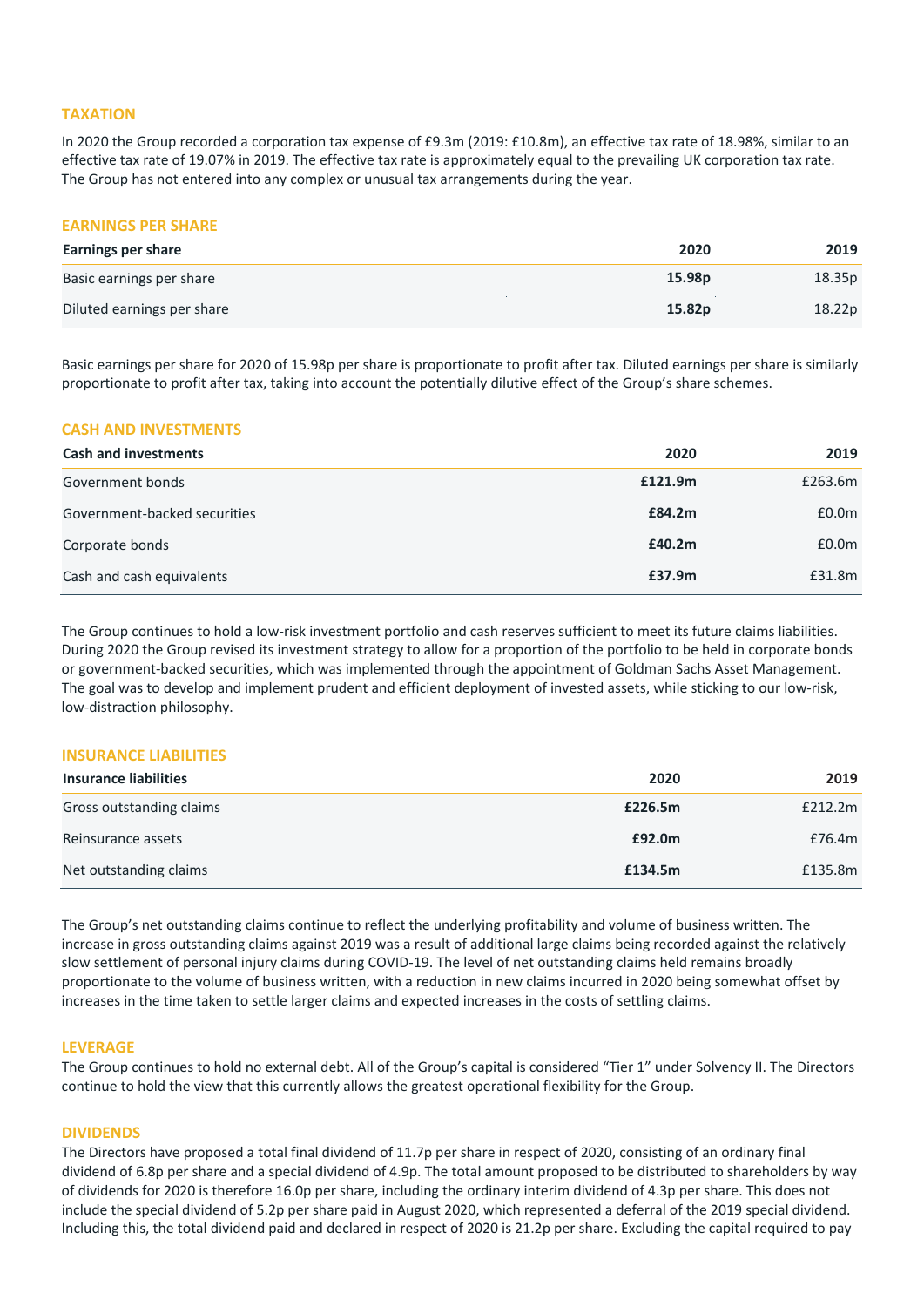this dividend, the Group's SCR coverage ratio at 31 December 2020 would be 155%. This is consistent with the Group's policy to pay an ordinary dividend of 70% of profit after tax, and to consider passing excess capital to shareholders by way of a special dividend.

## **ADAM WESTWOOD**

Chief Financial Officer 15 March 2021

## **Dividend timetable**

| <b>Final dividend 2020</b> |               |
|----------------------------|---------------|
| Ex-dividend date           | 22 April 2021 |
| Record date                | 23 April 2021 |
| Payment date               | 20 May 2021   |

## **Interim dividend 2021**

| Ex-dividend date | 19 August 2021    |
|------------------|-------------------|
| Record date      | 20 August 2021    |
| Payment date     | 16 September 2021 |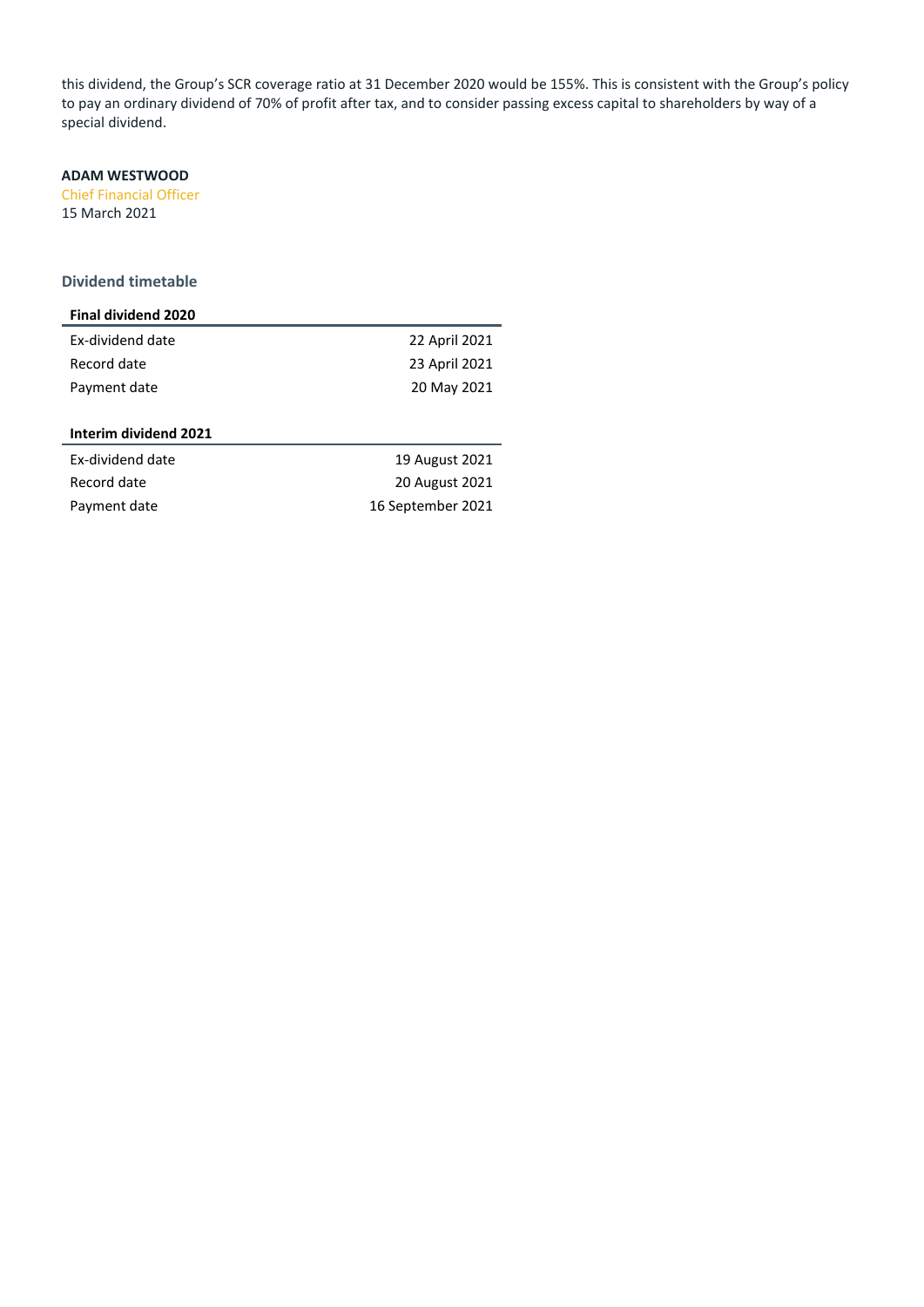## **CONSOLIDATED PROFIT OR LOSS ACCOUNT FOR THE YEAR ENDED 31 DECEMBER 2020**

|                                                                          |              | 2020                     | 2019       |
|--------------------------------------------------------------------------|--------------|--------------------------|------------|
|                                                                          | <b>Notes</b> | £'k                      | £'k        |
| <b>Gross written premium</b>                                             |              | 173,235                  | 197,040    |
| Less: Reinsurance premium ceded                                          |              | (20, 390)                | (19,780)   |
| Net written premium                                                      |              | 152,845                  | 177,260    |
| Less: Change in unearned premium reserve                                 |              |                          |            |
| Gross amount                                                             | 3.1.1        | 12,527                   | 6,640      |
| Reinsurers' share                                                        | 3.1.1        | 335                      | (662)      |
| Net earned premium                                                       |              | 165,707                  | 183,238    |
| Interest income on financial assets using effective interest rate method | 4.8          | 1,417                    | 64         |
| Other interest and similar income                                        | 4.8          | $\overline{\phantom{0}}$ | 8,076      |
| Net losses on financial assets at fair value through profit or loss      | 4.9          |                          | (5, 735)   |
| Instalment income                                                        |              | 4,607                    | 4,093      |
| Other operating income                                                   | 7            | 2,171                    | 1,240      |
| <b>Total income</b>                                                      |              | 173,902                  | 190,976    |
| Insurance claims                                                         | 3.4          | (104, 043)               | (110, 301) |
| Insurance claims recoverable from reinsurers                             | 3.4          | 15,933                   | 8,311      |
| Net insurance claims                                                     |              | (88, 110)                | (101,990)  |
| Finance costs                                                            | 5.2          | (13)                     | (18)       |
| Commission expenses                                                      |              | (14, 287)                | (15, 741)  |
| Operating expenses                                                       | 8            | (22, 370)                | (16, 748)  |
| <b>Total expenses</b>                                                    |              | (36, 670)                | (32, 507)  |
| Profit before tax                                                        |              | 49,122                   | 56,479     |
|                                                                          |              |                          |            |
| Tax charge                                                               | 10           | (9, 324)                 | (10, 768)  |
| Profit for the year attributable to the equity holders of the parent     |              | 39,798                   | 45,711     |
| Basic Earnings Per Share (pence per share)                               | 18           | 15.98                    | 18.35      |
| Diluted Earnings Per Share (pence per share)                             | 18           | 15.82                    | 18.22      |

The attached notes form an integral part of these financial statements.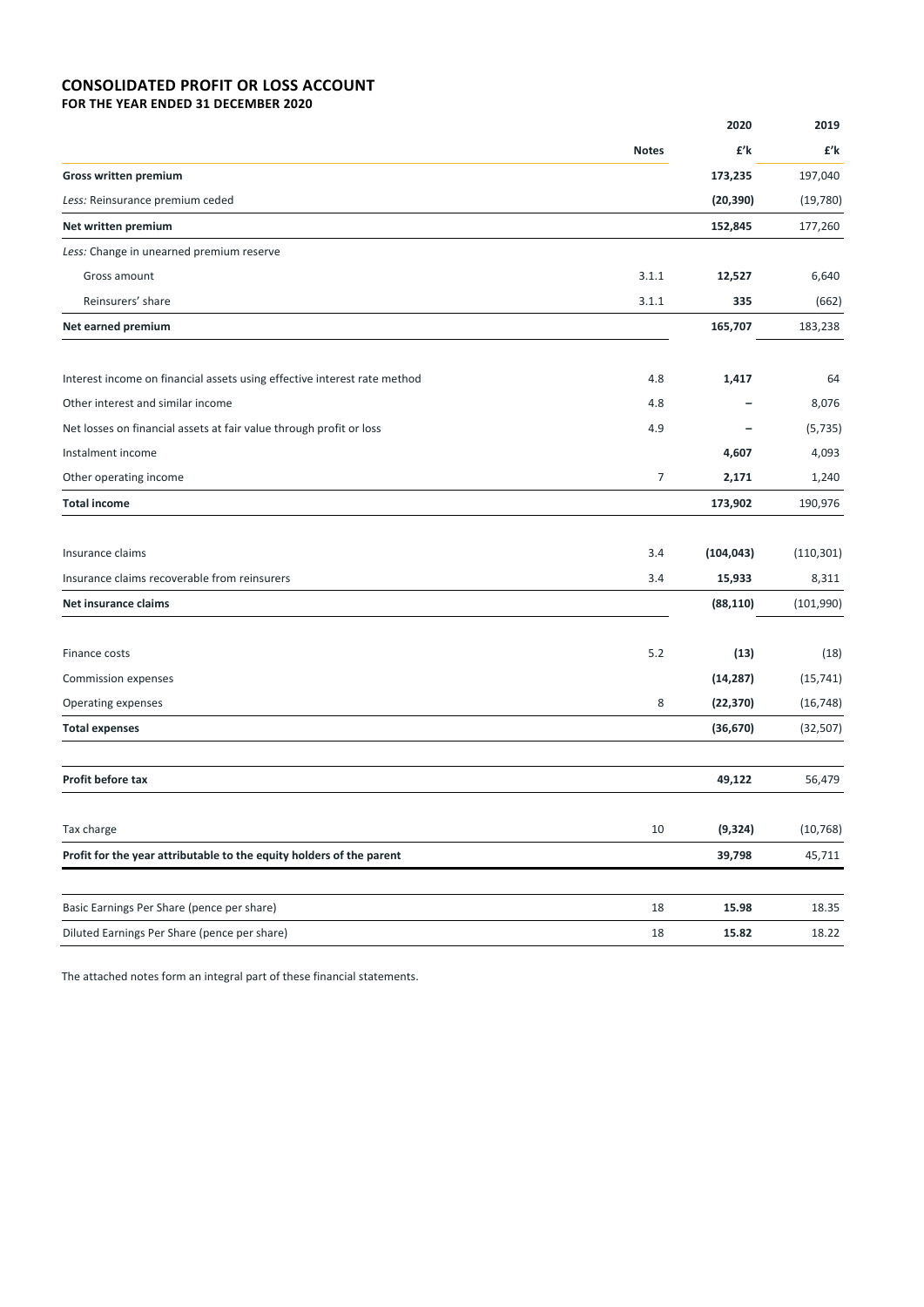## **CONSOLIDATED STATEMENT OF COMPREHENSIVE INCOME**

for the year ended 31 December 2020

|                                                                                          |              | 2020   | 2019   |
|------------------------------------------------------------------------------------------|--------------|--------|--------|
|                                                                                          | <b>Notes</b> | £'k    | £'k    |
| Profit for the year attributable to the equity holders of the parent                     |              | 39,798 | 45,711 |
| Items that are or may be reclassified subsequently to profit or loss                     |              |        |        |
| Fair value gains on debt securities                                                      | 4.9          | 2,436  |        |
| Tax charge                                                                               |              | (463)  |        |
|                                                                                          |              | 1,973  |        |
| Items which will not be reclassified to profit or loss                                   |              |        |        |
| Revaluation losses on owner-occupied properties                                          | 9.1          | (165)  |        |
| Tax credit                                                                               |              | 31     |        |
|                                                                                          |              | (134)  |        |
|                                                                                          |              |        |        |
| Total for the year                                                                       |              | 1,839  |        |
| Total comprehensive income for the year attributable to the equity holders of the parent |              | 41,637 | 45,711 |

The attached notes form an integral part of these financial statements.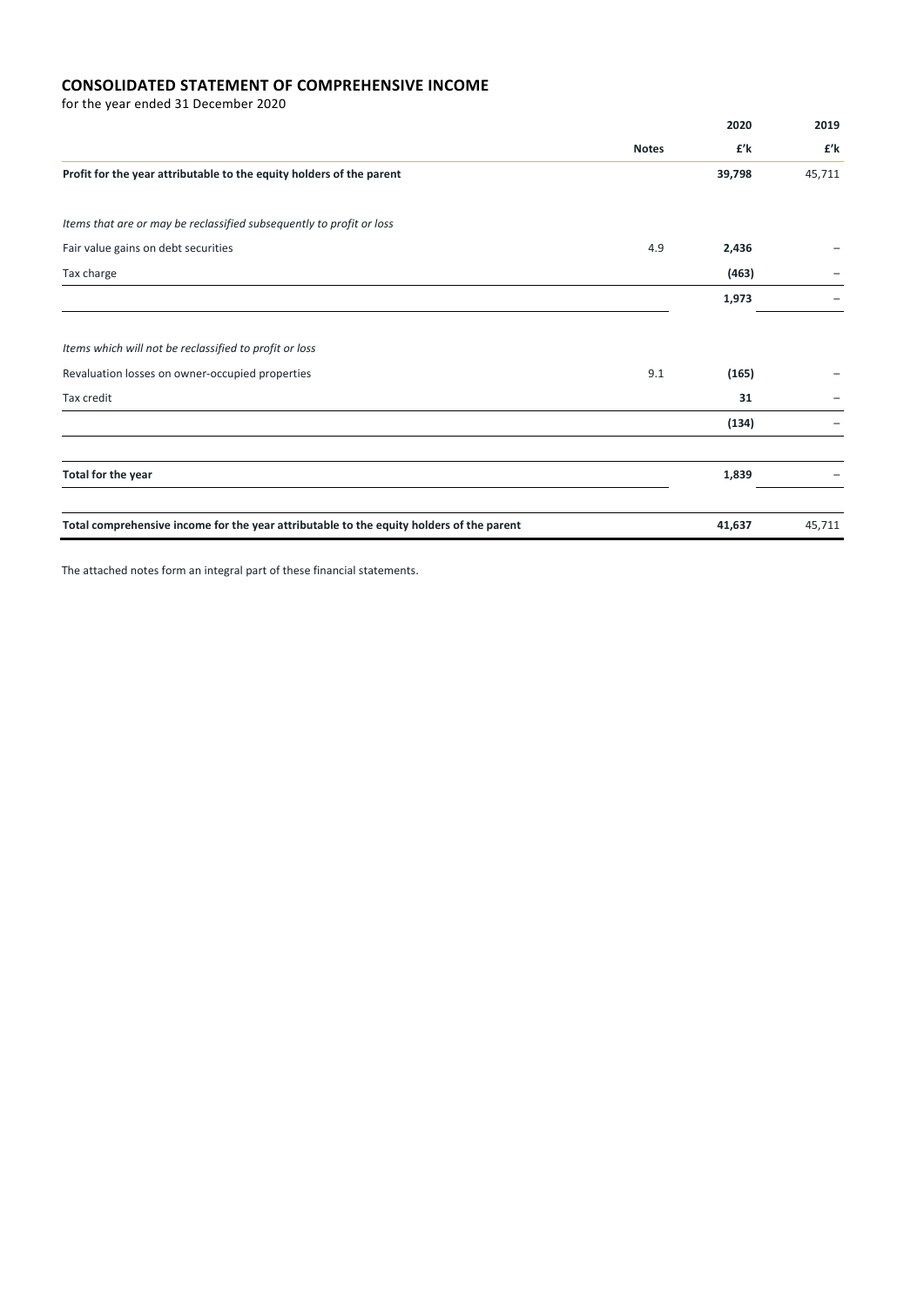## **CONSOLIDATED STATEMENT OF FINANCIAL POSITION**

AS AT 31 DECEMBER 2020

|                                              |              | 2020     | 2019    |
|----------------------------------------------|--------------|----------|---------|
|                                              | <b>Notes</b> | £'k      | £'k     |
| Assets                                       |              |          |         |
| Goodwill                                     |              | 156,279  | 156,279 |
| Property, plant and equipment                | 9.1          | 4,174    | 4,568   |
| Right-of-use asset                           | 9.2          | 189      | 189     |
| Reinsurance assets                           | 3.1          | 99,921   | 83,931  |
| Deferred tax assets                          | 11           |          | 210     |
| Deferred acquisition costs                   | 3.1.2        | 14,791   | 16,211  |
| Insurance receivables                        | 3.2          | 33,976   | 37,754  |
| Loans and other receivables                  | 4.4          | 84       | 31      |
| Current tax assets                           |              | 369      |         |
| Prepayments, accrued income and other assets | 13           | 868      | 3,627   |
| <b>Financial investments</b>                 | 4.1          | 246,281  | 263,629 |
| Cash and cash equivalents                    | 4.5          | 37,904   | 31,791  |
| <b>Total assets</b>                          |              | 594,836  | 598,220 |
|                                              |              |          |         |
| <b>Equity</b>                                |              |          |         |
| Issued share capital                         | 15           | 250      | 250     |
| Own shares                                   |              | (1, 494) | (1,061) |
| Merger reserve                               |              | 48,525   | 48,525  |
| <b>FVOCI reserve</b>                         |              | 2,210    |         |
| Revaluation reserve                          |              | 831      | 965     |
| Share-based payments reserve                 |              | 1,817    | 1,362   |
| Retained earnings                            |              | 214,261  | 217,376 |
| <b>Total equity</b>                          |              | 266,400  | 267,417 |
|                                              |              |          |         |
| <b>Liabilities</b>                           |              |          |         |
| Insurance liabilities                        | 3.1          | 226,546  | 212,167 |
| Unearned premium reserve                     | $3.1\,$      | 87,350   | 99,877  |
| Lease liability                              | 5.1          | 194      | 194     |
| Deferred tax liability                       | 11           | 125      |         |
| Insurance payables                           | 3.3          | 6,246    | 6,009   |
| Trade and other payables                     | 5.3          | 5,530    | 6,466   |
| Current tax liabilities                      |              |          | 4,884   |
| Accruals                                     |              | 2,445    | 1,206   |
| <b>Total liabilities</b>                     |              | 328,436  | 330,803 |
| <b>Total equity and liabilities</b>          |              | 594,836  | 598,220 |

The attached notes on pages 103 to 142 form an integral part of these financial statements.

The financial statements were approved by the Board of Directors and authorised for issue on 15 March 2021.

Signed on behalf of the Board of Directors by:

**ADAM WESTWOOD** 

Chief Financial Officer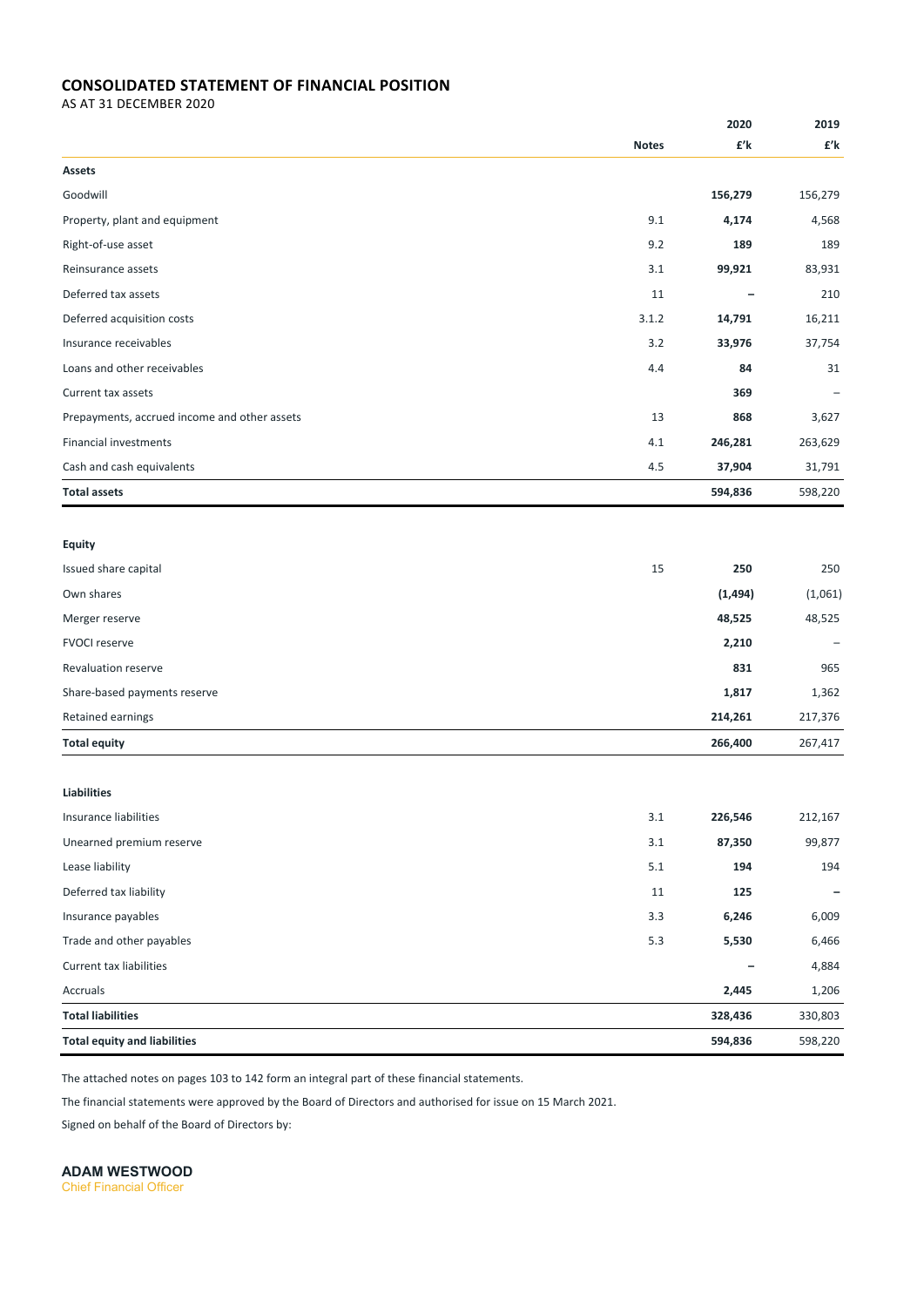## **CONSOLIDATED STATEMENT OF CHANGES IN EQUITY**

FOR THE YEAR ENDED 31 DECEMBER 2020

| £'k<br>£'k<br><b>Notes</b><br>15<br>250<br>250<br>250<br>250<br>Own shares - at 1 January<br>(1,061)<br>(1)<br>(433)<br>(1,060)<br>(1, 494)<br>(1,061)<br>48,525<br>48,525<br>48,525<br>48,525<br>FVOCI reserve - at 1 January<br>Implementation of IFRS 9 "Financial Instruments"<br>237<br>FVOCI reserve - adjusted at 1 January 2020<br>237<br>Fair value gains on debt securities<br>2,436<br>(463)<br>Tax charge<br>2,210<br>$\qquad \qquad -$<br>965<br>965<br>(165)<br>31<br>$\overline{a}$<br>831<br>965<br>Share-based payment reserve - at 1 January<br>1,362<br>1,036<br>Settlement of share-based payments<br>(1, 193)<br>(780)<br>Charge in respect of share-based payments<br>1,648<br>1,106<br>1,817<br>1,362<br>217,376<br>214,373<br>(237)<br>217,139<br>214,373<br>780<br>1,193<br>135<br>39,798<br>45,711<br>(43, 869)<br>(43, 623)<br>214,261<br>217,376<br>266,400<br>267,417 |                                                                      | 2020 | 2019 |
|----------------------------------------------------------------------------------------------------------------------------------------------------------------------------------------------------------------------------------------------------------------------------------------------------------------------------------------------------------------------------------------------------------------------------------------------------------------------------------------------------------------------------------------------------------------------------------------------------------------------------------------------------------------------------------------------------------------------------------------------------------------------------------------------------------------------------------------------------------------------------------------------------|----------------------------------------------------------------------|------|------|
|                                                                                                                                                                                                                                                                                                                                                                                                                                                                                                                                                                                                                                                                                                                                                                                                                                                                                                    |                                                                      |      |      |
|                                                                                                                                                                                                                                                                                                                                                                                                                                                                                                                                                                                                                                                                                                                                                                                                                                                                                                    | Ordinary shareholders' equity - at 1 January                         |      |      |
|                                                                                                                                                                                                                                                                                                                                                                                                                                                                                                                                                                                                                                                                                                                                                                                                                                                                                                    | At 31 December                                                       |      |      |
|                                                                                                                                                                                                                                                                                                                                                                                                                                                                                                                                                                                                                                                                                                                                                                                                                                                                                                    |                                                                      |      |      |
|                                                                                                                                                                                                                                                                                                                                                                                                                                                                                                                                                                                                                                                                                                                                                                                                                                                                                                    | Net movement in own shares                                           |      |      |
|                                                                                                                                                                                                                                                                                                                                                                                                                                                                                                                                                                                                                                                                                                                                                                                                                                                                                                    | At 31 December                                                       |      |      |
|                                                                                                                                                                                                                                                                                                                                                                                                                                                                                                                                                                                                                                                                                                                                                                                                                                                                                                    |                                                                      |      |      |
|                                                                                                                                                                                                                                                                                                                                                                                                                                                                                                                                                                                                                                                                                                                                                                                                                                                                                                    | Merger reserve - at 1 January                                        |      |      |
|                                                                                                                                                                                                                                                                                                                                                                                                                                                                                                                                                                                                                                                                                                                                                                                                                                                                                                    | At 31 December                                                       |      |      |
|                                                                                                                                                                                                                                                                                                                                                                                                                                                                                                                                                                                                                                                                                                                                                                                                                                                                                                    |                                                                      |      |      |
|                                                                                                                                                                                                                                                                                                                                                                                                                                                                                                                                                                                                                                                                                                                                                                                                                                                                                                    |                                                                      |      |      |
|                                                                                                                                                                                                                                                                                                                                                                                                                                                                                                                                                                                                                                                                                                                                                                                                                                                                                                    |                                                                      |      |      |
|                                                                                                                                                                                                                                                                                                                                                                                                                                                                                                                                                                                                                                                                                                                                                                                                                                                                                                    |                                                                      |      |      |
|                                                                                                                                                                                                                                                                                                                                                                                                                                                                                                                                                                                                                                                                                                                                                                                                                                                                                                    |                                                                      |      |      |
|                                                                                                                                                                                                                                                                                                                                                                                                                                                                                                                                                                                                                                                                                                                                                                                                                                                                                                    | At 31 December                                                       |      |      |
|                                                                                                                                                                                                                                                                                                                                                                                                                                                                                                                                                                                                                                                                                                                                                                                                                                                                                                    |                                                                      |      |      |
|                                                                                                                                                                                                                                                                                                                                                                                                                                                                                                                                                                                                                                                                                                                                                                                                                                                                                                    | Revaluation reserve - at 1 January                                   |      |      |
|                                                                                                                                                                                                                                                                                                                                                                                                                                                                                                                                                                                                                                                                                                                                                                                                                                                                                                    | Revaluation losses on owner-occupied properties                      |      |      |
|                                                                                                                                                                                                                                                                                                                                                                                                                                                                                                                                                                                                                                                                                                                                                                                                                                                                                                    | Tax credit                                                           |      |      |
|                                                                                                                                                                                                                                                                                                                                                                                                                                                                                                                                                                                                                                                                                                                                                                                                                                                                                                    | At 31 December                                                       |      |      |
|                                                                                                                                                                                                                                                                                                                                                                                                                                                                                                                                                                                                                                                                                                                                                                                                                                                                                                    |                                                                      |      |      |
|                                                                                                                                                                                                                                                                                                                                                                                                                                                                                                                                                                                                                                                                                                                                                                                                                                                                                                    |                                                                      |      |      |
|                                                                                                                                                                                                                                                                                                                                                                                                                                                                                                                                                                                                                                                                                                                                                                                                                                                                                                    |                                                                      |      |      |
|                                                                                                                                                                                                                                                                                                                                                                                                                                                                                                                                                                                                                                                                                                                                                                                                                                                                                                    | At 31 December                                                       |      |      |
|                                                                                                                                                                                                                                                                                                                                                                                                                                                                                                                                                                                                                                                                                                                                                                                                                                                                                                    |                                                                      |      |      |
|                                                                                                                                                                                                                                                                                                                                                                                                                                                                                                                                                                                                                                                                                                                                                                                                                                                                                                    | Retained earnings - at 1 January                                     |      |      |
|                                                                                                                                                                                                                                                                                                                                                                                                                                                                                                                                                                                                                                                                                                                                                                                                                                                                                                    | Implementation of IFRS 9 "Financial Instruments"                     |      |      |
|                                                                                                                                                                                                                                                                                                                                                                                                                                                                                                                                                                                                                                                                                                                                                                                                                                                                                                    | Retained earnings - adjusted at 1 January 2020                       |      |      |
|                                                                                                                                                                                                                                                                                                                                                                                                                                                                                                                                                                                                                                                                                                                                                                                                                                                                                                    | Settlement of share-based payments                                   |      |      |
|                                                                                                                                                                                                                                                                                                                                                                                                                                                                                                                                                                                                                                                                                                                                                                                                                                                                                                    | Share scheme transfer to retained earnings                           |      |      |
|                                                                                                                                                                                                                                                                                                                                                                                                                                                                                                                                                                                                                                                                                                                                                                                                                                                                                                    | Profit for the year attributable to the equity holders of the parent |      |      |
|                                                                                                                                                                                                                                                                                                                                                                                                                                                                                                                                                                                                                                                                                                                                                                                                                                                                                                    | Ordinary dividends paid                                              |      |      |
|                                                                                                                                                                                                                                                                                                                                                                                                                                                                                                                                                                                                                                                                                                                                                                                                                                                                                                    | At 31 December                                                       |      |      |
|                                                                                                                                                                                                                                                                                                                                                                                                                                                                                                                                                                                                                                                                                                                                                                                                                                                                                                    | <b>Total equity at 31 December</b>                                   |      |      |

The revaluation reserve related to owner‐occupied properties was previously disclosed as part of retained earnings. This is now shown as a separate component of equity for both 2019 and 2020. The change is presentational to enhance the disclosure of equity components.

The attached notes form an integral part of these financial statements.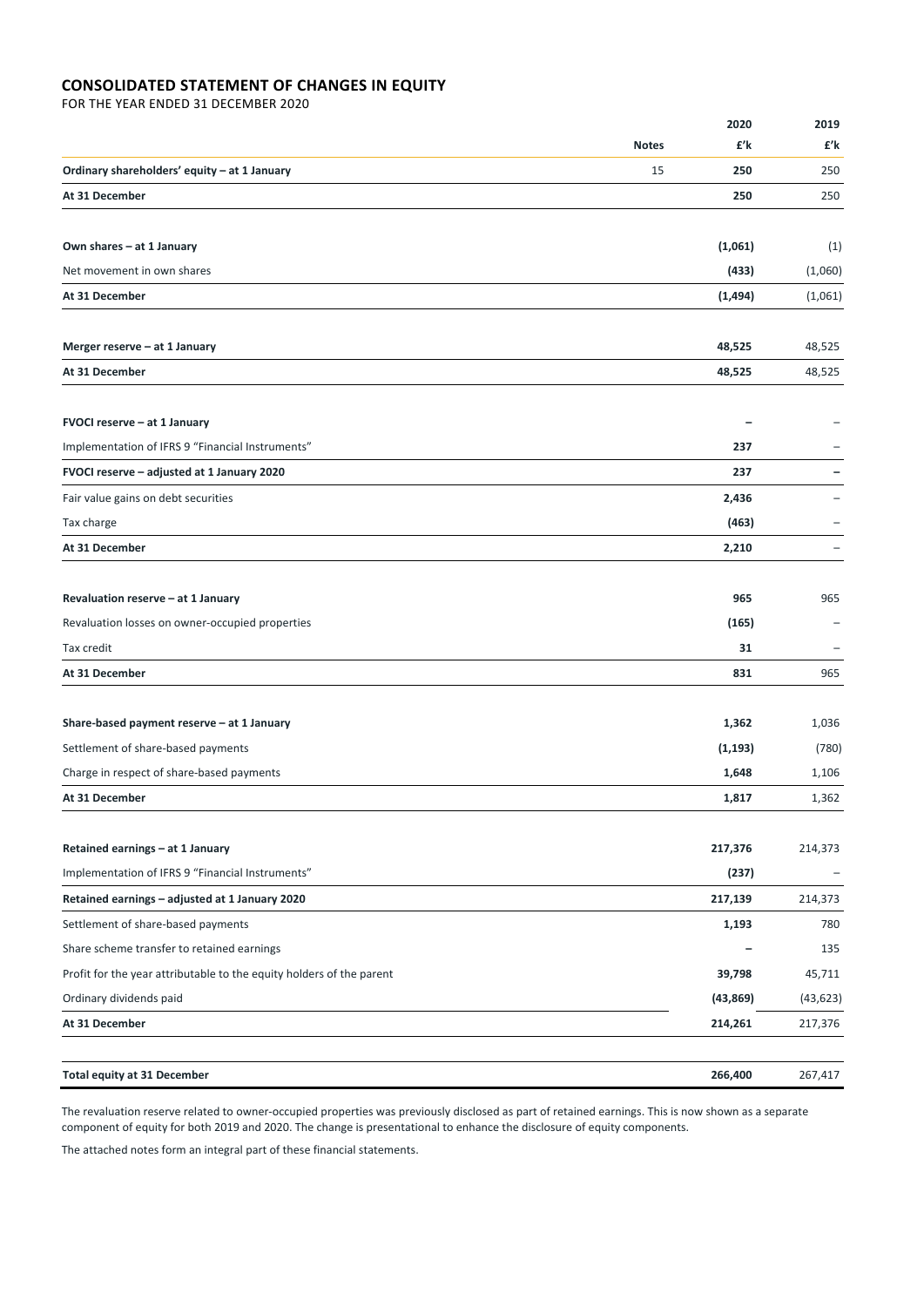## **CONSOLIDATED CASH FLOW STATEMENT**

FOR THE YEAR ENDED 31 DECEMBER 2020

|                                                                                    | 2020      | 2019      |
|------------------------------------------------------------------------------------|-----------|-----------|
|                                                                                    | £'k       | £'k       |
| <b>CASH FLOWS FROM OPERATING ACTIVITIES</b>                                        |           |           |
| Profit before tax for the year                                                     | 49,122    | 56,479    |
| Adjustments for:                                                                   |           |           |
| Depreciation of property, plant and equipment                                      | 176       | 165       |
| Depreciation of right-of-use assets                                                | 252       | 251       |
| Share-based payment - equity-settled schemes                                       | 1,648     | 1,106     |
| Investment return                                                                  | (1,680)   | (2,405)   |
| Interest on lease liability                                                        | 13        |           |
| <b>Expected credit loss</b>                                                        | 23        |           |
| Impairment loss on owner-occupied buildings                                        | 65        |           |
| Operating cash flows before movements in working capital                           | 49,619    | 55,596    |
| Movements in working capital:                                                      |           |           |
| Change in reinsurance assets                                                       | (15,990)  | (1, 496)  |
| Change in deferred acquisition costs                                               | 1,420     | (450)     |
| Change in insurance receivables                                                    | 3,778     | (78)      |
| Change in loans and other receivables                                              | (53)      | 81        |
| Change in prepayments, accrued income and other assets                             | 2,759     | 911       |
| Change in insurance liabilities                                                    | 14,379    | (3,590)   |
| Change in unearned premium reserve                                                 | (12, 527) | (6,640)   |
| Change in insurance creditors                                                      | 237       | (1, 179)  |
| Change in trade and other payables                                                 | (936)     | 33        |
| Change in accruals                                                                 | 1,239     | (3,305)   |
| Cash generated from operating activities before investment of insurance assets     | 43,925    | 39,883    |
| Taxes paid                                                                         | (14, 673) | (11, 676) |
| Net cash generated from operating activities before investment of insurance assets | 29,252    | 28,207    |
| Interest and investment income received                                            | 7,115     | 8,148     |
| Net proceeds from the sale, maturity and purchases of invested assets              | 14,325    | 17,771    |
| Net cash generated from operating activities                                       | 50,692    | 54,126    |
|                                                                                    |           |           |
| <b>CASH FLOWS FROM INVESTING ACTIVITIES</b>                                        |           |           |
| Purchases of property, plant and equipment                                         | (12)      | (365)     |
| Net cash used by investing activities                                              | (12)      | (365)     |
| <b>CASH FLOWS FROM FINANCING ACTIVITIES</b>                                        |           |           |
| Payment of principal portion of lease liabilities                                  | (264)     | (246)     |
| Net cash used in acquiring and disposing of own shares                             | (433)     | (924)     |
| Dividends paid                                                                     | (43, 870) | (43, 623) |
| Net cash used by financing activities                                              | (44, 567) | (44, 793) |
| Net increase in cash and cash equivalents                                          | 6,113     | 8,968     |
| Cash and cash equivalents at the beginning of the year                             | 31,791    | 22,823    |
| Cash and cash equivalents at the end of the year                                   | 37,904    | 31,791    |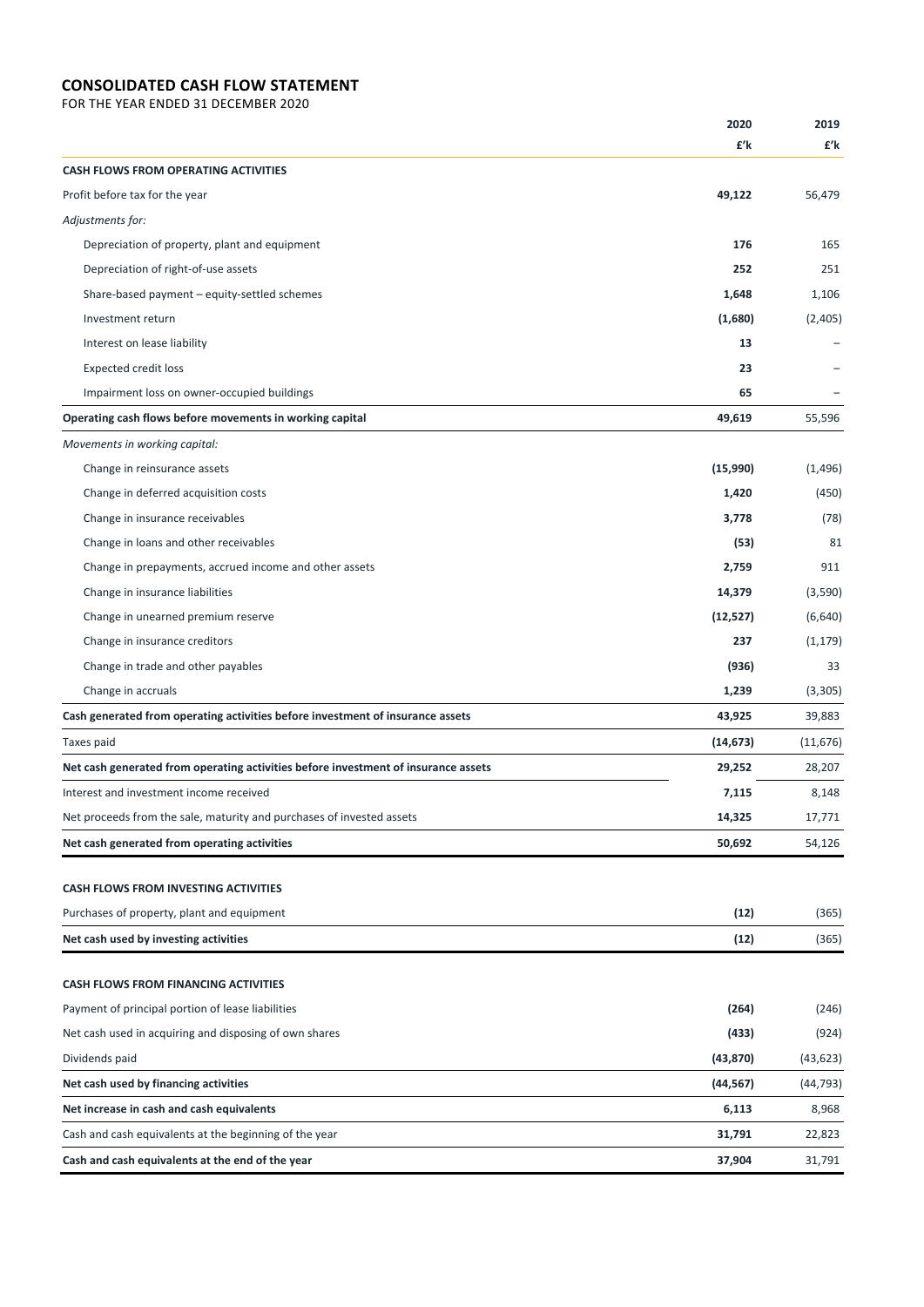## **NOTES TO THE CONSOLIDATED FINANCIAL STATEMENTS**

FOR THE YEAR ENDED 31 DECEMBER 2020

### **CORPORATE INFORMATION**

Sabre Insurance Group plc is a company incorporated in the United Kingdom and registered in England and Wales. The address of the registered office is Sabre House, 150 South Street, Dorking, Surrey, RH4 2YY, England. The nature of the Group's operations is the writing of general insurance for motor vehicles. The Company's principal activity is that of a holding company.

## **1. ACCOUNTING POLICIES**

The principal accounting policies applied in the preparation of these consolidated and company financial statements are included in the specific notes to which they relate. These policies have been consistently applied to all the years presented, unless otherwise indicated.

### **1.1.Basis of preparation**

The financial statements of the Group have been prepared in accordance with IFRSs in conformity with the Companies Act 2006 and IFRSs adopted pursuant to Regulation (EC) No 1606/2002 as it applies in the European Union.

The financial statements have been prepared on an historical cost basis, except for investment properties and those financial assets that have been measured at fair value.

The financial statements values are presented in Pounds Sterling (£) rounded to the nearest thousand ( $f$ k), unless otherwise indicated.

The Group presents its statement of financial position broadly in order of liquidity. An analysis regarding recovery or settlement within 12 months after the reporting date (current) and more than 12 months after the reporting date (non-current) is presented in the respective notes.

Financial assets and financial liabilities are offset and the net amount reported in the statement of financial position only when there is a legally enforceable right to offset the recognised amounts and there is an intention to settle on a net basis, or to realise the assets and settle the liability simultaneously.

As permitted by IFRS 4 "Insurance Contracts", the Group continues to apply the existing accounting policies that were applied prior to the adoption of IFRS, with certain modifications allowed by the standard effective subsequent to adoption for its insurance contracts. The Group has applied UK GAAP.

#### **Presentational changes**

A number of presentational changes have been made to the financial statements since the last reporting date. These changes have been made to group and present the financial information to the users of the financial statements more clearly. No financial information was restated. Where line items have been split, the comparative information has been split on a consistent basis to ensure current and prior year information is comparable. The key changes made are:

- Statement of comprehensive income previously presented as one single statement is now presented by a separate statement of profit or loss, immediately followed by a statement of comprehensive income
- Gross written premium and net written premium are now shown within the statement of profit or loss rather than a separate note
- The insurance and other receivables line item in the statement of financial position has been split into two separate lines to present the insurance related receivables separate from other receivables
- The trade and other payables including insurance payables line item in the statement of financial position has been split into two separate lines to present the insurance related payables separate from other receivables
- The statement of changes in equity is now presented in a vertical layout rather than horizontal
- The note to the cash flow statement now forms part of the primary statement and is no longer presented separately
- A separate note to the financial statements, grouping all insurance related liabilities and reinsurance related assets, along with relevant insurance related risks and key judgements is now presented
- A separate note to the financial statements, grouping all financial assets, along with relevant risks and key judgements is now presented
- A separate note to the financial statements, grouping all financial liabilities, along with relevant risks and key judgements is now presented
- Accounting policies previously presented in a separate note are now included in each relevant note

### **1.2.New and amended standards and interpretations adopted by the Group**

#### **IFRS 9 – "Financial Instruments"**

The Group has previously elected to defer the implementation of IFRS 9 "Financial Instruments", but has made a decision to implement IFRS 9 from 1 January 2020.

During 2019 the Group revisited its investment guidelines allowing for investment in corporate bonds while maintaining a high level of conservatism in the portfolio, and appointed a new asset manager in January 2020. As part of the new investment guidelines, a decision was taken to waive the deferral of the implementation of IFRS 9 in line with IFRS 4. As a result, the Group has adopted IFRS 9 effective from 1 January 2020. The new investment guidelines do not change the Group's business model with regards to long-term investments, which are held to back insurance liabilities and to collect contractual cash flows.

The Group has adjusted its opening retained earnings to reflect the application of the requirements of IFRS 9. In accordance with the transition requirements, comparative periods are not restated. The comparative periods in 2019 are reported under the requirements of IAS 39 and are not comparable to the information presented in 2020.

The policies for financial assets and impairments of financial assets have changed from 1 January 2020 following the adoptions of IFRS 9. The revised policies are set out below and the impact is discussed in Note 20.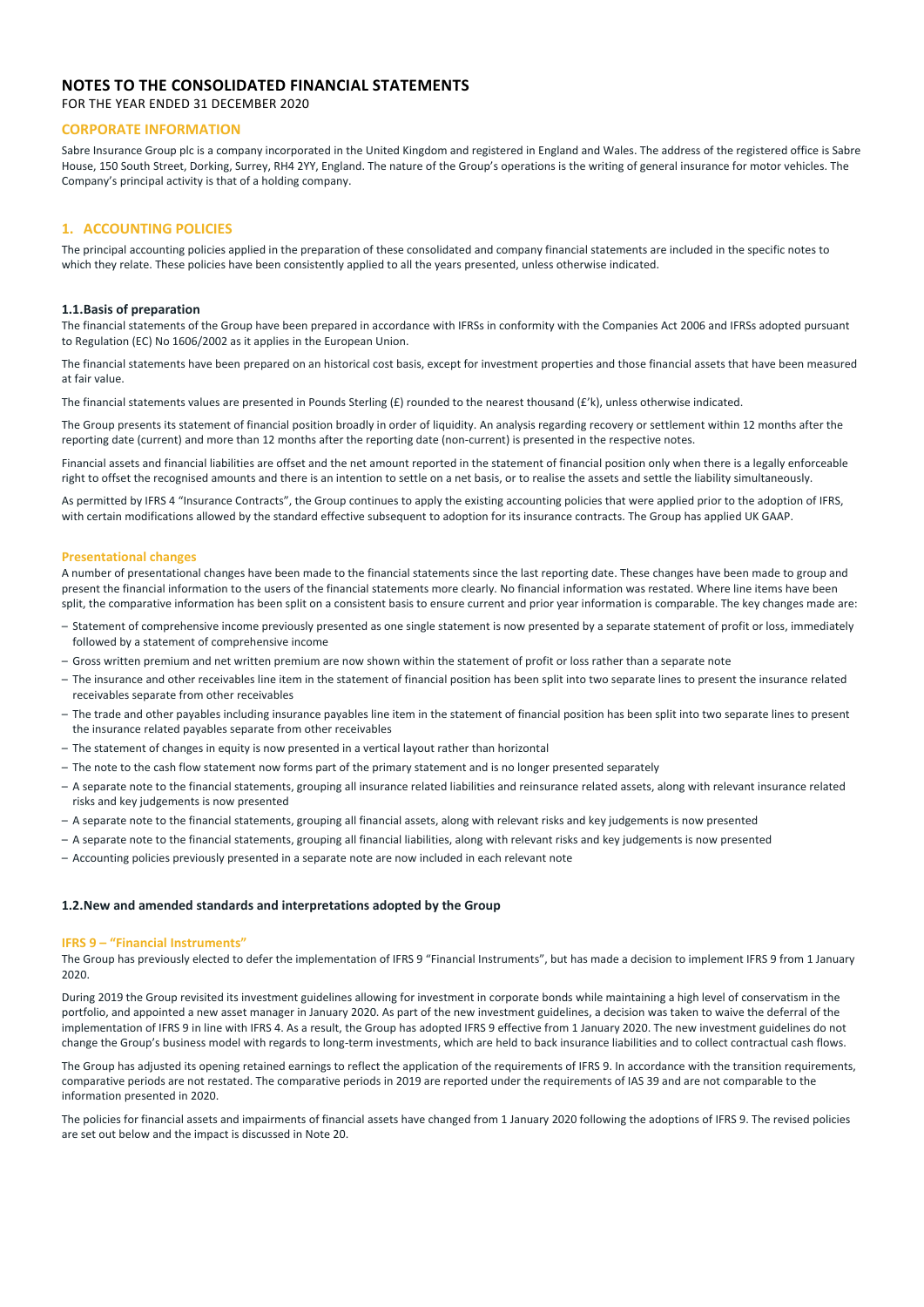### **1.3.New and amended standards and interpretations not yet effective in 2020**

In the current year, the Group has applied amendments to IFRS issued by the International Accounting Standards Board ("IASB") that are mandatorily effective for an accounting period that begins on or after 1 January 2020. The new effective amendments are:

- IFRS 3: Amendment: Definition of a business (IASB effective date: 1 January 2020)
- IAS 1 and IAS 8: Amendment: Definition of Material (IASB effective date: 1 January 2020)
- IFRS 9, IFRS 7 and IAS 39: Amendment: Interest Rate Benchmark Reform (IASB effective date: 1 January 2020)
- Amendments to References to the Conceptual Framework in IFRS Standards (IASB effective date: 1 January 2020)
- Interest Rate Benchmark Reform (IBOR) Phase 1 (Amendments to IFRS 9, IAS 39, IFRS 7, IFRS 4 and IFRS 16) (effective date: 1 January 2020)
- IFRS 16: COVID‐19‐Related Rent concessions (2020)

None of the amendments issued by the IASB have had a material impact to the Group.

A number of new standards and interpretations adopted by the EU which are not mandatorily effective, as well as standards interpretations issued by the IASB but not yet adopted by the EU, have not been applied in preparing these financial statements. The Group does not plan to adopt these standards early; instead it expects to apply them from their effective dates as determined by their dates of EU endorsement. The Group is still reviewing the upcoming standards to determine their impact:

- Interest Rate Benchmark Reform (IBOR) Phase 2 (Amendments to IFRS 9, IAS 39, IFRS 7, IFRS 4 and IFRS 16) (effective 1 January 2021)
- IFRS 17: Insurance Contracts (IASB effective date: 1 January 2023)
- IFRS 10 and IAS 28: Amendment: Sale or Contribution of Assets between an Investor and its Associate or Joint Venture (IASB effective date: optional)

#### **IFRS 17 – "Insurance Contracts"**

The effective date for IFRS 17 is 1 January 2023. IFRS 17 will fundamentally change the way insurance contracts are accounted for and reported. Revenue will no longer be equal to premiums written but instead reflect a change in the contract liability on which consideration is expected. On initial assessment the major change will be on the presentation of the statement of profit or loss, with premium and claims figures being replaced with insurance contract revenue, insurance service expense and insurance finance income and expense. It is not currently known what impact the new requirements will have on the Group's profit and financial position, but it is expected that the timing of profit recognition will be altered. During 2020, the Group continued to undertake a number of tasks in preparation for IFRS 17. These tasks included completing various modelling exercises to understand the data requirements needed under IFRS 17. The assessment is ongoing and a more detailed update will be provided in the financial statements ending 31 December 2021.

### **2. RISK AND CAPITAL MANAGEMENT**

### **2.1.Risk management framework**

The Sabre Insurance Group plc Board is responsible for prudent oversight of the Group's business and financial operations, ensuring that they are conducted in accordance with sound business principles and with applicable laws and regulations, and ensure fair customer outcomes. This includes responsibility to articulate and monitor adherence to the Board's appetite for exposure to all risk types. The Board also ensures that measures are in place to provide independent and objective assurance on the effective identification and management of risk and on the effectiveness of the internal controls in place to mitigate those risks.

The Board has set a robust risk management strategy and framework as an integral element in its pursuit of business objectives and in the fulfilment of its obligations to shareholders, regulators, customers and employees.

The Group's risk management framework is proportionate to the risks that we face. Our assessment of risk is not static; we continually reassess the risk environment in which the Group operates and ensure that we maintain appropriate mitigation in order to remain within our risk appetite. The Group's Risk Management Forum gives management the regular opportunity to review and discuss the risks which the Group faces, including but not limited to any breaches, issues or emerging risks. The Forum also works to ensure that adequate mitigation for the risks the Group is exposed to, are in place.

#### **2.2.Underwriting risk**

The principal risk the Group faces under insurance contracts is that the actual claims and benefit payments or the timing thereof, differ from expectations. This is influenced by the frequency of claims, severity of claims, actual benefits paid and subsequent development of long‐term claims. Therefore, the objective of the Group is to ensure that sufficient reserves are available to cover these liabilities.

The Group issues only motor insurance contracts, which usually cover a 12-month duration. For these contracts, the most significant risks arise from severe weather conditions or single catastrophic events. For longer-tail claims that take some years to settle, there is also inflation risk.

Refer to Note 3.5 for detail on these risks and the way the Group manages them. Note 3.5 also includes the considerations of COVID‐19 and climate change.

#### **2.3.Credit risk**

Credit risk reflects the financial impact of the default of one or more of the Group's counterparties. The Group is exposed to financial risks caused by a loss in the value of financial assets due to counterparties failing to meet all or part of their obligations. Key areas where the Group is exposed to credit default risk are:

- Failure of an asset counterparty to meet their financial obligations (Note 4.6)
- Reinsurer default on presentation of a large claim or dispute of cover (Note 3.6)
- Reinsurers default on their share of the Group's insurance liabilities (Note 3.6)
- Default on amounts due from insurance contract intermediaries or policyholders (Note 3.6)

The following policies and procedures are in place to mitigate the Group's exposure to credit risk:

- A Group credit risk policy which sets out the assessment and determination of what constitutes credit risk for the Group. Compliance with the policy is monitored and exposures and breaches are reported to the Group's Risk Committee
- Reinsurance is placed with counterparties that have a good credit rating and concentration of risk is avoided by following policy guidelines in respect of counterparties' limits that are set each year by the Board of Directors and are subject to regular reviews. At each reporting date, management performs an assessment of creditworthiness of reinsurers and updates the reinsurance purchase strategy, ascertaining suitable allowance for impairment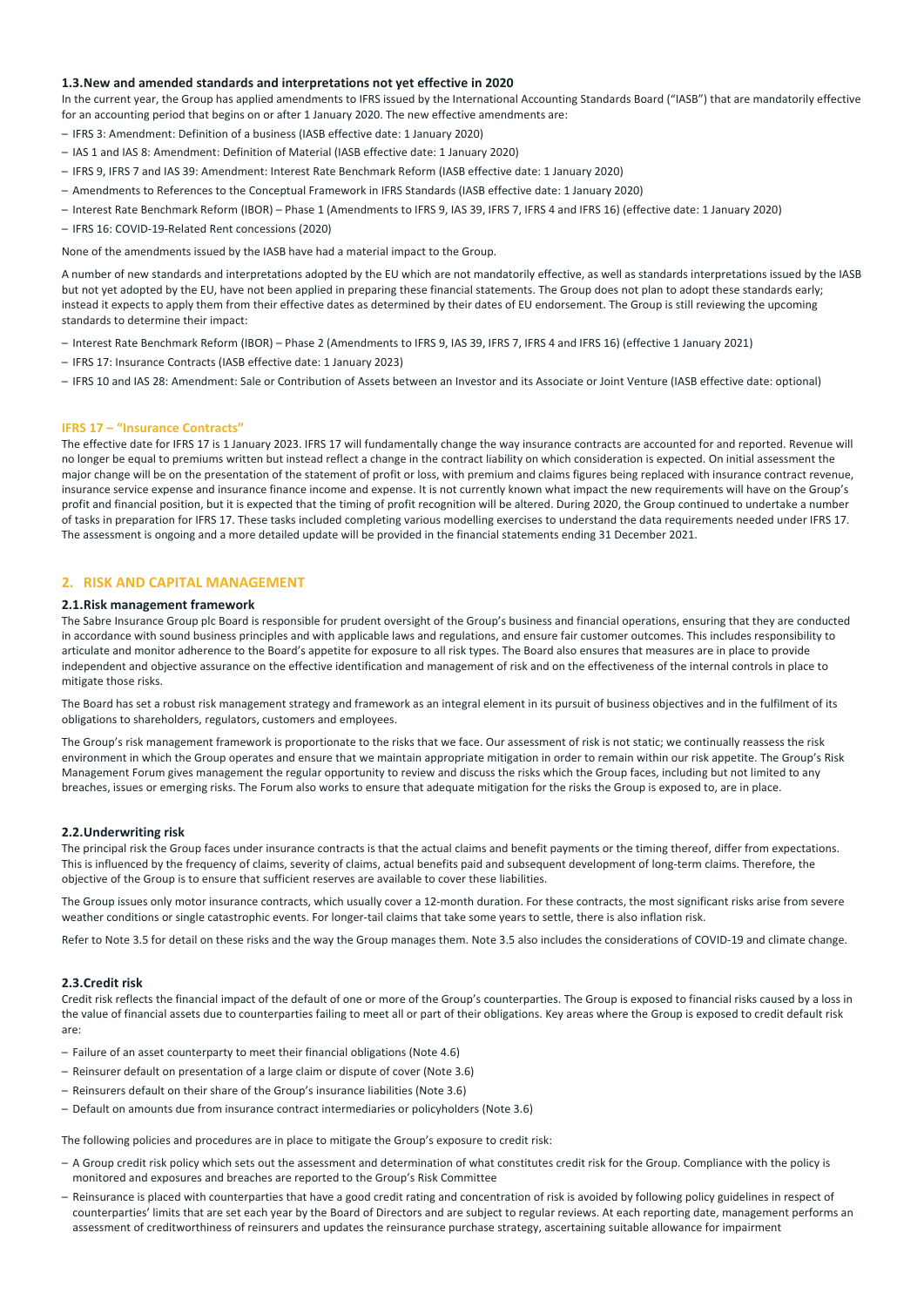- The Group sets the maximum amounts and limits that may be advanced to corporate counterparties by reference to their long‐term credit ratings
- The credit risk in respect of customer balances incurred on non‐payment of premiums or contributions will only persist during the grace period specified in the policy document or trust deed until expiry, when the policy is either paid up or terminated. Commission paid to intermediaries is netted off against amounts receivable from them to reduce the risk of doubtful debts

Refer to Notes 3.6 and 4.6 as indicated above for further information on credit risk.

#### **2.4.Liquidity risk**

Liquidity risk is the potential that obligations cannot be met as they fall due as a consequence of having a timing mismatch or inability to raise sufficient liquid assets without suffering a substantial loss on realisation. The Group manages its liquidity risk through both ensuring that it holds sufficient cash and cash equivalent assets to meet all short-term liabilities, and matching the maturity profile of its financial investments to the expected cash outflows.

Refer to Note 6 for further information on liquidity risk.

#### **2.5.Investment concentration risk**

Excessive exposure to particular industry sectors or groups can give rise to concentration risk. The Group has no significant investment in any particular industrial sector and therefore is unlikely to suffer significant losses through its investment portfolio as a result of over-exposure to sectors engaged in similar activities or which have similar economic features that would cause their ability to meet contractual obligations to be similarly affected by changes in economic, political or other conditions.

A significant part of the Group's investment portfolio consists primarily of UK Government bonds and Government backed bonds, therefore the risk of Government default does exist, however the likelihood is extremely remote. The remainder of the portfolio consists of investment grade Corporate bonds. The Group continues to monitor the strength and security of all bonds.

Refer to Note 4.2 for further information on investment concentration risk.

### **2.6.Operational risk**

Operational risk is the risk of loss arising from system failure, human error, fraud or external events. When controls fail to perform, operational risks can cause damage to reputation, have legal or regulatory implications or can lead to financial loss. The Group cannot expect to eliminate all operational risks, but by initiating a rigorous control framework and by monitoring and responding to potential risks, the Group is able to manage the risks. Controls include effective segregation of duties, access controls, authorisation and reconciliation procedures, staff education and assessment processes, including the use of internal audit. Business risks such as changes in environment, technology and the industry are monitored through the Group's strategic planning and budgeting process.

### **2.7.Capital management**

The Board of Directors has ultimate responsibility for ensuring that the Group has sufficient funds to meet its liabilities as they fall due. The Group carries out detailed modelling of its assets and liabilities and the key risks to which these are exposed. This modelling includes the Group's own assessment of its capital requirements for solvency purposes.

The Group has continued to manage its solvency with reference to the Solvency Capital Requirement ("SCR") calculated using the Standard Formula. The Group has developed sufficient processes to ensure that the capital requirements under Solvency II are not breached, including the maintenance of capital at a level higher than that required through the Standard Formula. The Group considers its capital position to be its net assets on a Solvency II basis and monitors this in the context of the Solvency II SCR.

The Group aims to retain sufficient capital such that in all reasonably foreseeable scenarios it will hold regulatory capital in excess of its Solvency Capital Requirement. The Directors currently consider that this is achieved through maintaining a regulatory capital surplus of 140% to 160%. As at 31 December 2020, the Group holds significant excess Solvency II capital.

The Group's IFRS capital comprised:

|                      |          | As at 31 December |
|----------------------|----------|-------------------|
|                      | 2020     | 2019              |
|                      | £'k      | £'k               |
| Equity               |          |                   |
| Issued share capital | 250      | 250               |
| Own shares           | (1, 494) | (1,061)           |
| Merger reserve       | 48,525   | 48,525            |
| <b>FVOCI reserve</b> | 2,210    | $\qquad \qquad -$ |
| Revaluation reserve  | 831      | 965               |
| Share-based payments | 1,817    | 1,362             |
| Retained earnings    | 214,261  | 217,376           |
| Total                | 266.400  | 267,417           |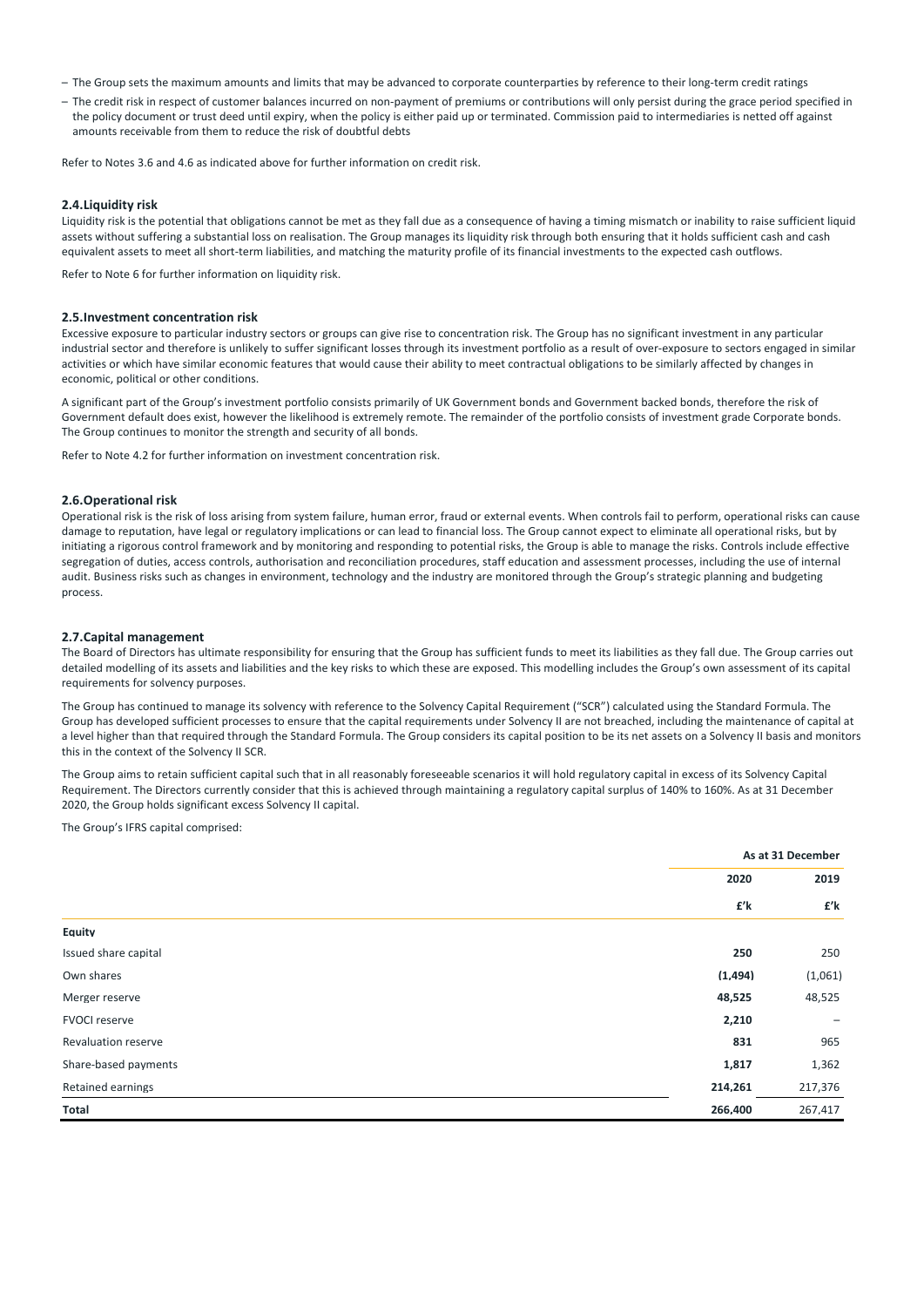The Solvency II position of the Group both before and after final dividend is given below:

| Pre-dividend                | As at 31 December |         |
|-----------------------------|-------------------|---------|
|                             | 2020              | 2019    |
|                             | £'k               | £'k     |
| Total tier 1 capital        | 122,500           | 127,086 |
| <b>SCR</b>                  | 60,327            | 59,495  |
| Excess capital              | 62,173            | 67,591  |
| Solvency coverage ratio (%) | 203%              | 214%    |

| Post-dividend               | As at 31 December |         |
|-----------------------------|-------------------|---------|
|                             | 2020              | 2019    |
|                             | £'k               | £'k     |
| Total tier 1 capital        | 93,250            | 106,836 |
| <b>SCR</b>                  | 60,327            | 59,495  |
| Excess capital              | 32,923            | 47,341  |
| Solvency coverage ratio (%) | 155%              | 180%    |

The following table sets out a reconciliation between IFRS net assets and Solvency II net assets before final dividend:

|                                 | As at 31 December |           |
|---------------------------------|-------------------|-----------|
|                                 | 2020              | 2019      |
|                                 | £'k               | £'k       |
| <b>Adjusted IFRS net assets</b> | 110,121           | 111,138   |
| Unearned premium reserve        | 87,350            | 99,877    |
| Deferred acquisition costs      | (14, 791)         | (16, 211) |
| Solvency II premium provision   | (60, 675)         | (69, 493) |
| IFRS risk margin(1)             | 11,643            | 12,003    |
| Discount claims provision       | (284)             | 1,769     |
| Solvency II risk margin         | (7, 961)          | (8, 255)  |
| Change in deferred tax          | (2,904)           | (3, 742)  |
| Solvency II net assets          | 122,500           | 127,086   |

(1) In line with industry practice, the IFRS risk margin is an explicit additional reserve in excess of the actuarial best estimate which is designed to create a margin held in reserves to allow for adverse development in open claims.

The adjustments set out in the above table have been made for the following reasons:

– **Adjusted IFRS net assets**: Equals Group net assets on an IFRS basis, less goodwill

- **Removal of unearned premium reserve and deferred acquisition costs**: The unearned premium reserve must be added back as premium and deferred acquisition costs must be removed as they are not deferred under Solvency II.
- **Solvency II premium provision**: A premium reserve reflecting the future cash in and out flows in respect of insurance contracts is calculated and this must be discounted under Solvency II.
- **IFRS risk margin**: Solvency II reserves must reflect a true "best estimate" basis. Therefore, the IFRS risk margin is removed from the claims reserve.
- **Discount claims provision**: The provision held against future claims expenditure for claims incurred is discounted in the same way as the Solvency II premium provision.
- **Solvency II risk margin**: The Solvency II risk margin represents the premium that would be required were the Group to transfer its technical provisions to a third party, and essentially reflects the SCR required to cover run-off of claims on existing business. This amount is calculated by the Group through modelling the discounted SCR on a projected future balance sheet for each year of claims run‐off.
- **Change in deferred tax**: As the move to a Solvency II basis balance sheet increases the net asset position of the Group, a deferred tax liability is generated to offset the increase.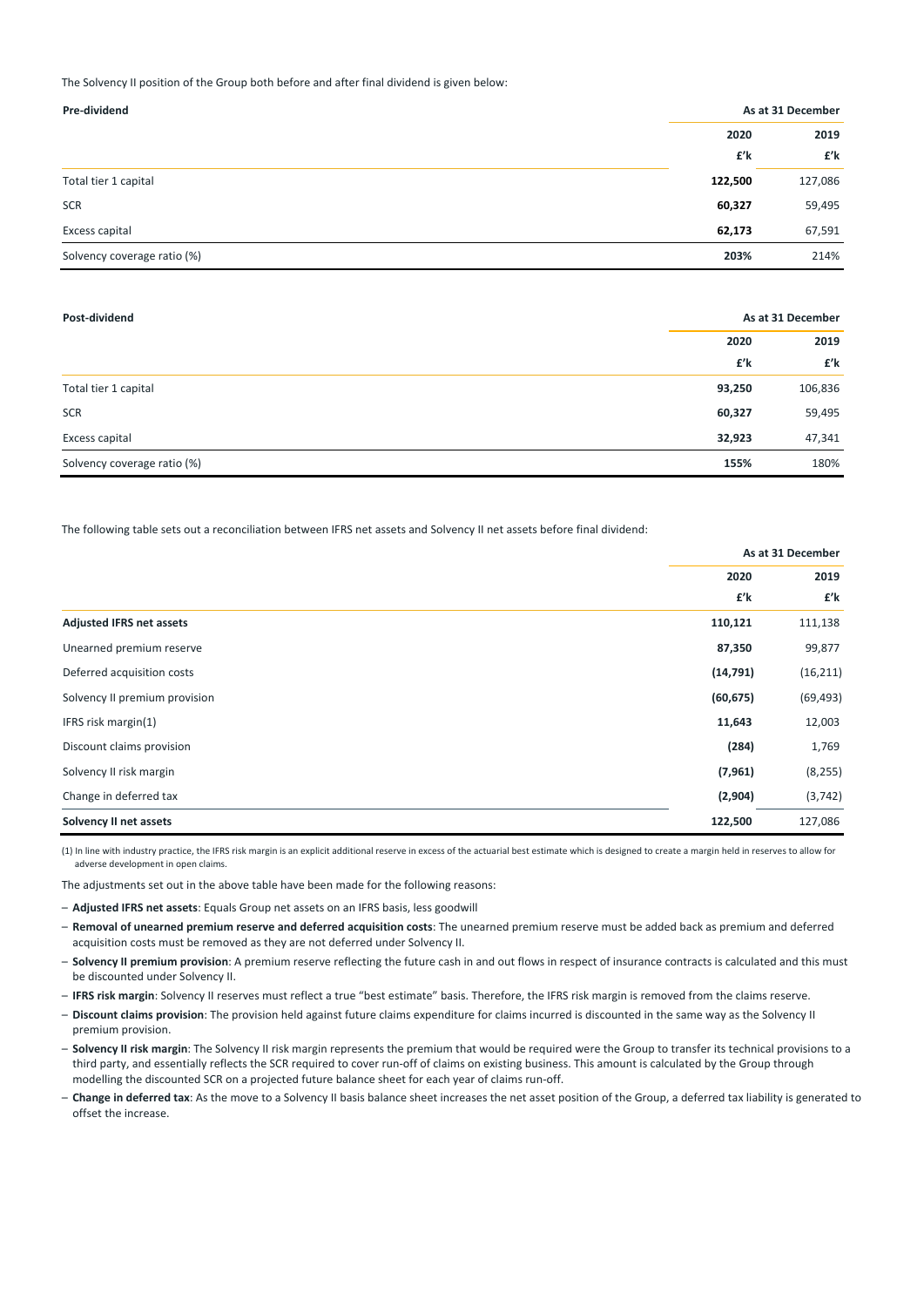Sabre Insurance Group plc's SCR, expressed on a risk module basis, is set out in the following table:

|                                           | as at 31 December 2020 |         |         |          |          | as at 31 December 2019 |
|-------------------------------------------|------------------------|---------|---------|----------|----------|------------------------|
|                                           | £'k                    | £'k     | £'k     | £'k      | £'k      | £'k                    |
| Interest rate risk                        |                        |         | 3.706   |          |          | 1,019                  |
| Equity risk                               |                        |         |         |          |          |                        |
| Property risk                             |                        |         | 956     |          |          | 1,014                  |
| Spread risk                               |                        |         | 4,748   |          |          | -                      |
| Currency risk                             |                        |         | 1,073   |          |          | 470                    |
| Concentration risk                        |                        |         |         |          |          |                        |
| Correlation impact                        |                        |         | (3,560) |          |          | (840)                  |
| <b>Market risk</b>                        |                        | 6.923   |         |          | 1,663    |                        |
| Counterparty risk                         |                        | 2.386   |         |          | 2,211    |                        |
| Underwriting risk                         |                        | 53,236  |         |          | 55,149   |                        |
| Correlation impact                        |                        | (5,991) |         |          | (2, 395) |                        |
| <b>Basic SCR</b>                          | 56.554                 |         |         | 56,628   |          |                        |
| Operating risk                            | 6.677                  |         |         | 6,609    |          |                        |
| Loss absorbing effect of deferred taxes   | (2,904)                |         |         | (3, 742) |          |                        |
| <b>Total Solvency Capital Requirement</b> | 60.327                 |         |         | 59,495   |          |                        |

The total Solvency Capital Requirement ("SCR") is primarily driven by the underwriting risk element, which is a function of the Group's net earned premium (or projected net earned premium) and the level of reserves held. Therefore, the SCR is broadly driven by the size of the business. Because during 2020 the revised investment strategy resulted in the purchase of certain corporate bonds (which carry spread risk) much of the reduction in SCR is offset by an increase in market risk.

The Group's capital management objectives are:

– To ensure that the Group will be able to continue as going a concern

– To maximise the income and capital return to its equity

The Board monitors and review the broad structure of the Group's capital on an ongoing basis. This review includes consideration of the extent to which revenue in excess of that which is required to be distributed should be retained.

The Group's objectives, policies and processes for managing capital have not changed during the historical period.

### **3. INSURANCE LIABILITIES AND REINSURANCE ASSETS**

#### **ACCOUNTING POLICY**

Claims incurred include all losses occurring through the year, whether reported or not, related handling costs and any adjustments to claims outstanding from previous years. Significant delays are experienced in the notification and settlement of certain claims, particularly in respect of liability claims, the ultimate cost of which cannot be known with certainty at the balance sheet date. Reinsurance recoveries (or amounts due from reinsurers) are accounted for in the same period as the related claim.

### **A. Provision for claims outstanding**

The provision for claims outstanding is based on information available at the balance sheet date. Significant delays are experienced in the notification and settlement of certain claims and accordingly the ultimate cost of such claims cannot be known with certainty at the balance sheet date. Subsequent information and events may result in the ultimate liability being less than, or greater than, the amount provided. Any differences between provisions and subsequent settlements are dealt with in the profit or loss account. Claims provisions are not discounted, with the exception of PPOs (periodic payment orders), which are discussed more fully in the "Critical accounting estimates and judgements" in Note 3.1.2.

The provision for claims outstanding includes the following:

- Claims Incurred and Reported (individual case estimates)
- Claims Incurred but Not Reported ("IBNR")/Claims Incurred But Not Enough Reported ("IBNER")
- Claims Handling Provision

#### **(i) Claims Incurred and Reported (individual case estimates)**

When claims are initially reported, case estimates are set at fixed levels based on previous average claims settlements. As soon as sufficient information becomes available, the case estimate is amended by a claim handler within the Claims Department to reflect the expected ultimate settlement cost of the claim, including external claims handling costs. The case estimate will be amended throughout the life of a claim as further information emerges. Case estimates generally do not allow for possible reductions in our liability due to contributory negligence, favourable court judgments or settlements until these are known to a high probability. Because of this, the outstanding case reserve recorded is generally greater than the probability‐weighted likely settlement amount of the claim.

**(ii) Claims Incurred But Not Reported ("IBNR")/Claims Incurred But Not Enough Reported ("IBNER")**

The Claims Incurred But Not Reported ("IBNR") provision consists of two elements: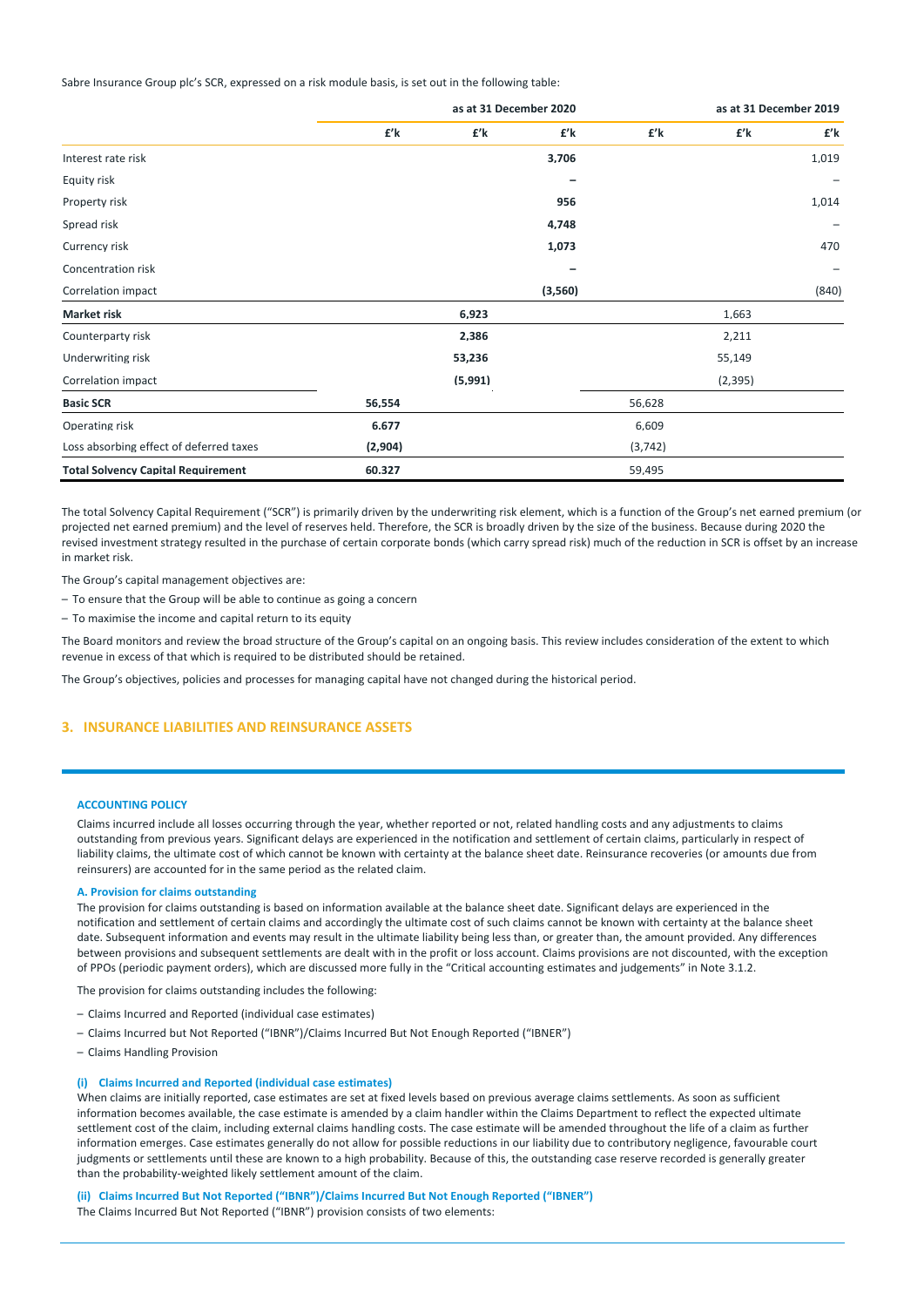- **IBNR** An amount in respect of claims incurred but not yet recorded on the policy administration system ("pure" IBNR), which is typically a "positive"
- **IBNER** An adjustment to open case reserves, booked at a portfolio level, which converts the open reserve recorded on our underwriting system to a true "best estimate" basis. If the case reserves held are in excess of a "best estimate" basis, this will result in a "negative" IBNER. If the case reserves are below a 'best estimate' basis, this will result in a "positive" IBNER

The Group refers to these collectively as "IBNR" and unless stated otherwise, when referring to IBNR this always include both elements.

These reserves are calculated using standard actuarial modelling techniques such as chain ladder and Bornhuetter‐Ferguson methods. The IBNR adjustment is set after considering the results of these statistical methods based on, inter alia, historical claims development trends, average claims costs and expected inflation rates.

### **(iii) Claims Handling Provision**

A provision for claims handling costs is estimated based on the number of outstanding claims at the balance sheet date and the estimated average internal cost of settling claims.

### **B. Provision for unexpired risks**

Provision is made for unexpired risks when, after taking account of an element of attributable investment income, it is anticipated that the unearned premiums will be insufficient to cover future claims and expenses on existing contracts. The expected claims are calculated having regard to events which have occurred prior to the balance sheet date. Unexpired risk surpluses and deficits are offset when business classes are managed together and a provision is made if an aggregate deficit arises.

At each reporting date, a liability assessment is performed to ensure the adequacy of the claims liabilities net of deferred acquisition costs and unearned premium reserves. In performing this assessment, current best estimates of future contractual cash flows and claims handling expenses are used. Any deficiency is immediately charged to the statement of profit or loss, initially by writing off deferred acquisition costs and subsequently by establishing a provision for losses arising from the liability assessment ("unexpired risk provision"). There is currently no unexpired risk provision.

#### **C. Deferred acquisition costs**

Deferred acquisition costs represent a proportion of commission and other acquisition costs that relate to policies that are in force at the year end. Deferred acquisition costs are amortised over the period in which the related premiums are earned. Such costs are identified as being directly attributable to the acquisition of business, or are indirectly attributed to acquisition activity through an allocation exercise.

#### **D. Gross written premiums**

Gross written premiums comprise all amounts during the financial year in respect of contracts entered into regardless of the fact that such amounts may relate in whole or in part to a later financial year. All premiums are shown gross of commission payable to intermediaries (where applicable) and are exclusive of taxes, duties and levies thereon. Insurance premiums are adjusted by an unearned premium provision which represents the proportion of premiums written that relate to periods of risk subsequent the balance sheet date.

#### **E. Provision for unearned premiums**

Unearned premiums are those proportions of the premiums written in a year that relate to the periods of risk subsequent to the balance sheet date. They are computed principally on a daily pro-rata basis.

#### **RISK MANAGEMENT**

Refer to Notes 3.5 and 3.6 for detail on risks relating to insurance liabilities and reinsurance assets, and the management thereof.

#### **CRITICAL ACCOUNTING ESTIMATES AND JUDGEMENTS**

### **Valuation of insurance contracts**

The three key elements impacting the valuation of insurance contracts are:

#### **i. Insurance contracts**

For the valuation of insurance contracts, estimates are made both for the expected ultimate cost of claims reported at the reporting date, consisting of a reserve for claims incurred and reported, and an estimate of the sufficiency of these reserves (through the calculation of an Incurred But Not Enough Reported ("IBNER") estimate, and for the expected ultimate cost of claims incurred, but not yet reported ("IBNR"), at the reporting date). It can take a significant period of time before the ultimate claims cost can be established with certainty.

### **ii. Outstanding claims**

The ultimate cost of outstanding claims is estimated by using a range of standard actuarial claims projection techniques, such as Chain Ladder and Bornhuetter‐Ferguson methods. The main assumption underlying these techniques is that the Group's past claims development experience can be used to project future claims development and hence ultimate claims costs. As such, these methods extrapolate the development of paid and incurred losses, average costs per claim and claim numbers based on the observed development of earlier years and expected loss ratios. Historical claims development is analysed by accident years and types of claim. In most cases, no explicit assumptions are made regarding future rates of claims inflation or loss ratios. Instead, the assumptions used are those implicit in the historical claims development data on which the projections are based. Additional qualitative judgement is used to assess the extent to which past trends may not apply in future, (e.g., to reflect one‐off occurrences, changes in external or market factors such as public attitudes to claiming, economic conditions, levels of claims inflation, judicial decisions and legislation, as well as internal factors such as portfolio mix, policy features and claims handling procedures) in order to arrive at the estimated ultimate cost of claims that present the likely outcome from the range of possible outcomes, taking account of all the uncertainties involved.

#### **iii. Periodic Payment Orders**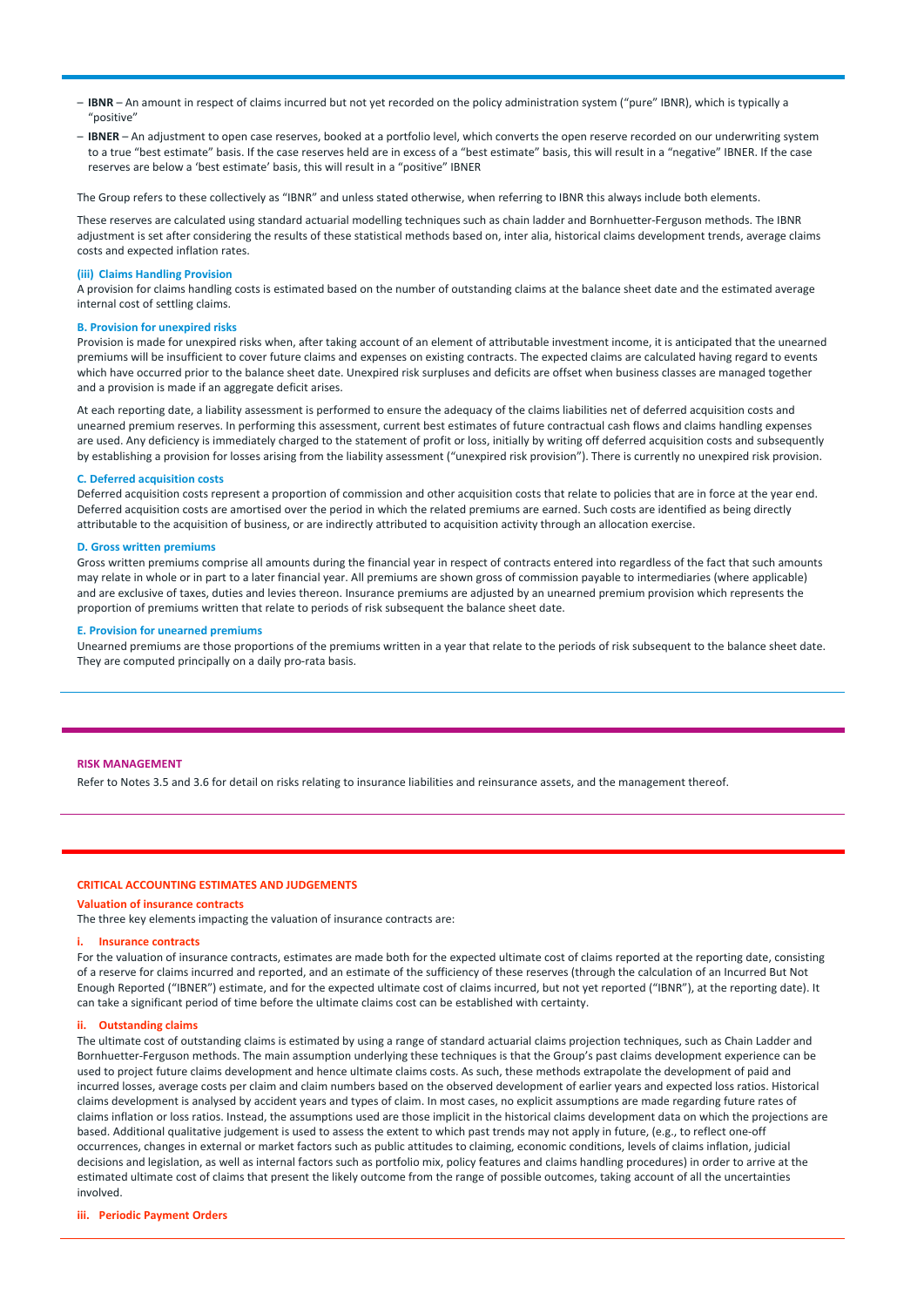Liability claims may be settled through a Periodic Payment Order ("PPO"), established under the Courts Act 2003, which allows a UK court to award damages for future loss or any other damages in respect of personal injury. The court may order that the damages either partly or fully take the form of a PPO. To date, the Group has two PPOs within its reserve for claims incurred and reported. Reinsurance is applied at the claim level, and therefore as PPOs generally result in a liability in excess of the Group's reinsurance retention, the net liability on acquisition of a PPO is not significantly different to that arising in a non-PPO situation. Management will continue to monitor the level of PPO activity. Where management expect the total probability‐weighted cash flows for actual and potential PPOs to generate a net outflow following settlement of reinsurance recoveries, this is reflected within the IBNR calculation.

The Group's insurance liabilities and reinsurance assets are summarised below:

|                                                              |              | 2020     |           |
|--------------------------------------------------------------|--------------|----------|-----------|
|                                                              | <b>Notes</b> | £'k      | £'k       |
| Insurance liabilities                                        | 3.1          | 313,896  | 312,044   |
| Reinsurance assets                                           | 3.1          | (99.921) | (83,931)  |
| Receivables arising from insurance and reinsurance contracts | 3.2          | (33.976) | (37, 754) |
| Payables arising from insurance and reinsurance contracts    | 3.3          | 6.246    | 6,009     |
|                                                              |              | 186.245  | 196.368   |

### **3.1 Insurance liabilities and reinsurance assets**

|                                                         |              | 2020       | 2019      |
|---------------------------------------------------------|--------------|------------|-----------|
|                                                         | <b>Notes</b> | £'k        | £'k       |
| <b>GROSS</b>                                            |              |            |           |
| Claims incurred and reported                            |              | 313,164    | 290,963   |
| Claims incurred but not reported                        |              | (90.267)   | (82, 565) |
| Claims handling provision                               |              | 3,649      | 3,769     |
| <b>Outstanding claims liabilities</b>                   | 3.1.1        | 226.546    | 212,167   |
| Provision for unearned premiums                         |              | 87.350     | 99,877    |
| <b>Total insurance liabilities - Gross</b>              |              | 313.896    | 312,044   |
| Expected to be settled within 12 months (excluding UPR) |              | 100.794    | 95.975    |
| Expected to be settled after 12 months (excluding UPR)  |              | 125,752    | 116,192   |
| <b>RECOVERABLE FROM REINSURERS</b>                      |              |            |           |
| Claims incurred and reported                            |              | (123, 440) | (97, 788) |
| Claims incurred but not reported                        |              | 31,424     | 21,427    |
| <b>Outstanding claims liabilities</b>                   | 3.1.1        | (92.016)   | (76, 361) |
| Provision for unearned premiums                         |              | (7.905)    | (7.570)   |
| Total reinsurers' share of insurance liabilities        |              | (99.921)   | (83.931)  |
| Expected to be settled within 12 months (excluding UPR) |              | (33.541)   | (24, 883) |
| Expected to be settled after 12 months (excluding UPR)  |              | (58, 475)  | (51, 478) |
| <b>NET</b>                                              |              |            |           |
| Claims incurred and reported                            |              | 189,724    | 193,175   |
| Claims incurred but not reported                        |              | (58, 843)  | (61, 138) |
| Claims handling provision                               |              | 3.649      | 3,769     |
| <b>Outstanding claims liabilities</b>                   | 3.1.1        | 134.530    | 135,806   |
| Provision for unearned premiums                         |              | 79.445     | 92.307    |
| Total insurance liabilities - Net                       |              | 213.975    | 228,113   |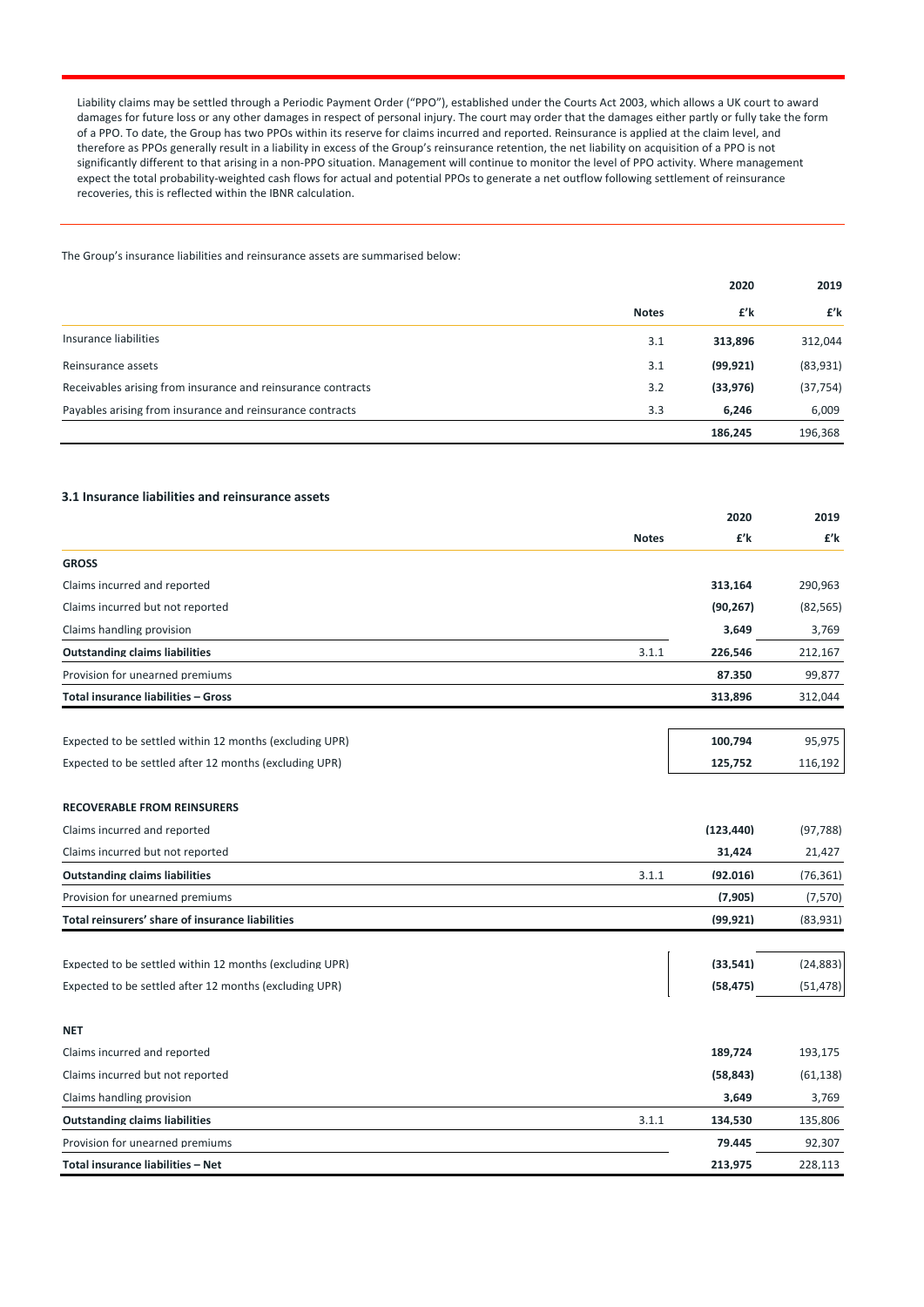### **3.1.1 Movement in insurance liabilities and reinsurance assets**

|                                            | 2020      |                   |            |            |                 | 2019       |
|--------------------------------------------|-----------|-------------------|------------|------------|-----------------|------------|
|                                            | Gross     | <b>RI</b> share   | <b>Net</b> | Gross      | <b>RI</b> share | <b>Net</b> |
|                                            | £'k       | £'k               | £'k        | £'k        | £'k             | £'k        |
| <b>CLAIMS AND CLAIMS HANDLING EXPENSES</b> |           |                   |            |            |                 |            |
| Claims incurred and reported               | 290.963   | (97.788)          | 193.175    | 284.491    | (96, 138)       | 188,353    |
| Claims incurred but not reported           | (82, 565) | 21,427            | (61, 138)  | (72, 236)  | 21,935          | (50, 301)  |
| Claims handling provision                  | 3,769     | $\qquad \qquad -$ | 3,769      | 3,502      |                 | 3,502      |
| Total at the beginning of the year         | 212.167   | (76.361)          | 135.806    | 215,757    | (74, 203)       | 141,554    |
| Cash paid for claims settled in the year   | (82,027)  | 278               | (81.749)   | (106, 268) | 6,153           | (100, 115) |
| Increase in liabilities                    |           |                   |            |            |                 |            |
| - arising from current year claims         | 100.944   | (16.242)          | 84.702     | 127,247    | (11,970)        | 115,277    |
| - arising from prior year claims           | (4.538)   | 309               | (4.229)    | (24, 569)  | 3,659           | (20, 910)  |
| Total at the end of the year               | 226.546   | (92.016)          | 134.530    | 212.167    | (76.361)        | 135.806    |
| Claims incurred and reported               | 313.164   | (123.440)         | 189.724    | 290,963    | (97.788)        | 193,175    |
| Claims incurred but not reported           | (90.267)  | 31.424            | (58.843)   | (82, 565)  | 21,427          | (61, 138)  |
| Claims handling provision                  | 3.649     | -                 | 3.649      | 3,769      | -               | 3,769      |
| Total at the end of the year               | 226.546   | (92.016)          | 134.530    | 212,167    | (76.361)        | 135.806    |

Amounts due from reinsurers in respect of claims already paid by the Group on the contracts that are reinsured are included in Note 3.2.

|                                       |           | 2020            |            |         |                 | 2019       |
|---------------------------------------|-----------|-----------------|------------|---------|-----------------|------------|
|                                       | Gross     | <b>RI</b> share | <b>Net</b> | Gross   | <b>RI</b> share | <b>Net</b> |
|                                       | £'k       | £'k             | £'k        | £'k     | £'k             | £'k        |
| UNEARNED PREMIUM RESERVE              |           |                 |            |         |                 |            |
| At the beginning of the year          | 99.877    | (7.570)         | 92.307     | 106,517 | (8, 232)        | 98,285     |
| Charged to the profit or loss account | (12, 527) | (335)           | (12.862)   | (6,640) | 662             | (5,978)    |
| Total at the end of the year          | 87.350    | (7.905)         | 79.445     | 99.877  | (7.570)         | 92.307     |

## **3.1.2 Movement in deferred acquisition costs**

| Total at the end of the year            | 14.791   | 16.211 |
|-----------------------------------------|----------|--------|
| Net (decrease)/increase during the year | (1, 420) | 450    |
| At the beginning of the year            | 16,211   | 15,761 |
| <b>DEFERRED ACQUISITION COSTS</b>       |          |        |
|                                         | £'k      | £'k    |
|                                         | 2020     | 2019   |

### **3.2 Receivables arising from insurance and reinsurance contracts**

### **ACCOUNTING POLICY**

Insurance receivables are recognised when due and measured on initial recognition at the fair value of the consideration received or receivable. Subsequent to initial recognition, insurance receivables are measured at amortised cost, using the effective interest rate method. The carrying value of insurance receivables is reviewed for impairment whenever events or circumstances indicate that the carrying amount may not be recoverable, with the impairment loss recorded in the profit or loss account.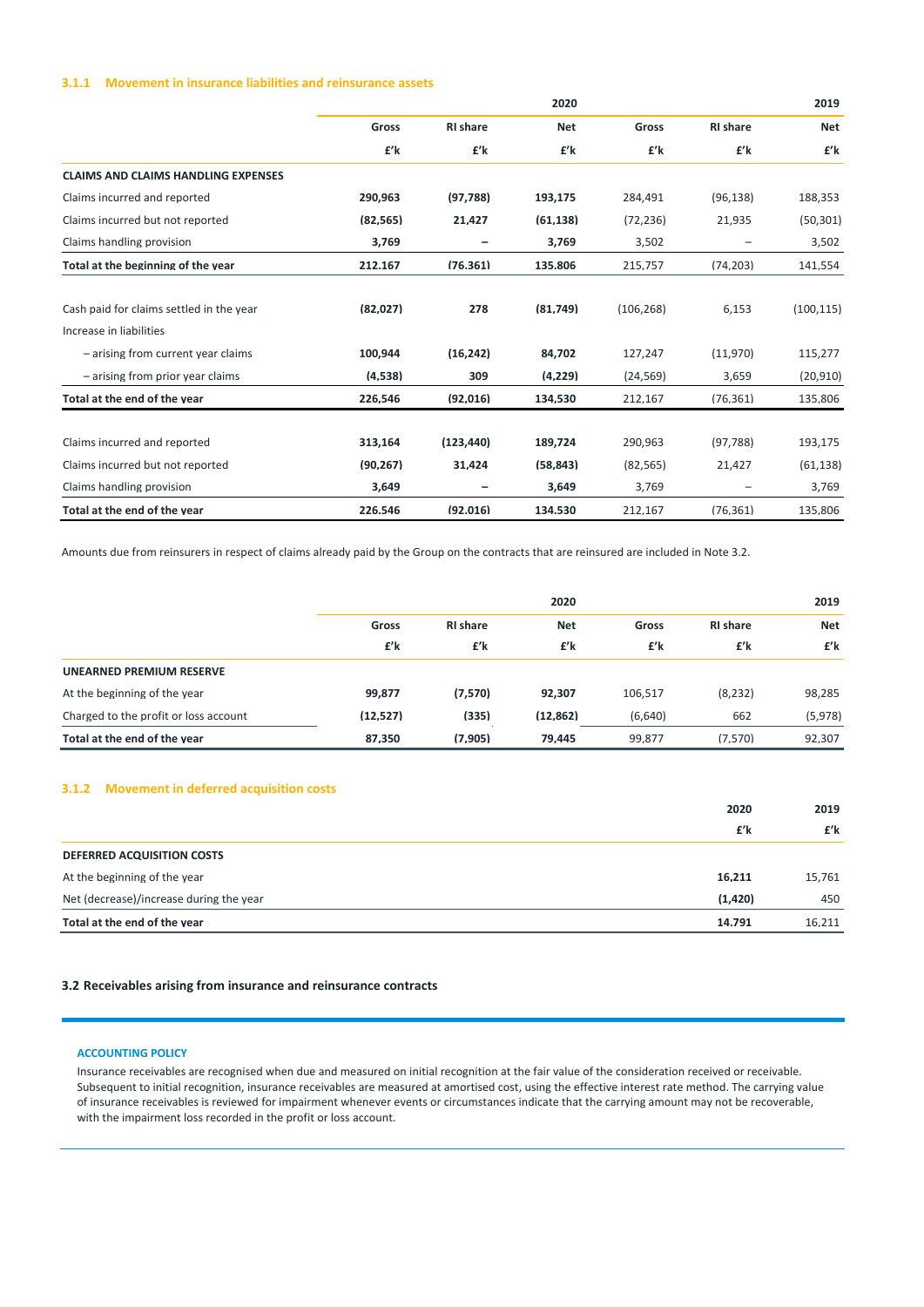|                                                                       | 2020   | 2019   |
|-----------------------------------------------------------------------|--------|--------|
|                                                                       | £'k    | £'k    |
| Due from brokers and intermediaries                                   | 11.374 | 15.328 |
| Due from policyholders                                                | 22.702 | 22,526 |
| Due from reinsurers                                                   |        |        |
| Less: provision for impairment of broker and intermediary receivables | (100)  | (100)  |
| Total at the end of the year                                          | 33.976 | 37.754 |

The carrying value of insurance and other receivables approximates to fair value. There are no amounts expected to be recovered more than 12 months after the reporting date.

## **3.3 Payables arising from insurance and reinsurance contracts**

### **ACCOUNTING POLICY**

Payables are recognised when due. Reinsurance payables represent premiums payable to reinsurers in respect of contracts which have been entered into at the date of the financial position.

|                              | 2020  | 2019  |
|------------------------------|-------|-------|
|                              | £'k   | £'k   |
| Insurance creditors          | 1,034 | 1,073 |
| Amounts due to reinsurers    | 5,212 | 4,936 |
| Total at the end of the year | 6,246 | 6,009 |

Payables arising from insurance and reinsurance contracts are expected to be settled within 12 months. The carrying value of payables approximates fair value.

### **3.4 Insurance claims**

|                                             |         |                   | 2020       |         |                 | 2019       |  |
|---------------------------------------------|---------|-------------------|------------|---------|-----------------|------------|--|
|                                             | Gross   | <b>RI</b> share   | <b>Net</b> | Gross   | <b>RI</b> share | <b>Net</b> |  |
|                                             | £'k     | £'k               | £'k        | £'k     | £'k             | £'k        |  |
| Movement in claims provision <sup>(1)</sup> | 96,525  | (15, 933)         | 80,592     | 102,476 | (8, 311)        | 94,165     |  |
| Movement in claims handling provision       | (119)   | $\qquad \qquad -$ | (119)      | 267     |                 | 267        |  |
| Claims handling expenses allocated          | 7,637   | $\qquad \qquad -$ | 7,637      | 7,558   |                 | 7,558      |  |
| Net insurance claims                        | 104,043 | (15, 933)         | 88,110     | 110,301 | (8, 311)        | 101,990    |  |

(1) The movement in the claims provision includes both the movement in the provision for claims outstanding and claims paid during the year.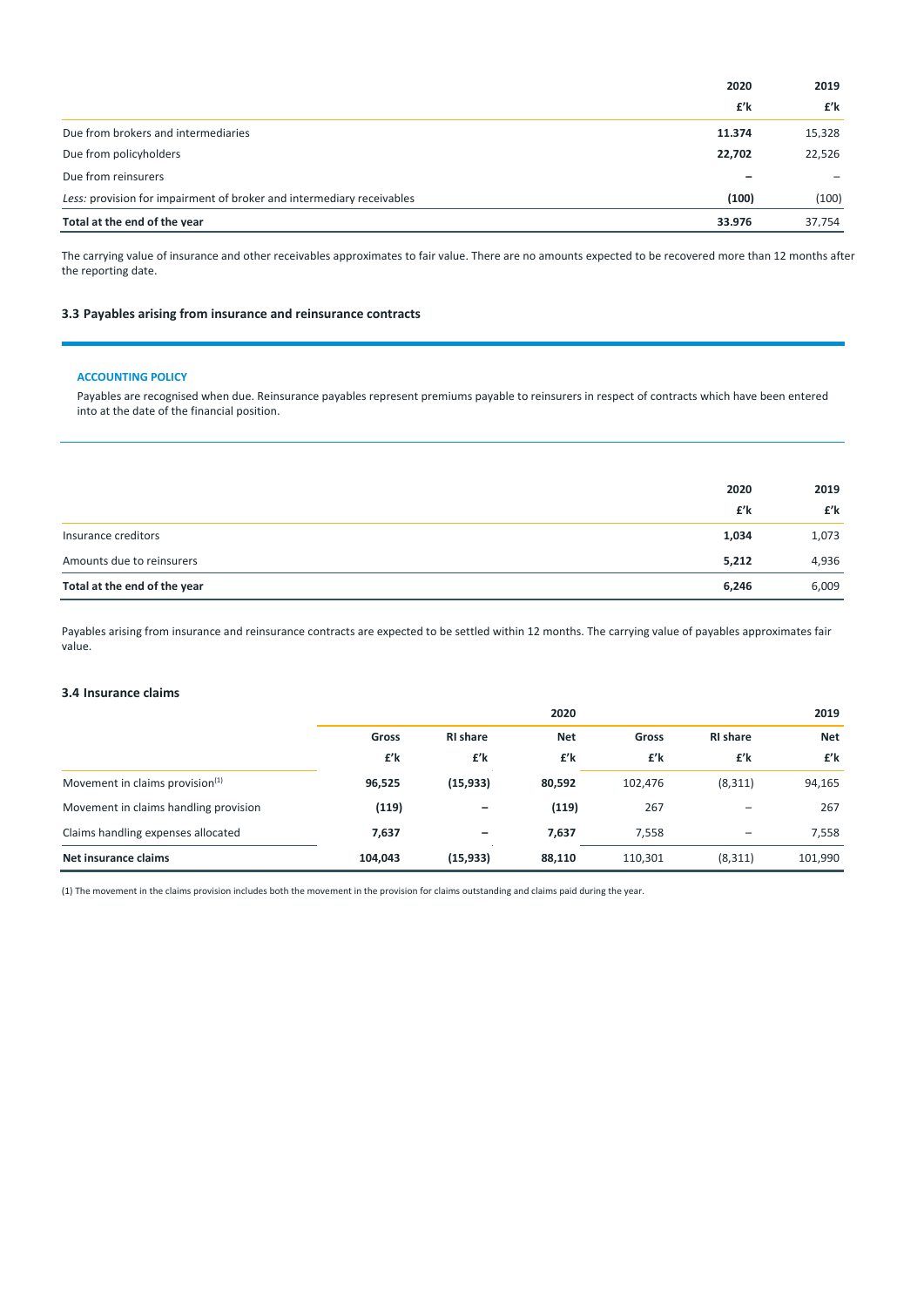## **3.4.1 Claims development tables**

The presentation of the claims development tables for the Group is based on the actual date of the event that caused the claim (accident year basis).

| <b>Gross outstanding claims liabilities</b> |           |          |           |           |           |           |           |           |           |           |              |
|---------------------------------------------|-----------|----------|-----------|-----------|-----------|-----------|-----------|-----------|-----------|-----------|--------------|
|                                             | 2011      | 2012     | 2013      | 2014      | 2015      | 2016      | 2017      | 2018      | 2019      | 2020      | <b>Total</b> |
| <b>Accident year</b>                        | £'k       | £'k      | £'k       | £'k       | £'k       | £'k       | £'k       | £'k       | £'k       | £'k       | £'k          |
| <b>Estimate of ultimate claims</b><br>costs |           |          |           |           |           |           |           |           |           |           |              |
| At the end of the accident                  | 98,735    | 103,139  | 84,939    | 75,649    | 103,599   | 111,518   | 165,707   | 120,077   | 126,981   | 101,965   |              |
| - One year later                            | 95,818    | 103,989  | 70,567    | 65,639    | 90,133    | 100,935   | 131,803   | 108,089   | 122,663   |           |              |
| - Two years later                           | 90,631    | 94,297   | 63,197    | 62,039    | 82,537    | 94,294    | 123,651   | 107,988   |           |           |              |
| - Three years later                         | 92,478    | 65,313   | 79,845    | 60,301    | 79,845    | 91,336    | 122,674   |           |           |           |              |
| - Four years later                          | 81,715    | 97,170   | 97,170    | 59,149    | 77,095    | 90,789    |           |           |           |           |              |
| - Five years later                          | 80,514    | 94,150   | 64,290    | 58,367    | 77,038    |           |           |           |           |           |              |
| - Six years later                           | 80,738    | 88,795   | 63,153    | 58,718    |           |           |           |           |           |           |              |
| - Seven years later                         | 80,511    | 88,016   | 63,088    |           |           |           |           |           |           |           |              |
| - Eight years later                         | 80,502    | 87,295   |           |           |           |           |           |           |           |           |              |
| - Nine years later                          | 80,572    |          |           |           |           |           |           |           |           |           |              |
| Current estimate of                         | 80,572    | 87,295   | 63,088    | 58,718    | 77,038    | 90,789    | 122,674   | 107,988   | 122,663   | 101,965   |              |
| Cumulative payments to date                 | (80, 244) | (83,076) | (59, 719) | (57, 193) | (73, 576) | (79, 536) | (75, 924) | (78, 808) | (80, 102) | (37, 136) |              |
| Liability recognised in<br>balance sheet    | 328       | 4,219    | 3,369     | 1,525     | 3,462     | 11,253    | 46,750    | 29,180    | 42,561    | 64,829    | 207,476      |
| 2010 and prior                              |           |          |           |           |           |           |           |           |           |           | 15,421       |
| Claims handling provision                   |           |          |           |           |           |           |           |           |           |           | 3,649        |
| Total                                       |           |          |           |           |           |           |           |           |           |           | 226.546      |

|                                             | 2011     | 2012      | 2013      | 2014      | 2015      | 2016      | 2017      | 2018      | 2019      | 2020      | Total   |
|---------------------------------------------|----------|-----------|-----------|-----------|-----------|-----------|-----------|-----------|-----------|-----------|---------|
| <b>Accident year</b>                        | £'k      | £'k       | £'k       | £'k       | £'k       | £'k       | £'k       | £'k       | £'k       | £'k       | £'k     |
| <b>Estimate of ultimate claims</b><br>costs |          |           |           |           |           |           |           |           |           |           |         |
| At the end of the accident                  | 94,171   | 89,901    | 77,316    | 74,609    | 97,288    | 104,808   | 106,478   | 111,433   | 115,011   | 85,723    |         |
| - One year later                            | 90,742   | 81,403    | 64,071    | 65,639    | 85,814    | 93,664    | 96,446    | 99,649    | 111,550   |           |         |
| - Two vears later                           | 87,494   | 75,938    | 59,301    | 60,953    | 81,164    | 87,824    | 91,806    | 98,641    |           |           |         |
| - Three years later                         | 81,950   | 73,606    | 57,739    | 59,741    | 77,869    | 85,243    | 91,179    |           |           |           |         |
| - Four years later                          | 78,509   | 74,304    | 56,947    | 59,008    | 76,409    | 84,995    |           |           |           |           |         |
| - Five years later                          | 77,534   | 72,731    | 56,892    | 58,259    | 76,254    |           |           |           |           |           |         |
| - Six vears later                           | 77,496   | 76,624    | 56,593    | 58,481    |           |           |           |           |           |           |         |
| - Seven years later                         | 77,266   | 72,296    | 56,572    |           |           |           |           |           |           |           |         |
| - Eight years later                         | 77,256   | 72,237    |           |           |           |           |           |           |           |           |         |
| - Nine years later                          | 77,326   |           |           |           |           |           |           |           |           |           |         |
| Current estimate of                         | 77,326   | 72,237    | 56,572    | 58,481    | 76,254    | 84,995    | 91,179    | 98,641    | 111,550   | 85,723    |         |
| Cumulative payments to date                 | (76,998) | (72, 213) | (54, 404) | (57, 193) | (73, 487) | (79, 438) | (75, 842) | (78, 808) | (80, 102) | (37, 136) |         |
| Liability recognised in<br>balance sheet    | 328      | 24        | 2,168     | 1,288     | 2,767     | 5,557     | 15,337    | 19,833    | 31,448    | 48,587    | 127,337 |
| 2010 and prior                              |          |           |           |           |           |           |           |           |           |           | 3,544   |
| Claims handling provision                   |          |           |           |           |           |           |           |           |           |           | 3,649   |
| Total                                       |          |           |           |           |           |           |           |           |           |           | 134,530 |
|                                             |          |           |           |           |           |           |           |           |           |           |         |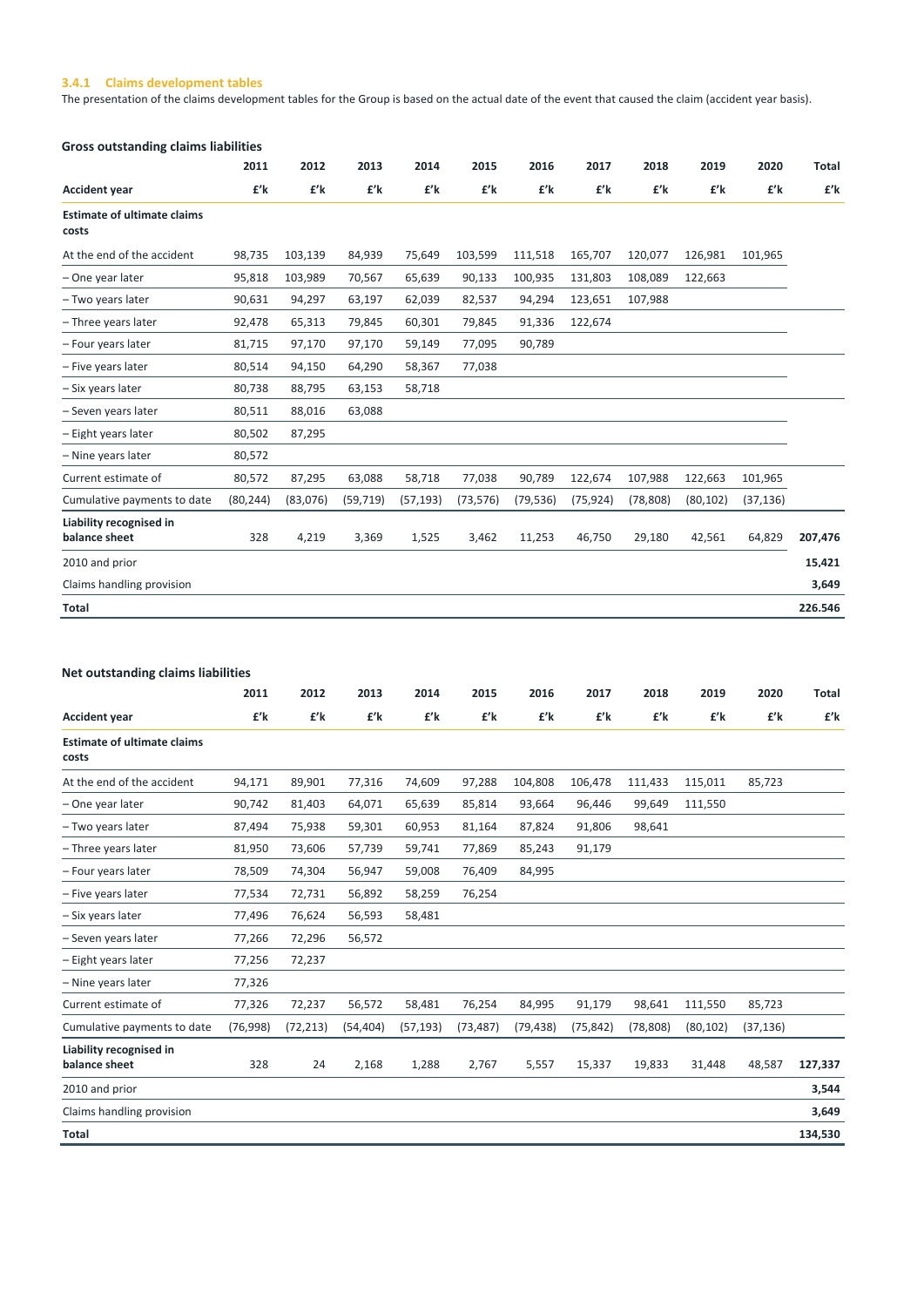### **3.5 Underwriting risk**

The principal risk the Group faces under insurance contracts is that the actual claims and benefit payments or the timing thereof, differ from expectations. This is influenced by the frequency of claims, severity of claims, actual benefits paid and subsequent development of long‐term claims. Therefore, the objective of the Group is to ensure that sufficient reserves are available to cover these liabilities.

The Group issues only motor insurance contracts, which usually cover a 12-month duration. For these contracts, the most significant risks arise from severe weather conditions or single catastrophic events. For longer-tail claims that take some years to settle, there is also inflation risk.

The above risk exposure is mitigated by diversification across a large portfolio of policyholders and geographical areas within the UK. The variability of risks is improved by careful selection and implementation of underwriting strategies, which are designed to ensure that risks are diversified in terms of type of risk and level of insured benefits. This is largely achieved through diversification across policyholders. Furthermore, strict claim review policies to assess all new and ongoing claims, regular detailed review of claims handling procedures and frequent investigation of possible fraudulent claims are all policies and procedures put in place to reduce the risk exposure of the Group. The Group further enforces a policy of actively managing and promptly pursuing claims, in order to reduce its exposure to unpredictable future developments that can negatively impact the business. Inflation risk is mitigated by taking expected inflation into account when estimating insurance contract liabilities.

The Group purchases reinsurance as part of its risk mitigation programme. Reinsurance ceded is placed on a non-proportional basis. This non-proportional reinsurance is excess‐of‐loss, designed to mitigate the Group's net exposure to single large claims or catastrophe losses. The current reinsurance programme in place has a retention limit of £1m, with no upper limit. Amounts recoverable from reinsurers are estimated in a manner consistent with the outstanding claims provision and are in accordance with the reinsurance contracts. Although the Group has reinsurance arrangements, it is not relieved of its direct obligations to its policyholders and thus a credit exposure exists with respect to ceded reinsurance, to the extent that any reinsurer is unable to meet its obligations assumed under such reinsurance agreements. The Group's placement of reinsurance is diversified such that it is not dependent on a single reinsurer. There is no single counterparty exposure that exceeds 25% of total reinsurance assets at the reporting date.

### **Key assumptions**

The principal assumption underlying the liability estimates is that the Group's future claims development will follow a similar pattern to past claims development experience. This includes assumptions in respect of average claim costs, claim handling costs, claim inflation factors and claim numbers for each accident year. Additional qualitative judgements are used to assess the extent to which past trends may not apply in the future, for example: one-off occurrence; changes in market factors such as public attitude to claiming: economic conditions; and internal factors such as portfolio mix, policy conditions and claims handling procedures. Judgement is further used to assess the extent to which external factors such as judicial decisions and government legislation affect the estimates.

Other key circumstances affecting the reliability of assumptions include variation in interest rates and delays in settlement.

#### **Sensitivities**

The motor claim liabilities are primarily sensitive to the reserving assumptions noted above. It has not been possible to quantify the sensitivity of certain assumptions such as legislative changes or uncertainty in the estimation process.

The following analysis is performed for reasonably possible movements in key assumptions with all other assumptions held constant, showing the impact on profit before tax and equity. The correlation of assumptions will have a significant effect in determining the ultimate claims liabilities, but to demonstrate the impact due to changes in assumptions, assumptions had to be changed on an individual basis. It should be noted that movements in these assumptions are non‐linear.

The table shows the impact of a 10% increase in the gross loss ratio applied to all underwriting years which have a material outstanding claims reserve, and a 10 % increase in gross outstanding claims across all underwriting years, taking into account the impact of an increase in the operational costs associated with handling those claims.

|                                                                           |          | Increase/(decrease)<br>in profit after tax $(1)$ | Increase/(decrease)<br>In total equity |           |  |
|---------------------------------------------------------------------------|----------|--------------------------------------------------|----------------------------------------|-----------|--|
|                                                                           | 2020     | 2019                                             | 2020                                   | 2019      |  |
| At 31 December                                                            | £'k      | £'k                                              | £'k                                    | £'k       |  |
| Insurance risk                                                            |          |                                                  |                                        |           |  |
| Impact of a 10% increase in gross loss ratio                              | (9, 945) | (10, 814)                                        | (9, 945)                               | (10, 814) |  |
| Impact of a 10% increase in gross outstanding claims and claims provision | (8,971)  | (9, 473)                                         | (8,971)                                | (9, 473)  |  |

A substantial increase in individually large claims which are over our reinsurance retention limit, generally will have no impact on profit before tax. The table shows the impact of a 10% increase on a net basis.

|                                                                         |           | Increase/(decrease)<br>in profit after tax $(1)$ | Increase/(decrease)<br>In total equity |           |  |
|-------------------------------------------------------------------------|-----------|--------------------------------------------------|----------------------------------------|-----------|--|
|                                                                         | 2020      | 2019                                             | 2020                                   | 2019      |  |
| At 31 December                                                          | £'k       | £'k                                              | £'k                                    | £'k       |  |
| <b>Insurance risk</b>                                                   |           |                                                  |                                        |           |  |
| Impact of a 10% increase in net loss ratio                              | (12, 239) | (10, 872)                                        | (12, 239)                              | (10, 872) |  |
| Impact of a 10% increase in net outstanding claims and claims provision | (10, 897) | (9, 160)                                         | (10, 897)                              | (9, 160)  |  |

(1) In prior year note disclosures the impact was disclosed as profit before tax.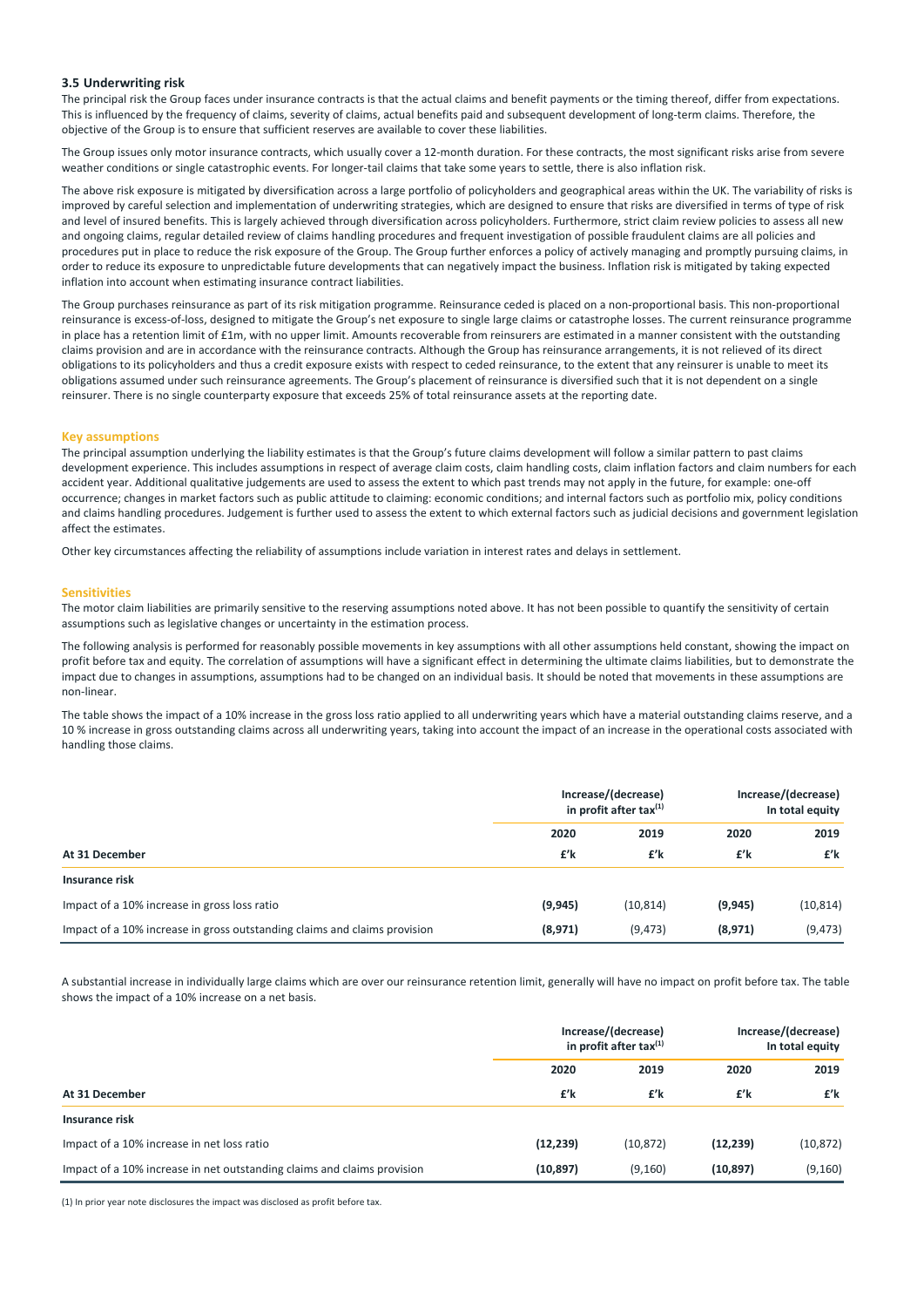### **COVID‐19**

Management has evaluated the short-term impact of COVID-19 on the Group's earnings and capital position, and has assessed the risks associated with this. The most material risk in the short term is a significant drop in premium. Expectations regarding claims frequency and changes in claims costs and settlement patterns have been considered in calculating the Group's insurance liabilities.

### **Climate change**

Management has assessed the short, medium and long-term risks which result from climate change. The short-term risk is low. Given the geographical diversity of the Group's policyholders within the UK and the Group's reinsurance programme, it is highly unlikely that a climate event will materially impact the Group's ability to continue trading. More likely is that the costs associated with the transition to a low-carbon economy will impact the Group's indemnity spend in the medium term, as electronic vehicles are currently relatively expensive to fix. This is somewhat, or perhaps completely, offset by advances in technology reducing the frequency of claims, in particular bodily injury claims which are generally far more expensive than damage to vehicles. These changes in the costs of claims are gradual and as such reflected in the Group's claims experience and fed into the pricing of policies. However, if the propensity to travel by car decreases overall this could impact the Group's income in the long term.

#### **3.6 Insurance related credit risk**

Key insurance related areas where the Group is exposed to credit default risk are:

- Reinsurers default on presentation of a large claim or dispute of cover
- Reinsurers default on their share of the Group's insurance liabilities
- Default on amounts due from insurance contract intermediaries or policyholders

Sabre uses a large panel of secure reinsurance companies. The credit risk of reinsurers included in the reinsurance programme is considered annually by reviewing their credit worthiness. Sabre's largest reinsurance counterparty is Munich Re. The credit risk exposure is further monitored throughout the year to ensure that changes in credit risk positions are adequately addressed.

The following tables demonstrate the Group's exposure to credit risk in respect of overdue insurance debt and counterparty creditworthiness. Unearned premium reserve ("UPR") is excluded as there are no credit risks inherent in them. In previous years UPR was included and has now been excluded in the comparative numbers.

### **Overdue insurance related debt**

|                                    | Neither past<br>due nor<br>impaired | Past due<br>$1-90$ days | Past due more<br>than 90 days | Assets that<br>have been<br>impaired | Carrying value<br>in the balance<br>sheet |
|------------------------------------|-------------------------------------|-------------------------|-------------------------------|--------------------------------------|-------------------------------------------|
| At 31 December 2020                | £'k                                 | £'k                     | £'k                           | £'k                                  | £'k                                       |
| Reinsurance assets (excluding UPR) | 92,016                              |                         |                               | -                                    | 92,016                                    |
| Insurance receivables              | 33,821                              | 155                     | -                             | $\overline{\phantom{0}}$             | 33,976                                    |
| <b>Total</b>                       | 125,992                             | 155                     | -                             | -                                    | 126,147                                   |

|                                    | Neither past<br>due nor<br>impaired | Past due<br>$1-90$ days | Past due more<br>than 90 days | Assets that<br>have been<br>impaired | Carrying value<br>in the balance<br>sheet |
|------------------------------------|-------------------------------------|-------------------------|-------------------------------|--------------------------------------|-------------------------------------------|
| At 31 December 2019                | £'k                                 | £'k                     | £'k                           | £'k                                  | £'k                                       |
| Reinsurance assets (excluding UPR) | 76,361                              |                         |                               | $\overline{\phantom{0}}$             | 76,361                                    |
| Insurance receivables              | 37.669                              | 85                      | $\overline{\phantom{0}}$      | $\qquad \qquad -$                    | 37.754                                    |
| <b>Total</b>                       | 114,030                             | 85                      |                               | $\overline{\phantom{0}}$             | 114,115                                   |

### **Exposure by credit rating**

|                                       | AAA             | AA+ to AA-               | $A+$ to $A-$      |                 | BBB+ to BBB- BB+ and below | Not rated                | Total   |
|---------------------------------------|-----------------|--------------------------|-------------------|-----------------|----------------------------|--------------------------|---------|
| At 31 December 2020                   | £'k             | £'k                      | £'k               | £'k             | £'k                        | £'k                      | £'k     |
| Reinsurance assets (excluding<br>UPR) | -               | 45.809                   | 46,207            | -               | -                          | $\overline{\phantom{m}}$ | 92,016  |
| Insurance receivables                 | $\qquad \qquad$ | $\overline{\phantom{0}}$ | $\qquad \qquad -$ | $\qquad \qquad$ | $\overline{\phantom{0}}$   | 33,976                   | 33,976  |
| <b>Total</b>                          | $\qquad \qquad$ | 66.489                   | 25,527            |                 | $\overline{\phantom{0}}$   | 33,976                   | 125,992 |

|                                       | AAA                      | AA+ to AA- | $A+$ to $A-$             | BBB+ to BBB- | BB+ and below | Not rated | Total   |
|---------------------------------------|--------------------------|------------|--------------------------|--------------|---------------|-----------|---------|
| At 31 December 2019                   | £'k                      | £'k        | £'k                      | £'k          | £'k           | £'k       | £'k     |
| Reinsurance assets (excluding<br>UPR) | -                        | 56,856     | 19,505                   |              |               |           | 76,361  |
| Insurance receivables                 |                          |            | $\overline{\phantom{m}}$ |              |               | 37.754    | 37,754  |
| <b>Total</b>                          | $\overline{\phantom{0}}$ | 56,856     | 19,505                   | -            |               | 37.754    | 114,115 |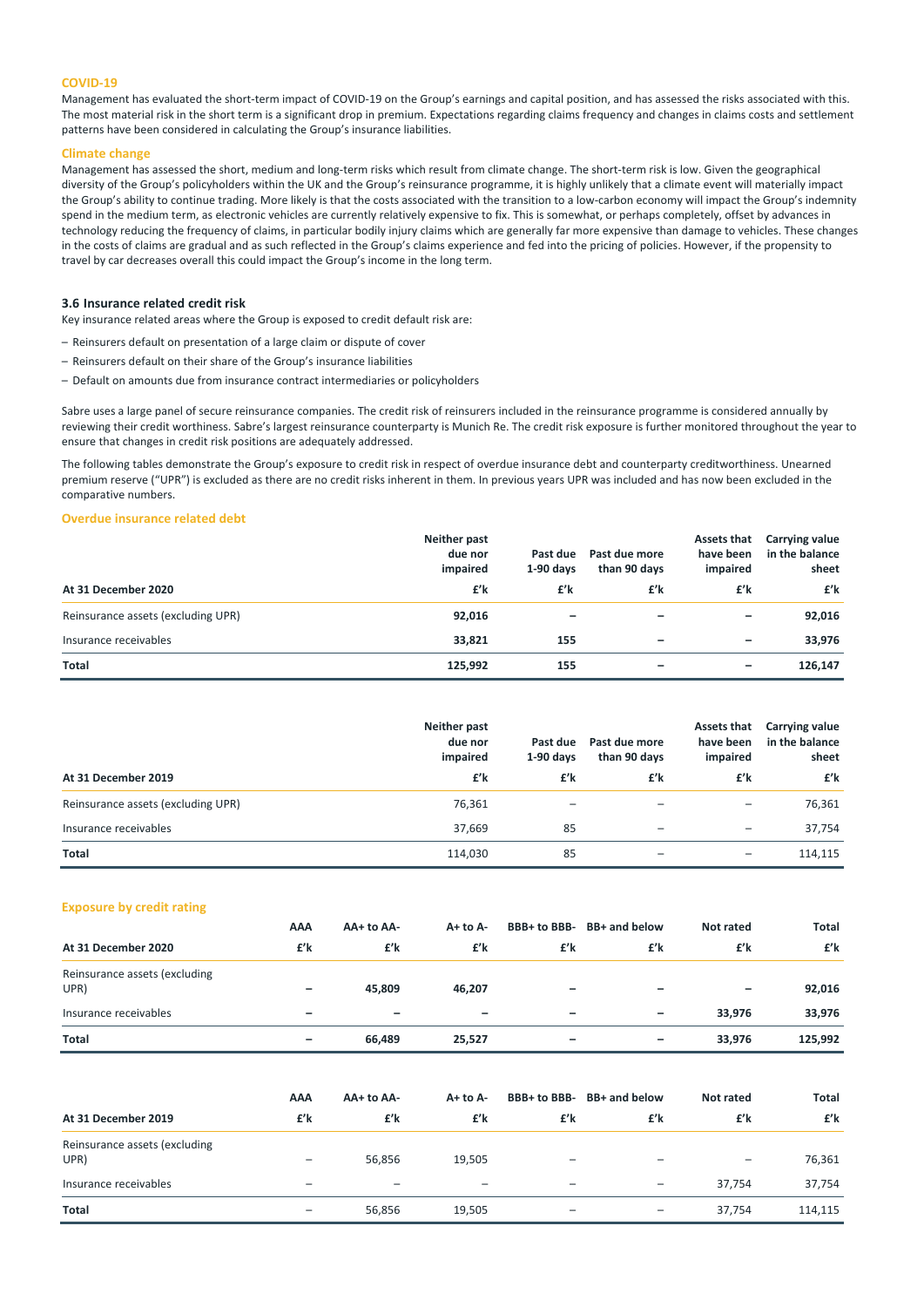### **4. FINANCIAL ASSETS**

### **RISK MANAGEMENT**

Refer to the following notes for detail on risks relating to financial assets: Investment concentration risk – Note 4.2 Credit risk – Note 4.6 Liquidity risk – Note 6

The Group's financial assets are summarised below:

|                                                                       |              | 2020                     | 2019    |
|-----------------------------------------------------------------------|--------------|--------------------------|---------|
|                                                                       | <b>Notes</b> | £'k                      | £'k     |
| Debt securities held at fair value through other comprehensive income | 4.1.1        | 246,281                  |         |
| Debt securities held at fair value through the profit or loss account | 4.1.2        | $\overline{\phantom{m}}$ | 263,629 |
| Loans and receivables                                                 | 4.4          | 84                       | 31      |
| Cash and cash equivalents                                             | 4.5          | 37,904                   | 31,791  |
| <b>Total financial assets</b>                                         |              | 284,269                  | 295,451 |

### **4.1 Debt securities at fair value**

### **4.1.1 Debt securities held at fair value through other comprehensive income**

### ACCOUNTING POLICY - FINANCIAL ASSETS AT FAIR VALUE THROUGH OTHER COMPREHENSIVE INCOME UNDER IFRS 9 (FROM 1 JANUARY 2020) **Classification**

The Group classifies the following financial assets at fair value through other comprehensive income ("FVOCI"):

– Debt securities

A debt instrument is measured at FVOCI only if it meets both of the following conditions and is not designated at fair value through the profit or loss account ("FVTPL"):

- The asset is held within a business model whose objective is achieved by both collecting contractual cash flows and selling financial assets
- The contractual terms of the financial asset give rise to cash flows that are solely payments of principal and interest ("SPPI") on the principal amount outstanding on specified dates

#### **Recognition and measurement**

At initial recognition, the Group measures debt securities through other comprehensive income at fair value, plus the transaction costs that are directly attributable to the acquisition of the financial asset. Debt securities at fair value through other comprehensive income are subsequently measured at fair value.

### **Impairment**

At each reporting date, the Group assesses debt securities at FVOCI for impairment. Under IFRS 9 a "three‐stage" model for calculated Expected Credit Losses ("ECL") is used, and is based on changes in credit quality since initial recognition. Refer to Note 4.6.

The Group's debt securities held at fair value through other comprehensive income are summarised below:

|                              |         | 2020       |                   | 2019       |  |
|------------------------------|---------|------------|-------------------|------------|--|
|                              | £'k     | % holdings | £'k               | % holdings |  |
| Government bonds             | 121,859 | 49.48%     | $\qquad \qquad -$ | 0.00%      |  |
| Government-backed securities | 84,210  | 34.19%     | $\qquad \qquad$   | 0.00%      |  |
| Corporate bonds              | 40,212  | 16.33%     |                   | 0.00%      |  |
| <b>Total debt securities</b> | 246,281 | 100.00%    | $\qquad \qquad -$ | 0.00%      |  |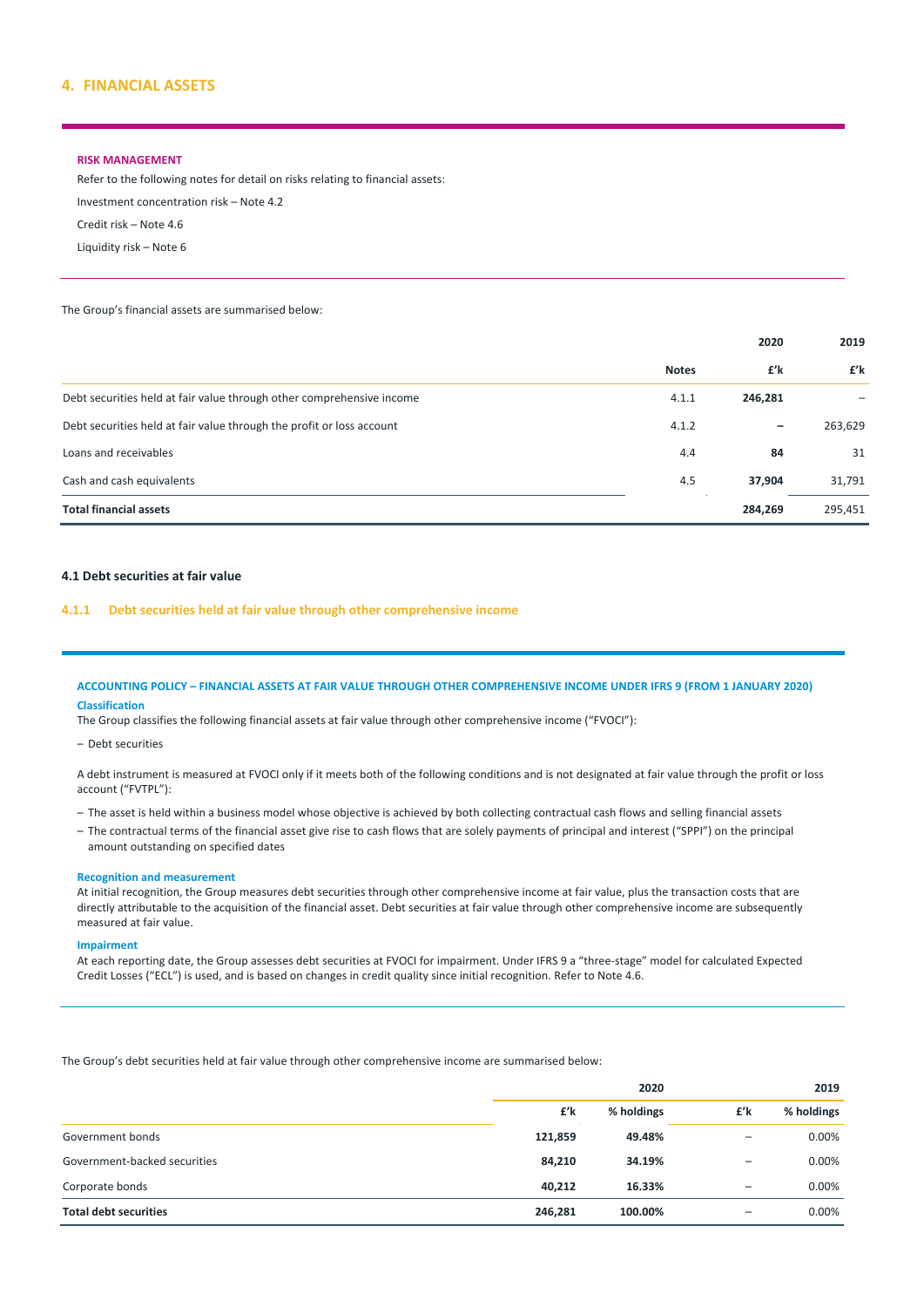### **4.1.2 Debt securities held at fair value through the profit or loss account**

### **ACCOUNTING POLICY – FINANCIAL ASSETS AT FAIR VALUE THROUGH PROFIT OR LOSS UNDER IAS 39 (PRIOR TO 2020 FINANCIAL YEAR)**

**Classification**

On initial recognition, management designated the following financial assets at fair value through profit or loss:

– Debt securities

The Group has previously elected to designated debt instruments as FVTPL on initial recognition, as was allowed under IAS 39 and the previous investment guidelines. Debt instruments at fair value through profit or loss are initially recognised at fair value, and transaction costs are expensed through profit or loss.

#### **Recognition and measurement**

Subsequent to initial recognition, debt securities at fair value through profit or loss are carried at fair value. Gains and losses arising from changes in the fair value of the financial instruments at fair value through profit or loss are included in profit or loss in the period in which they arise.

Debt securities held at fair value through profit or loss are shown in the balance sheet at market bid price at the date of the statement of financial position less accrued interest where applicable.

The Group's debt securities held at fair value through the profit or loss account:

|                              |                          | 2020       |                   | 2019       |  |
|------------------------------|--------------------------|------------|-------------------|------------|--|
|                              | £'k                      | % holdings | £'k               | % holdings |  |
| Government bonds             | $\overline{\phantom{0}}$ | $0.00\%$   | 263,629           | 100.00%    |  |
| Government-backed securities |                          | 0.00%      | $\qquad \qquad -$ | 0.00%      |  |
| Corporate bonds              | $\overline{\phantom{0}}$ | $0.00\%$   | -                 | 0.00%      |  |
| <b>Total debt securities</b> |                          | 0.00%      | 263,629           | 100.00%    |  |

#### **4.2.Investment concentration risk**

Excessive exposure to particular industry sectors or groups can give rise to concentration risk. The Group has no significant investment in any particular industrial sector and therefore is unlikely to suffer significant losses through its investment portfolio as a result of over-exposure to sectors engaged in similar activities or which have similar economic features that would cause their ability to meet contractual obligations to be similarly affected by changes in economic, political or other conditions.

A significant part of the Group's investment portfolio consists primarily of UK Government bonds and Government backed bonds, therefore the risk of Government default does exist, however the likelihood is extremely remote. The remainder of the portfolio consists of investment grade Corporate bonds. The Group continues to monitor the strength and security of all bonds.

The Group's exposure by geographical area is outlined below:

|                     | Government<br>bonds      | Government-<br>backed<br>securities | Corporate<br>bonds | <b>Total</b> |            |
|---------------------|--------------------------|-------------------------------------|--------------------|--------------|------------|
| At 31 December 2020 | £'k                      | £'k                                 | £'k                | £'k          | % holdings |
| United Kingdom      | 121,859                  | 10,505                              | 17,922             | 150,286      | 61.02%     |
| Europe              | $\overline{\phantom{m}}$ | 61,018                              | 15,727             | 76,745       | 31.16%     |
| North America       | $\overline{\phantom{m}}$ | 12,687                              | 6,563              | 19,250       | 7.82%      |
| <b>Total</b>        | 121,859                  | 84,210                              | 40,212             | 246,281      | 100.00%    |

|                     | Government<br>bonds          | Government-<br>backed<br>securities | Corporate<br>bonds       | <b>Total</b>             |            |
|---------------------|------------------------------|-------------------------------------|--------------------------|--------------------------|------------|
| At 31 December 2019 | £'k                          | £'k                                 | £'k                      | £'k                      | % holdings |
| United Kingdom      | 263,629                      |                                     | $\qquad \qquad$          | 263,629                  | 100.00%    |
| Europe              | $\qquad \qquad -$            | $\overline{\phantom{m}}$            | $\overline{\phantom{0}}$ | $\qquad \qquad -$        | $0.00\%$   |
| North America       | $\qquad \qquad \blacksquare$ | $\overline{\phantom{a}}$            | $\overline{\phantom{0}}$ | $\overline{\phantom{m}}$ | $0.00\%$   |
| Total               | 263,629                      |                                     | $\qquad \qquad$          | 263,629                  | 100.00%    |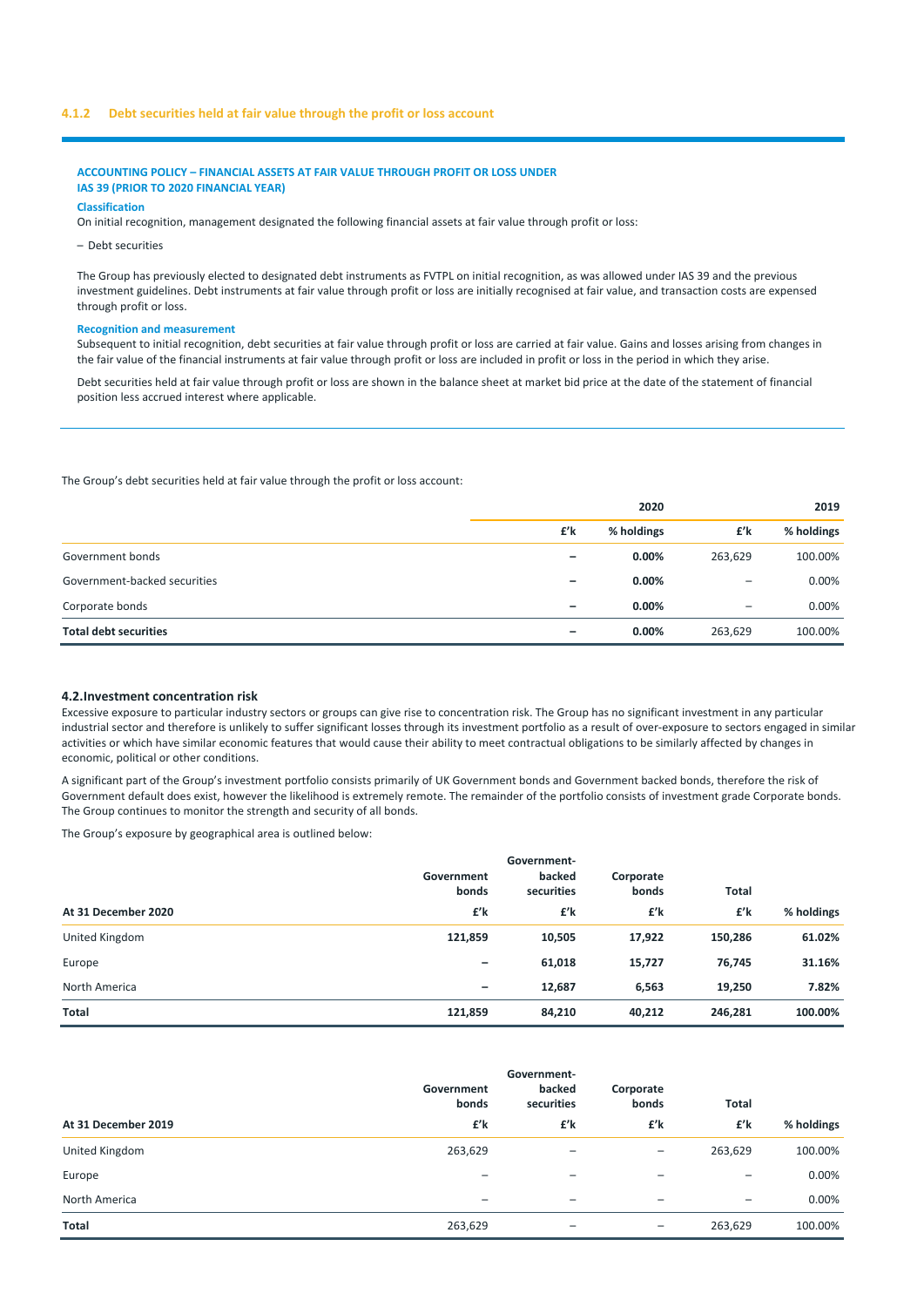The Group's exposure by investment type for government ‐backed securities and corporate bonds is outlined below:

|                              |                  | Agency            | Supranational    | Total   |
|------------------------------|------------------|-------------------|------------------|---------|
| At 31 December 2020          |                  | £'k               | £'k              | £'k     |
| Government-backed securities |                  | 59,309            | 24,901           | 84,210  |
| % of holdings                |                  | 70.43%            | 29.57%           | 100.00% |
|                              |                  |                   |                  |         |
|                              | <b>Financial</b> | <b>Industrial</b> | <b>Utilities</b> | Total   |
| At 31 December 2020          | £'k              | £'k               | £'k              | £'k     |
| Corporate bonds              | 21,863           | 16,160            | 2,189            | 40,212  |

% of holdings **54.37% 40.19% 5.44% 100.00%**

The Group held no government‐backed securities or corporate bonds as at 31 December 2019.

### **4.3.Fair value**

#### **ACCOUNTING POLICY**

Fair value is the price that would be received to sell an asset in an orderly transaction between market participants at the measurement date, or in its absence, the most advantageous market to which the Group has access at that date.

The Group measures the fair value of an instrument using the quoted bid price in an active market for that instrument. A market is regarded as active if transactions for the asset take place with sufficient frequency and volume to provide pricing information on an ongoing basis.

The fair value of financial instruments traded in active markets is based on quoted market prices at the statement of financial position date. A market is regarded as active if quoted prices are readily and regularly available from the stock exchange or pricing service, and those prices represent actual and regularly occurring market transactions on an arm's length basis. The quoted market price used for financial assets held by the Group is the closing bid price.

Fair value is the price that would be received to sell an asset or paid to transfer a liability in an orderly transaction between market participants at the measurement date. Fair value measurements are based on observable and unobservable inputs. Observable inputs reflect market data obtained from independent sources, while unobservable inputs reflect the Group's view of market assumptions in the absence of observable market information.

IFRS 13 requires certain disclosures which require the classification of financial assets and financial liabilities measured at fair value using a fair value hierarchy that reflects the significance of the inputs used in making the fair value measurement.

Disclosure of fair value measurements by level is according to the following fair value measurement hierarchy:

- **Level 1**: fair values measured using quoted prices (unadjusted) in active markets for identical assets or liabilities
- **Level 2**: fair values measured using valuation techniques for all inputs significant to the measurement other than quoted prices included within Level 1 that are observable for the asset or liability, either directly or indirectly
- **Level 3**: fair values measured using valuation techniques for any input for the asset or liability significant to the measurement that is not based on observable market data (unobservable inputs)

#### **Level 1**

The fair value of financial instruments traded in active markets is based on quoted market prices at the statement of financial position date. A market is regarded as active if quoted prices are readily and regularly available from the stock exchange or pricing service, and those prices represent actual and regularly occurring market transactions on an arm's length basis. The quoted market price used for financial assets held by the Group is the closing bid price. These instruments are included in Level 1 and comprise only debt securities classified as fair value through other comprehensive income.

#### **Level 2**

The fair value of financial instruments that are not traded in an active market is determined by using valuation techniques. These valuation techniques maximise the use of observable market data where it is available and rely as little as possible on entity specific estimates. If all significant input required to fair value an instrument is observable, the instrument is included in Level 2. The Group has no Level 2 financial instruments.

#### **Level 3**

If one or more of the significant inputs are not based on observable market data, the instrument is included in Level 3. The Group has no Level 3 financial instruments.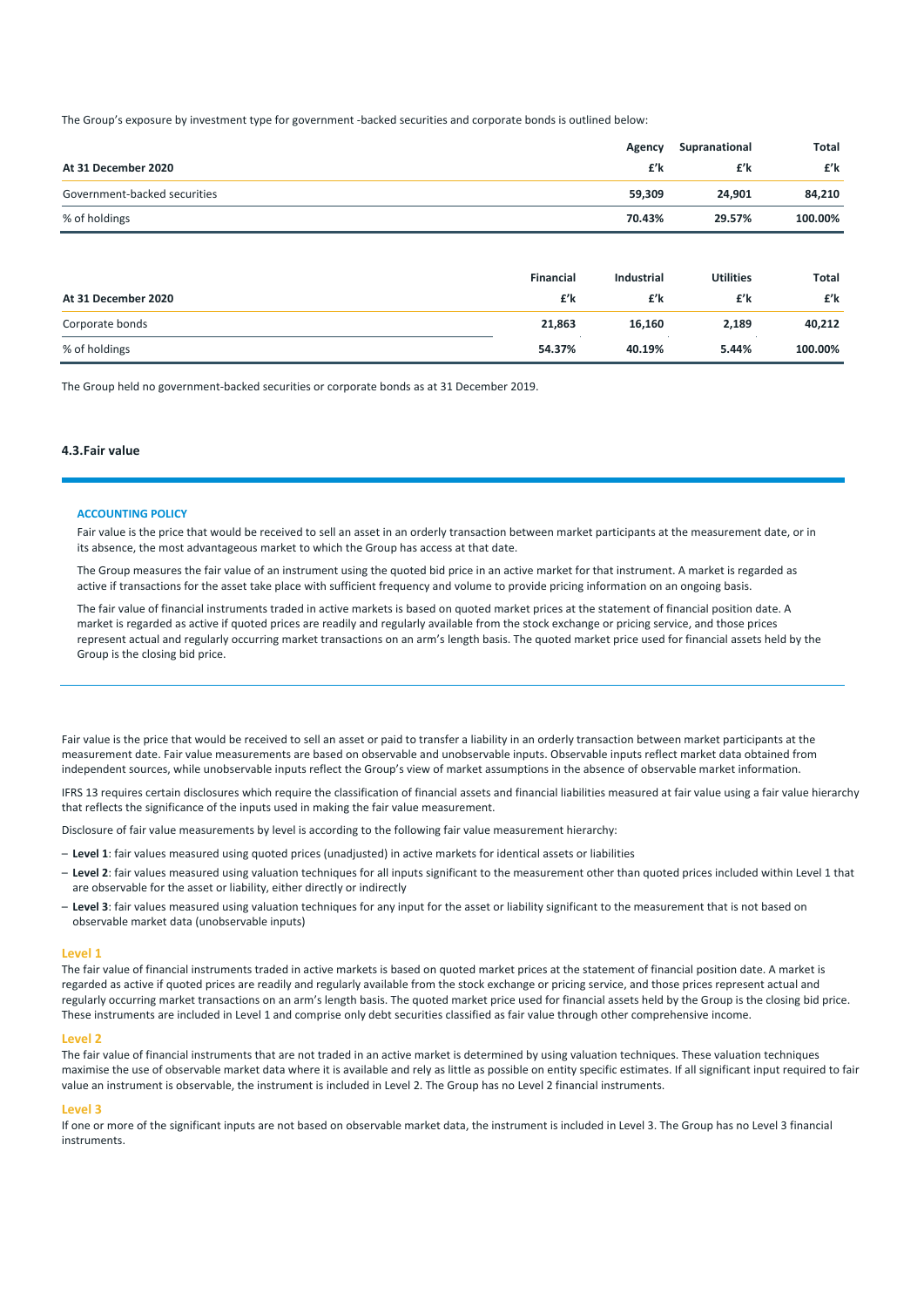The following table summarises the classification of financial instruments:

|                              | Level 1 | Level 2           | Level 3                  | Total   |
|------------------------------|---------|-------------------|--------------------------|---------|
| As at 31 December 2020       | £'k     | £'k               | £'k                      | £'k     |
| Assets held at fair value    |         |                   |                          |         |
| <b>Financial investments</b> | 246,281 | -                 | $\qquad \qquad -$        | 246,281 |
| <b>Total assets</b>          | 246,281 |                   | -                        | 246,281 |
|                              |         |                   |                          |         |
|                              | Level 1 | Level 2           | Level 3                  | Total   |
| As at 31 December 2019       | £'k     | £'k               | £'k                      | £'k     |
| Assets held at fair value    |         |                   |                          |         |
| <b>Financial investments</b> | 263,629 | $\qquad \qquad -$ | $\overline{\phantom{m}}$ | 263,629 |
| <b>Total assets</b>          | 263,629 | -                 | -                        | 263,629 |

#### **Transfers between levels**

There have been no transfers between levels during the year (2019: no transfers).

### **4.4.Loans and receivables**

### **ACCOUNTING POLICY**

#### **Classification**

The Group classifies its loans and receivables as at amortised cost only if both of the following criteria are met:

- The asset is held within a business model whose objective is to collect the contractual cash flows
- The contractual terms give rise to cash flows that are solely payments of principle and interest

#### **Recognition and measurement**

Loans and receivables are initially recognised at fair value and subsequently measured at amortised cost using the effective interest method, less provision for expected credit losses.

#### **Impairment**

The Group applies the general approach to providing for expected credit losses prescribed by IFRS 9. To measure the expected credit losses, loans and receivables have been grouped based on shared credit risk characteristics and the days past due to create the categories namely performing, underperforming and not performing. The expected loss rates are based on the payment profiles of receivables over a period of 36 months before year end. The loss rates are adjusted to reflect current and forward‐looking information on macro‐economic factors, such as the socio‐economic environment affecting the ability of the debtors to settle the receivables. Receivables that are 30 days or more past due are considered to be "not performing" and the default rebuttable presumption of 90 days prescribed by IFRS 9 is not applied.

### **Performing**

Customers have a low risk of default and a strong capacity to meet contractual cash flows.

#### **Underperforming**

Loans for which there is a significant increase in credit risk. A significant increase in credit risk is presumed if interest and/or principle repayments are past due.

### **Not performing**

Interest and/or principle repayments are 30 days past due.

The Group's loans and receivables comprises of:

|                                      | 2020 | 2019 |
|--------------------------------------|------|------|
|                                      | £'k  | £'k  |
| Other debtors                        | 86   | 31   |
| Provision for expected credit losses | (2)  |      |
| Total                                | 84   | 31   |

The estimated fair values of loans and receivables are the discounted amounts of the estimated future cash flows expected to be received.

The carrying value of loans and receivables approximates fair value. Provision for expected credit losses are based on the recoverability of the individual loans and receivables.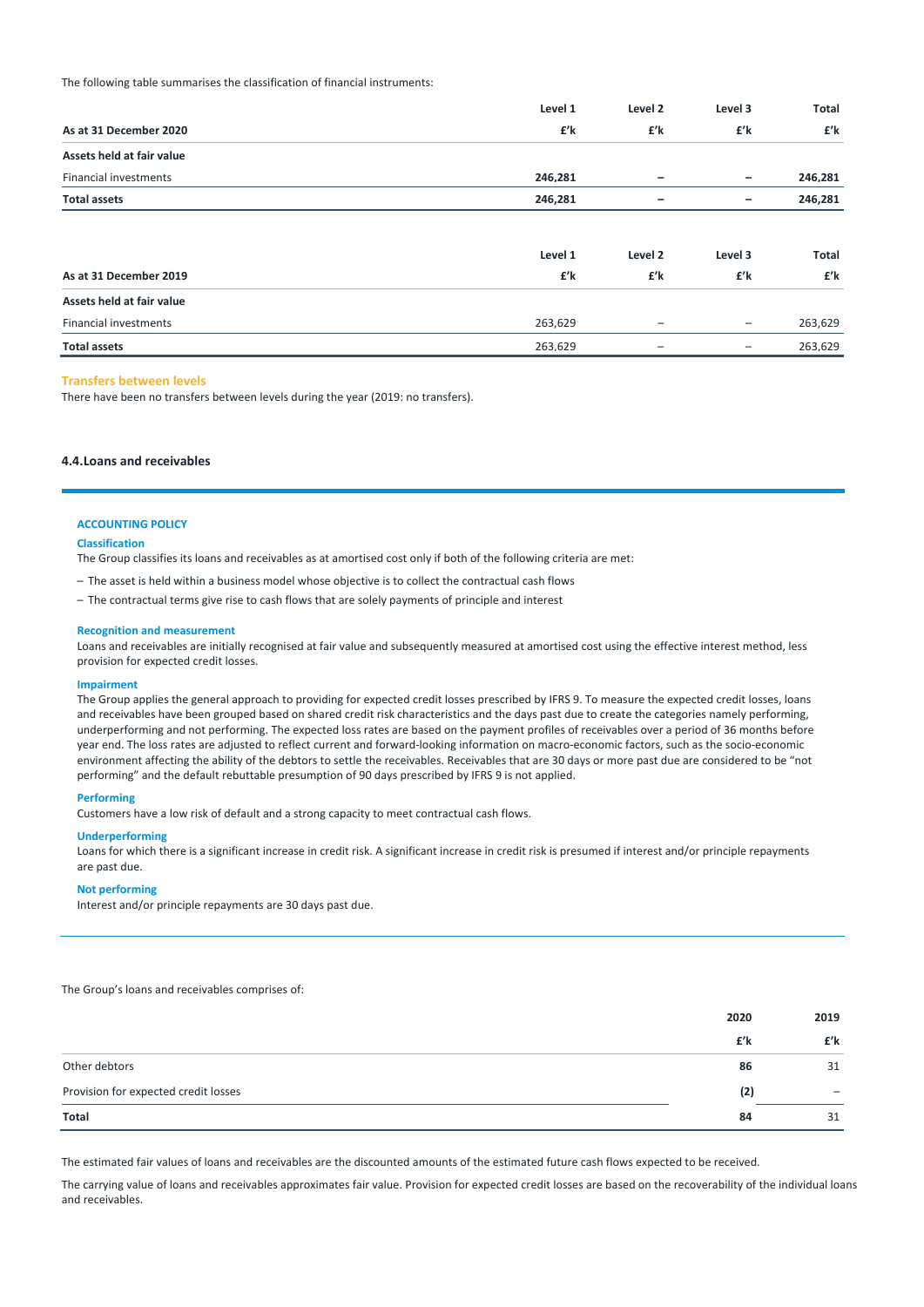|                     | <b>ECL</b><br>rate | <b>ECL method</b> | Gross                    | Provision<br>opening<br>balance | (Released)/<br>raised in the<br>period | <b>Provision</b><br>closing balance | <b>Net</b> |
|---------------------|--------------------|-------------------|--------------------------|---------------------------------|----------------------------------------|-------------------------------------|------------|
| At 31 December 2020 | £'k                | £'k               | £'k                      | £'k                             | £'k                                    | £'k                                 | £'k        |
| Performing          | 2.5%               | Lifetime          | 86                       |                                 | (2)                                    | (2)                                 | 84         |
| Underperforming     | 25.0%              | Lifetime          | $\overline{\phantom{m}}$ |                                 | -                                      |                                     |            |
| Not performing      | 50.0%              | Lifetime          | $\overline{\phantom{m}}$ |                                 | -                                      |                                     |            |
| Total               |                    |                   | 86                       |                                 | (2)                                    | (2)                                 | 84         |

The forward‐looking information considered was deemed to have an immaterial impact on expected credit losses.

### **4.5.Cash and cash equivalents**

#### **ACCOUNTING POLICY – CASH AND CASH EQUIVALENTS**

Cash and cash equivalents include cash on hand and deposits held on call with banks. Cash and cash equivalents are carried at amortised cost.

|                           | 2020   | 2019   |
|---------------------------|--------|--------|
|                           | £'k    | £'k    |
| Cash and cash equivalents | 37,904 | 31,791 |
| Total                     | 37,904 | 31,791 |

Cash and cash equivalents include money market funds with no notice period for withdrawal.

The carrying value of cash and cash equivalents approximates fair value. The full value is expected to be realised within 12 months. While cash and cash equivalents are also subject to the impairment requirements of IFRS 9 the identified impairment loss was immaterial.

### **4.6.Credit risk**

#### **ACCOUNTING POLICY – IMPAIRMENT UNDER IFRS 9 (SINCE 1 JANUARY 2020)**

#### **Impairment of financial assets**

At each reporting date, the Group assesses financial assets measured at amortised cost and debt securities at FVOCI for impairment. Under IFRS 9 a "three‐stage" model for calculated Expected Credit Losses ("ECL") is used, and is based on changes in credit quality since initial recognition as summarised below:

### **Performing financial assets**

- Stage 1: From initial recognition of a financial asset to the date on which an asset has experienced a significant increase in credit risk relative to its initial recognition, a stage 1 loss allowance is recognised equal to the credit losses expected to result from its default occurring over the earlier of the next 12 months or its maturity date ("12-month ECL").
- Stage 2: Following a significant increase in credit risk relative to the initial recognition of the financial asset, a stage 2 loss allowance is recognised equal to the credit losses expected from all possible default events over the remaining lifetime of the asset ("Lifetime ECL"). The assessment of whether there has been a significant increase in credit risk requires considerable judgement, based on the lifetime probability of default ("PD"). Stage 1 and 2 allowances are held against performing loans; the main difference between stage 1 and stage 2 allowances is the time horizon. Stage 1 allowances are estimated using the PD with a maximum period of 12 months, while stage 2 allowances are estimated using the PD over the remaining lifetime of the asset.

#### **Impaired financial assets**

– Stage 3: When a financial asset is considered to be credit‐impaired, the allowance for credit losses ("ACL") continues to represent lifetime expected credit losses, however, interest income is calculated based on the amortised cost of the asset, net of the loss allowance, rather than its gross carrying amount.

#### **Application of the new impairment model**

The Group applies IFRS 9's new ECL model to two main types of financial assets that are measured at amortised cost or FVOCI:

– **Other receivables**, to which the simplified approach prescribed by IFRS 9 is applied. This approach requires the recognition of a Lifetime ECL allowance on day one.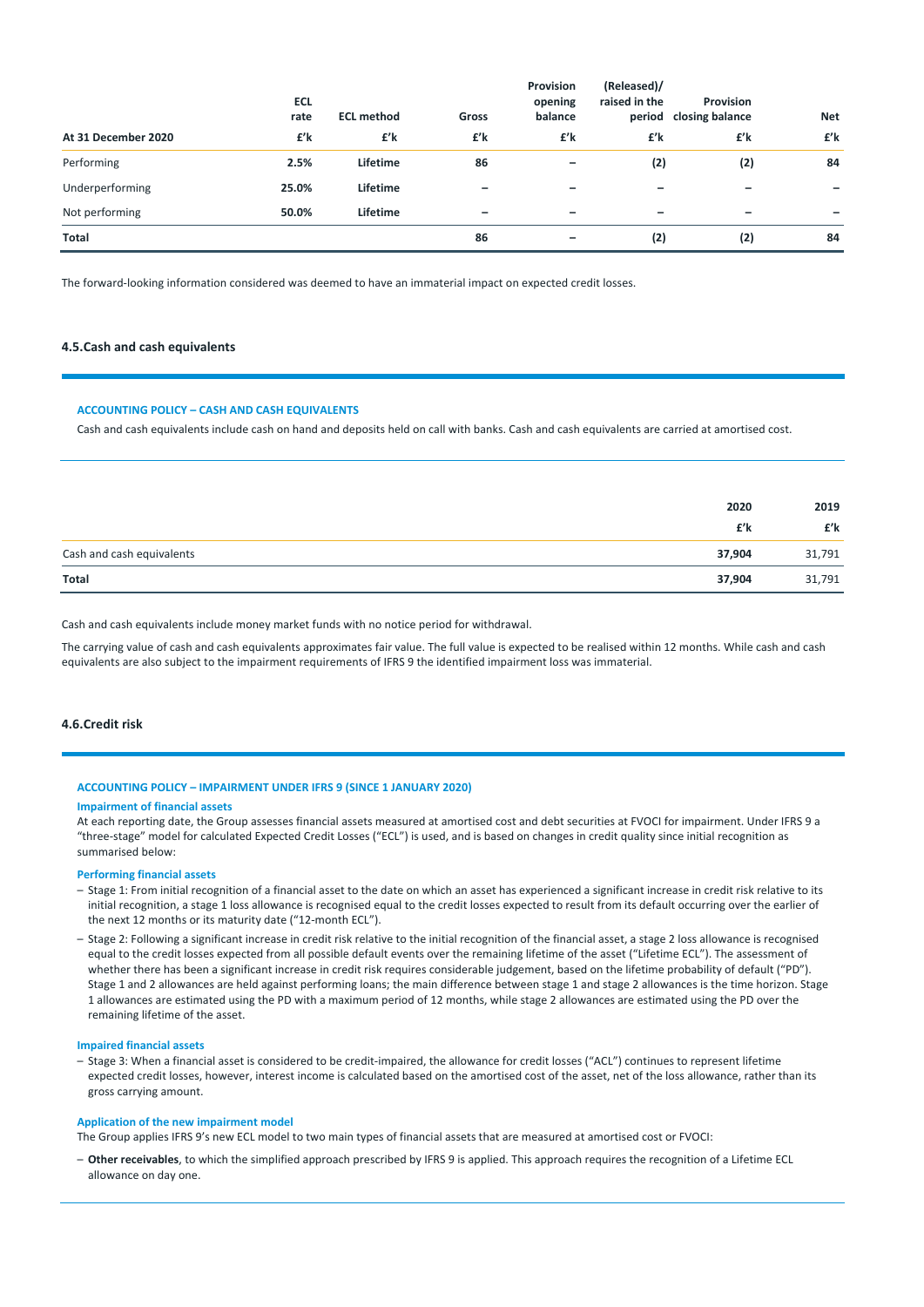– **Debt securities**, to which the general three‐stage model (described above) is applied, whereby a 12‐month ECL is recognised initially and the balance is monitored for significant increases in credit risk which triggers the recognition of a Lifetime ECL allowance.

ECLs are a probability-weighted estimate of credit losses. The probability is determined by the estimated risk of default which is applied to the cash flow estimates. On a significant increase in credit risk, from investment grade to non-investment grade, allowances are recognised without a change in the expected cash flows (although typically expected cash flows do also change) and expected credit losses are rebased from 12‐month to lifetime expectations.

The measurement of ECLs considers information about past events and current conditions, as well as supportable information about future events and economic conditions.

#### **Presentation of impairment**

Loss allowances for financial assets measured at amortised cost are deducted from the gross carrying amount of the assets. For debt securities at FVOCI, the loss allowance is recognised in the profit or loss account and accounted for as a transfer from OCI to profit or loss, instead of reducing the carrying amount of the asset.

#### **Write‐offs**

Loans and debt securities are written off (either partially or in full) when there is no realistic prospect of the amount being recovered. This is generally the case when the Group concludes that the borrower does not have assets or sources of income that could generate sufficient cash flows to repay the amounts subject to the write‐off.

### **Exposure by credit rating**

|                              | AAA    | AA+ to AA- | $A + to A -$ | BBB+ to BBB- | BB+ and below | Not rated                    | <b>Total</b> |
|------------------------------|--------|------------|--------------|--------------|---------------|------------------------------|--------------|
| At 31 December 2020          | £'k    | £'k        | £'k          | £'k          | £'k           | £'k                          | £'k          |
| UK Government bonds          | -      | 121,859    | -            |              |               | -                            | 121,859      |
| Government-backed securities | 61,649 | 12,164     | 10,397       |              | -             | $\qquad \qquad \blacksquare$ | 84,210       |
| Corporate bonds              | -      | 2,087      | 20,094       | 18,031       |               | $\overline{\phantom{0}}$     | 40,212       |
| Loans and other receivables  |        |            |              |              |               | 84                           | 84           |
| Cash and cash equivalents    | 20,957 | 63         | 16,884       |              | -             | $\overline{\phantom{0}}$     | 37,904       |
| <b>Total</b>                 | 82,606 | 136,173    | 47,375       | 18,031       | -             | 84                           | 284,269      |

|                              | AAA                      | AA+ to AA- | $A+$ to $A-$             |        | BBB+ to BBB- BB+ and below | Not rated                | <b>Total</b> |
|------------------------------|--------------------------|------------|--------------------------|--------|----------------------------|--------------------------|--------------|
| At 31 December 2019          | £'k                      | £'k        | £'k                      | £'k    | £'k                        | £'k                      | £'k          |
| UK Government bonds          | -                        | 263,629    | $\overline{\phantom{0}}$ |        |                            | $\overline{\phantom{0}}$ | 263,629      |
| Government-backed securities |                          |            | $\overline{\phantom{0}}$ |        |                            |                          |              |
| Corporate bonds              | -                        |            | $\overline{\phantom{0}}$ |        |                            |                          |              |
| Loans and other receivables  |                          |            |                          |        |                            | 31                       | 31           |
| Cash and cash equivalents    | $\overline{\phantom{0}}$ | 18,840     | $\qquad \qquad -$        | 12,951 |                            |                          | 31,791       |
| <b>Total</b>                 | $\overline{\phantom{0}}$ | 282,469    | $\qquad \qquad -$        | 12,951 |                            | 31                       | 295,451      |

With exception of loans and other receivables, all the Company's financial assets are investment grade (AAA to BBB).

#### **Analysis of credit risk and allowance for ECL**

The following table provides an overview of the allowance for ECL provided for on the types of financial assets held by the Group where credit risk is prevalent.

| At 31 December 2020          | <b>Gross carrying</b><br>amount<br>£'k | Allowance for<br><b>ECL</b><br>£'k | Carrying value<br>in the balance<br>sheet<br>£'k |
|------------------------------|----------------------------------------|------------------------------------|--------------------------------------------------|
| Government bonds             | 121,859                                | (10)                               | 121,849                                          |
| Government-backed securities | 84,210                                 | (2)                                | 84,208                                           |
| Corporate bonds              | 40,212                                 | (36)                               | 40,176                                           |
| Loans and other receivables  | 84                                     | (2)                                | 82                                               |
| Cash and cash equivalents    | 37,904                                 | -                                  | 37,904                                           |
| <b>Total</b>                 | 284,269                                | (50)                               | 284,219                                          |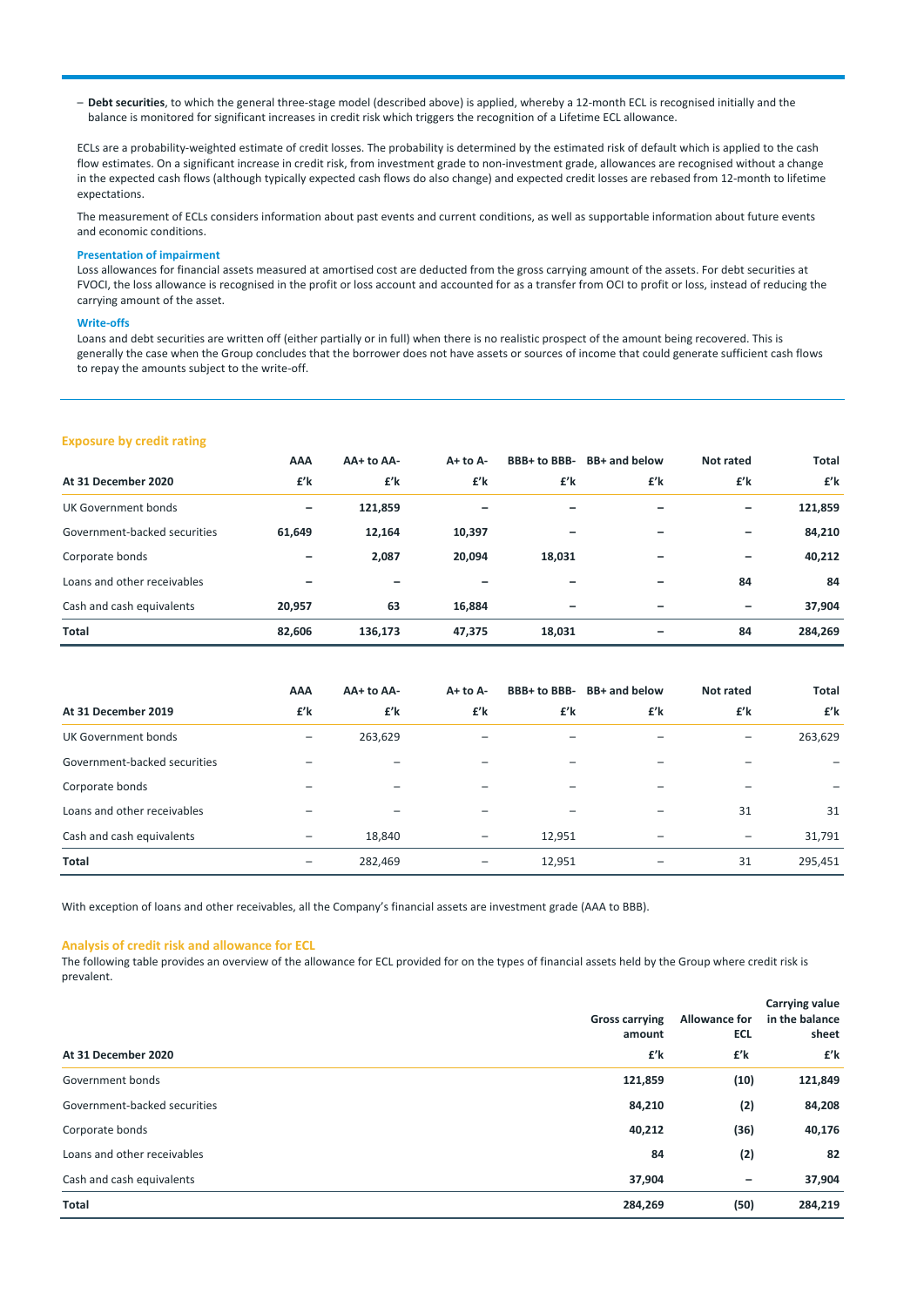|                              | <b>Gross carrying</b><br>amount | <b>Allowance for</b><br><b>ECL</b> | Carrying value<br>in the balance<br>sheet |
|------------------------------|---------------------------------|------------------------------------|-------------------------------------------|
| At 31 December 2019          | £'k                             | £'k                                | £'k                                       |
| Government bonds             | 263,629                         | $\qquad \qquad -$                  | 263,629                                   |
| Government-backed securities |                                 |                                    |                                           |
| Corporate bonds              |                                 |                                    |                                           |
| Loans and other receivables  | 31                              |                                    | 31                                        |
| Cash and cash equivalents    | 31,791                          |                                    | 31,791                                    |
| Total                        | 295,451                         |                                    | 295,451                                   |

### **4.7.Interest rate risk – financial assets**

Interest rate risk is the risk that the value or future cash flows of a financial instrument will fluctuate because of changes in market interest rates. Floating rate instruments expose the Group to cash flow interest risk, whereas fixed interest rate instruments expose the Group to fair value interest risk. Currently the Group holds only fixed rate securities.

The Group's interest risk policy requires it to manage the maturities of interest‐bearing financial assets and interest‐bearing financial liabilities. Interest on fixed interest rate instruments is priced at inception of the financial instrument and is fixed until maturity.

The Group has a concentration of interest rate risk in UK Government Bonds and other fixed‐income securities.

The analysis that follows is performed for reasonably possible movements in key variables with all other variables held constant, showing the impact on profit before tax and equity. The correlation of variables will have a significant effect in determining the ultimate impact on interest rate risk, but to demonstrate the impact due to changes in variables, variables had to be changed on an individual basis. It should be noted that movements in these variables are non‐linear.

Note that the Group's investment portfolio has been designed such that the cash flows yielded from investments match the projected outflows inherent primarily within the claims reserve. While these insurance liabilities are shown on an undiscounted basis under IFRS, their economic value will move broadly in line with the underlying assets.

The impact of any movement in market values, such as those caused by changes in interest rates, is taken through other comprehensive income, and not profit after tax, in 2020. In 2019, such movements were taken through the profit or loss account.

|                                                                                 |      | Increase/(decrease) |         | Increase/(decrease) |  |
|---------------------------------------------------------------------------------|------|---------------------|---------|---------------------|--|
|                                                                                 |      | in profit after tax |         | in total equity     |  |
|                                                                                 | 2020 | 2019                | 2020    | 2019                |  |
| At 31 December                                                                  | £'k  | £'k                 | £'k     | £'k                 |  |
| Interest rate                                                                   |      |                     |         |                     |  |
| Impact of a 100-basis point increase in interest rates on financial investments |      | (2, 157)            | (1,958) | (2, 157)            |  |

### **4.8.Investment income**

### **ACCOUNTING POLICY**

Debt instruments classified as FVOCI are measured using the effective interest rate which allocates the interest income or interest expense over the expected life of the asset or liability at the rate that exactly discounts all estimated future cash flows to equal the instrument's initial carrying amount. Calculation of the effective interest rate takes into account fees payable or receivable that are an integral part of the instrument's yield, premiums or discounts on acquisition or issue, early redemption fees and transaction costs. All contractual terms of a financial instrument are considered when estimating future cash flows.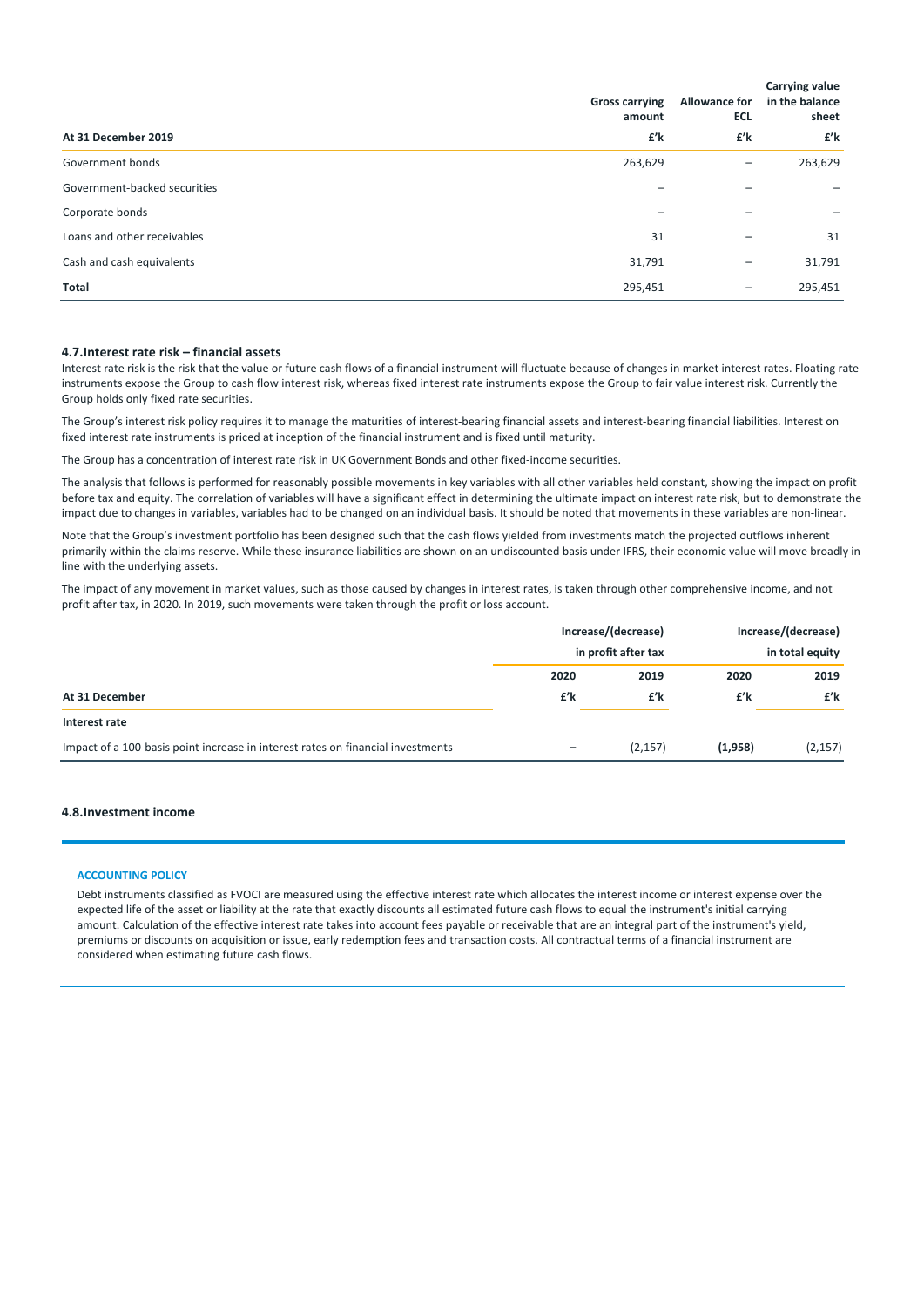|                                                                          | 2020  | 2019  |
|--------------------------------------------------------------------------|-------|-------|
|                                                                          | £'k   | £'k   |
| Amounts recognised in profit or loss                                     |       |       |
| Interest income on financial assets using effective interest rate method |       |       |
| Interest income from debt securities                                     | 1.680 |       |
| Investment fees                                                          | (331) |       |
| Interest income from cash and cash equivalents                           | 68    | 64    |
|                                                                          | 1,417 | 64    |
| Other interest and similar income                                        |       |       |
| Interest income from debt securities                                     |       | 8,163 |
| Investment fees                                                          |       | (87)  |
|                                                                          |       | 8,076 |
| <b>Total investment income</b>                                           | 1.417 | 8,140 |

## **4.9.Net gains/(losses) from fair value adjustments on financial assets**

### **ACCOUNTING POLICY**

Movements in the fair value of debt instruments classified as FVOCI are taken through the OCI. When the instruments are derecognised, the cumulative gain or losses previously recognised in OCI is reclassified to profit or loss.

|                                                                                | 2020  | 2019    |
|--------------------------------------------------------------------------------|-------|---------|
|                                                                                | £'L   | $f'$ k  |
| <b>Profit or loss</b>                                                          |       |         |
| Realised losses on debt securities at fair value through profit or loss        |       | (8,403) |
| Unrealised gains on debt securities at fair value through profit or loss       |       | 2,668   |
| Net fair value losses on financial assets at fair value through profit or loss |       | (5.735) |
| <b>Other Comprehensive Income</b>                                              |       |         |
| Fair value gains on debt securities                                            | 2.415 |         |
| Expected credit loss through OCI                                               | 21    |         |
| Net fair value gains on debts securities through other comprehensive income    | 2.436 |         |

## **5. FINANCIAL LIABILITIES**

The Group's financial liabilities are summarised below:

|                                                        |              | 2020  | 2019  |
|--------------------------------------------------------|--------------|-------|-------|
|                                                        | <b>Notes</b> | £'k   | £'k   |
| Financial liabilities at amortised cost                |              |       |       |
| Lease liabilities                                      | 5.1          | 194   | 194   |
| Trade and other payables, excluding insurance payables | 5.3          | 5.530 | 6.466 |
| <b>Total financial liabilities</b>                     |              | 5.724 | 6.660 |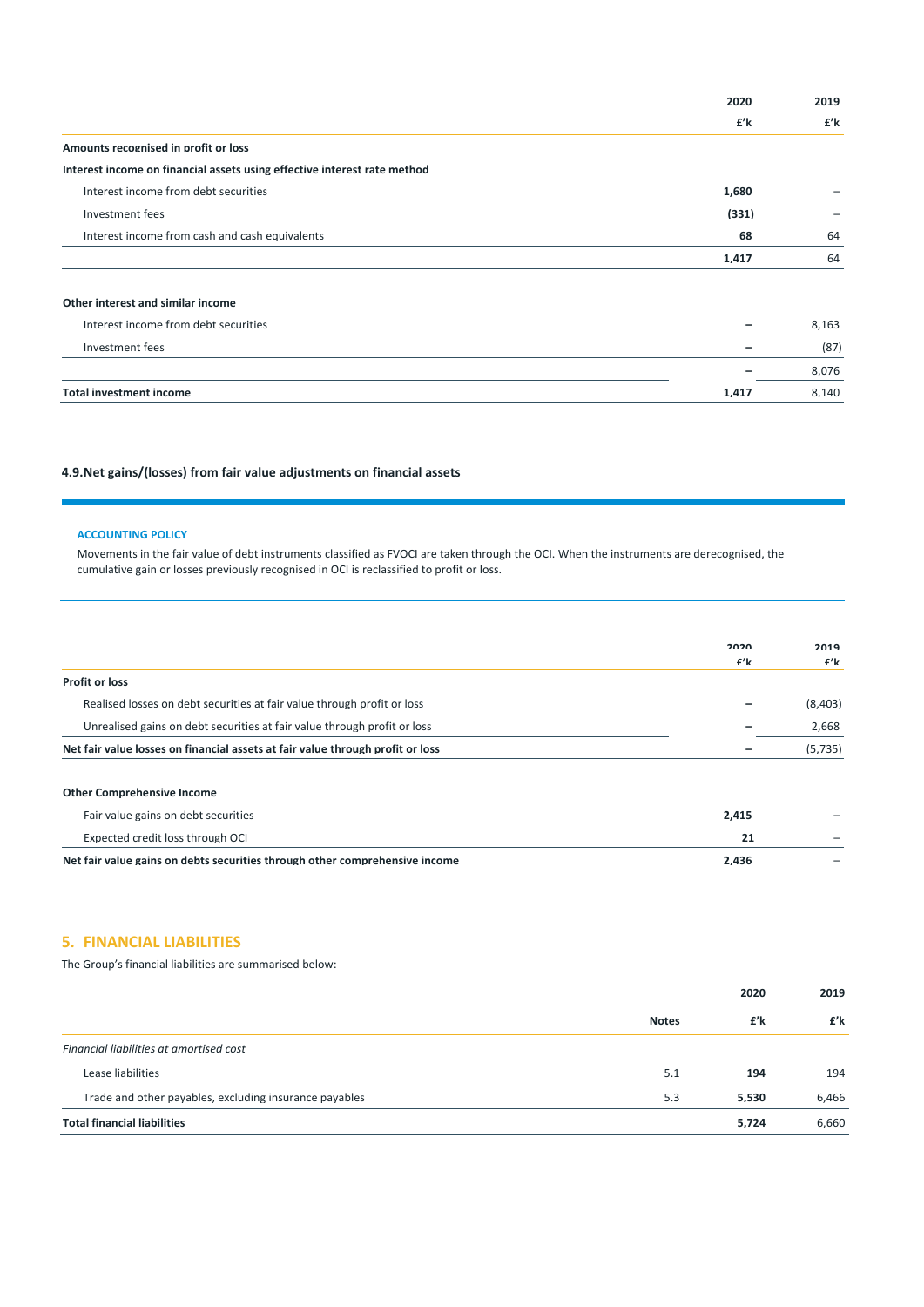## **5.1.Lease liability**

|                                 | 2020  | 2019  |
|---------------------------------|-------|-------|
|                                 | £'k   | £'k   |
| As at the beginning of the year | 194   | 440   |
| Cash movements                  |       |       |
| Lease payments                  | (264) | (264) |
| Non-cash movements              |       |       |
| Lease extension during the year | 251   |       |
| Interest                        | 13    | 18    |
| As at 31 December 2019          | 194   | 194   |
| Current                         | 194   | 194   |
| Non-current                     |       |       |
|                                 |       |       |

### **5.2.Finance costs**

### **ACCOUNTING POLICY**

Finance costs are recognised using the effective-interest method.

|                               | 2020 | 2019 |
|-------------------------------|------|------|
|                               | £'k  | £'k  |
| Interest on lease liabilities | 13   | 18   |
| Total                         | 13   | 18   |

## **5.3.Trade and other payables, excluding insurance payables**

### **ACCOUNTING POLICY**

Trade and other payables, including accruals, are recognised when the Group has a present obligation arising from past events, the settlement of which is expected to result in an outflow of economic benefits from the Group. Trade and other payables are carried at amortised cost.

|                           | 2020  | 2019  |
|---------------------------|-------|-------|
|                           | £'k   | £'k   |
| Trade and other creditors | 1,345 | 1,053 |
| Other taxes               | 4,185 | 5,413 |
| Total                     | 5,530 | 6,466 |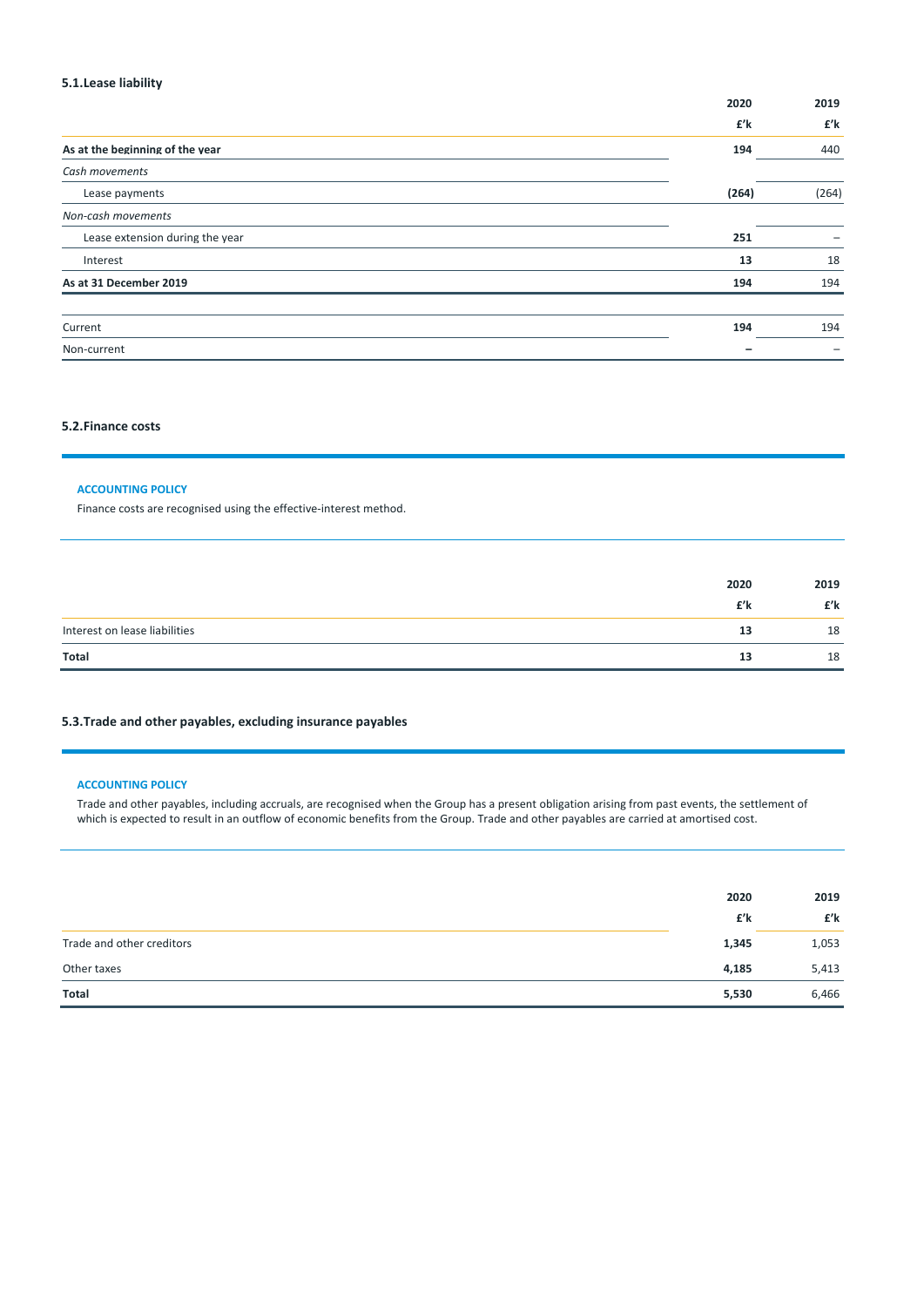## **6. LIQUIDITY RISK**

Liquidity risk is the potential that obligations cannot be met as they fall due as a consequence of having a timing mismatch or inability to raise sufficient liquid assets without suffering a substantial loss on realisation. The Group manages its liquidity risk through both ensuring that it holds sufficient cash and cash equivalent assets to meet all short-term liabilities, and matching the maturity profile of its financial investments to the expected cash outflows.

The liquidity of the Group's insurance liabilities and supporting assets is given in the tables below.

|                                          | <b>Total</b> | Within 1 year | $1 - 3$ years | 3-5 years | $5-10$ years | Over 10 years |
|------------------------------------------|--------------|---------------|---------------|-----------|--------------|---------------|
| At 31 December 2020                      | £'k          | £'k           | £'k           | £'k       | £'k          | £'k           |
| Reinsurance assets, excluding UPR(1)     | 92,016       | 33,541        | 34,203        | 17,654    | 6,618        |               |
| Government bonds                         | 121,859      | 60,861        | 43,158        | 14,019    | 3,821        |               |
| Government-backed securities             | 84,210       | -             | 17,338        | 66,872    |              |               |
| Corporate bonds                          | 40,212       |               | 6,763         | 31,263    | 2,186        |               |
| Cash and cash equivalents <sup>(2)</sup> | 37,904       | 37,904        |               |           |              |               |
| Total                                    | 376,201      | 132,306       | 101,462       | 129,808   | 12,625       |               |
|                                          |              |               |               |           |              |               |
|                                          | <b>Total</b> | Within 1 year | $1 - 3$ years | 3-5 years | $5-10$ years | Over 10 years |
| At 31 December 2020                      | £'k          | £'k           | £'k           | £'k       | £'k          | £'k           |
| Insurance liabilities, excluding UPR(1)  | 226,546      | 100,794       | 82,568        | 33,113    | 10,071       |               |
| Insurance payable                        | 6,246        | 6,246         |               |           |              |               |
| Lease liabilities                        | 194          | 194           |               |           |              |               |
| Trade and other payables                 | 5,530        | 5,530         |               |           |              |               |
| Total                                    | 238,516      | 112,764       | 82,568        | 33,113    | 10,071       |               |

(1) Unearned premiums are excluded as there are no liquidity risks inherent in them.

(2) Includes money market funds with no notice period for withdrawal.

|                                                  | Total   | Within 1 year | $1 - 3$ years | 3-5 years | $5 - 10$ years | Over 10 years |
|--------------------------------------------------|---------|---------------|---------------|-----------|----------------|---------------|
| At 31 December 2019                              | £'k     | £'k           | £'k           | £'k       | £'k            | £'k           |
| Reinsurance assets, excluding UPR <sup>(1)</sup> | 76,361  | 24,883        | 28,299        | 17,543    | 5,636          |               |
| UK Government bonds                              | 263,629 | 154,080       | 78,343        | 22,640    | 8,566          |               |
| Government-backed securities                     |         |               |               |           |                |               |
| Corporate bonds                                  |         |               |               |           |                |               |
| Cash and cash equivalents <sup>(2)</sup>         | 31,791  | 31,791        |               |           |                |               |
| <b>Total</b>                                     | 371,781 | 210,754       | 106,642       | 40,183    | 14,202         |               |

|                                                     | Total   | Within 1 year | $1 - 3$ years | 3-5 years | $5-10$ years             | Over 10 years |
|-----------------------------------------------------|---------|---------------|---------------|-----------|--------------------------|---------------|
| At 31 December 2019                                 | £'k     | £'k           | £'k           | £'k       | £'k                      | £'k           |
| Insurance liabilities, excluding UPR <sup>(1)</sup> | 212,167 | 95,975        | 74,970        | 32,729    | 8,493                    | -             |
| Insurance payables                                  | 6,009   | 6,009         |               |           |                          |               |
| Lease liabilities                                   | 194     | 194           |               |           |                          |               |
| Trade and other payables                            | 6,466   | 6,466         |               |           | $\overline{\phantom{0}}$ |               |
| <b>Total</b>                                        | 224,836 | 108,644       | 74,970        | 32,729    | 8,493                    |               |

(1) Unearned premiums are excluded as there are no liquidity risks inherent in them.

(2) Includes money market funds with no notice period for withdrawal.

The above tables include the expected claims on unearned premiums within insurance liabilities. The maturity of insurance liabilities is based upon an estimate of expected settlement date.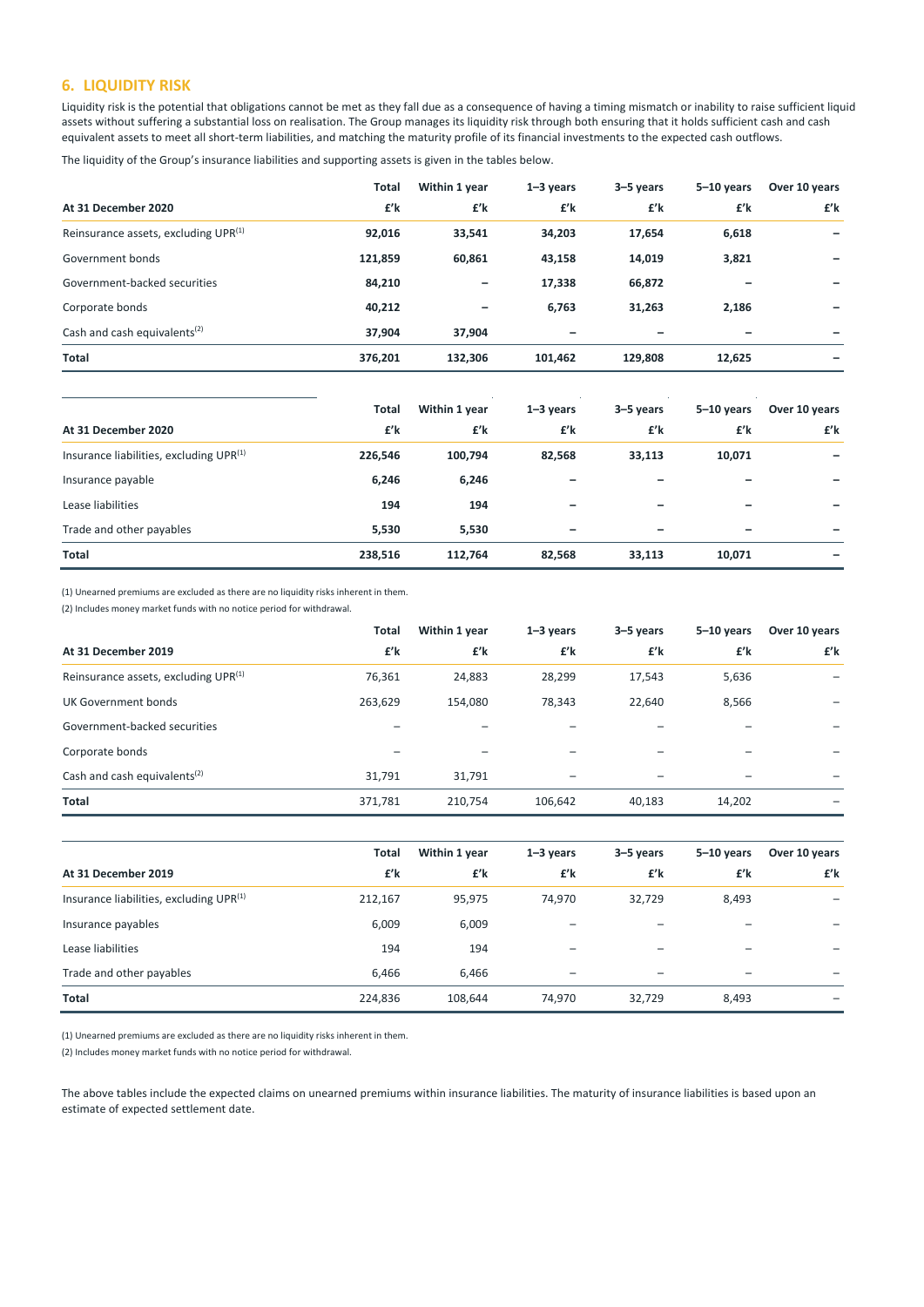## **7. OTHER OPERATING INCOME**

#### **ACCOUNTING POLICY**

Other operating income consists of marketing fees, commissions resulting from the sale of ancillary products connected to the Group's direct business, and other non‐insurance income such as administrative fees charged on direct business. Such income is recognised once the related service has been performed. Typically, this will be at the point of sale of the product.

|                                                             | 2020  | 2019  |
|-------------------------------------------------------------|-------|-------|
|                                                             | £'k   | £'k   |
| Marketing fees                                              | 834   | 1,061 |
| Fee income from the sale of auxiliary products and services | 113   | 123   |
| Administration fees                                         | 1,224 | 56    |
| Total                                                       | 2,171 | 1,240 |

The year-on-year increase in administration fees is a result of a change in classification for certain refunds, which were previously classified within other technical income but are now classified within premium.

The Group provides only one product to clients, which is motor insurance, which is written solely in the UK. The Group has no other lines of business, nor does it operate outside of the UK. Information is reported to the chief operating decision makers and the Board on an aggregated basis. Strategic and financial management decisions are determined centrally by the Board. Premium numbers are disclosed on the face of the profit or loss account and does not have a separate disclosure note. Other income relates to auxiliary products and services, including marketing and administration fees, all relating to the motor insurance business. The Group does not have a single client which accounts for more than 10% of revenue.

### **8. OPERATING EXPENSES**

|                                                                                |              | 2020    | 2019     |
|--------------------------------------------------------------------------------|--------------|---------|----------|
|                                                                                | <b>Notes</b> | £'k     | £'k      |
| Employee expenses                                                              | 8.1          | 13.518  | 12,581   |
| Property expenses                                                              |              | 394     | 384      |
| IT expense including IT depreciation                                           |              | 4,965   | 5,274    |
| Other depreciation                                                             |              | 45      | 45       |
| Industry levies                                                                |              | 5,170   | 1,812    |
| Policy servicing costs                                                         |              | 2,463   | 2,334    |
| Other operating expenses                                                       |              | 3,055   | 3,053    |
| Expected credit loss on financial assets                                       |              | 23      |          |
| Impairment loss on owner occupied properties                                   | 9.1          | 65      |          |
| Before adjustments for deferred acquisition costs and claims handling expenses |              | 29,698  | 25,483   |
| Adjusted for:                                                                  |              |         |          |
| Claims handling expense reclassification                                       |              | (7,637) | (7, 559) |
| Movement in deferred acquisition costs                                         |              | 309     | (1, 176) |
| <b>Total operating expenses</b>                                                |              | 22.370  | 16,748   |

The Group makes provision for all industry levies, such as Motor Insurance Bureau and Financial Conduct Authority. During 2019 the accrual in respect of the Motor Insurance Bureau levy was reduced by £3,325k, reflecting a decreased uncertainty over the level of future levies. There is not an equivalent release in 2020.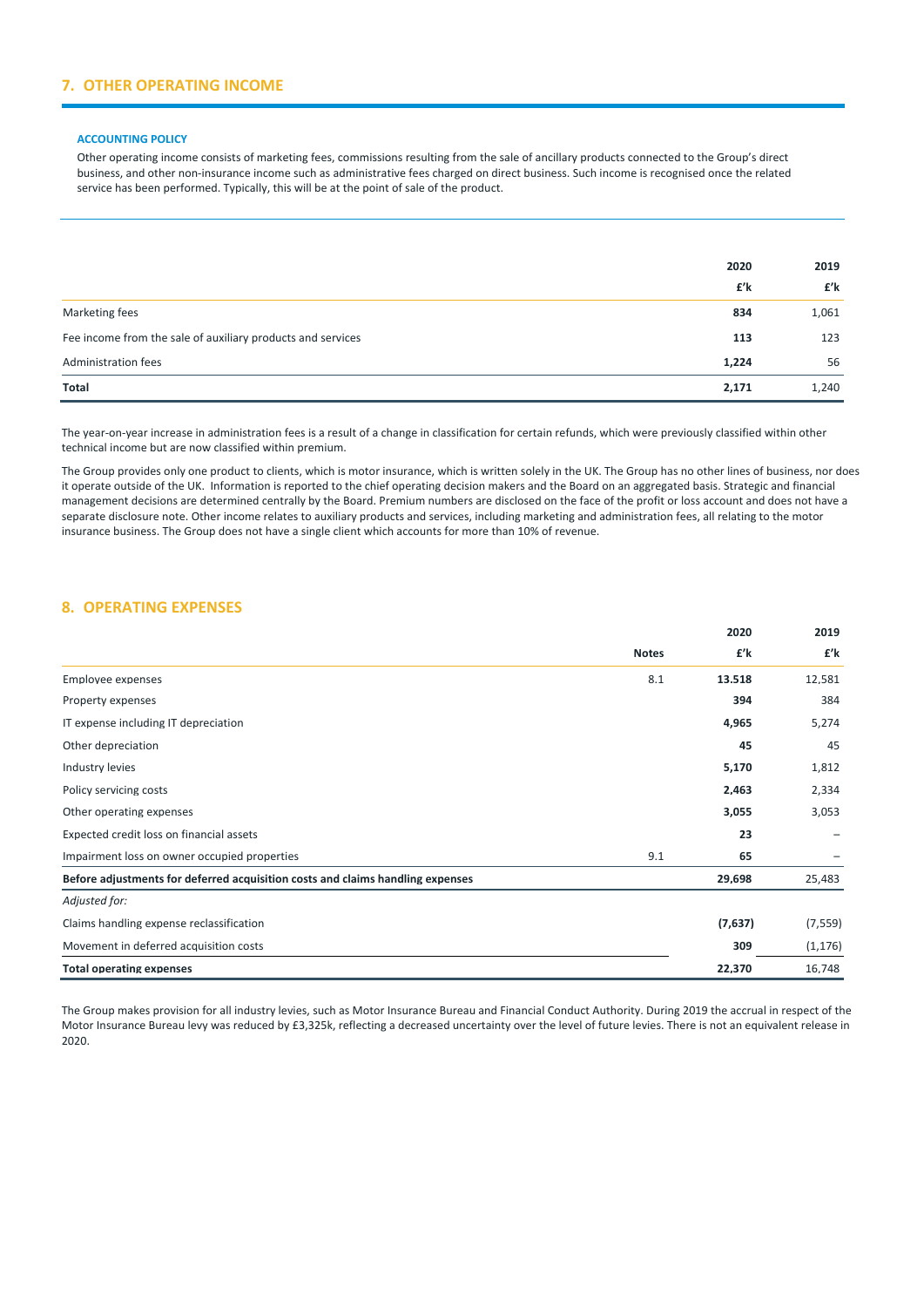### **ACCOUNTING POLICY**

#### **A. Pensions**

For staff who were employees on 8 February 2002, the Group operates a non-contributory defined contribution Group personal pension scheme. The contribution by the Group depends on the age of the employee.

For employees joining since 8 February 2002, the Group operates a matched contribution Group personal pension scheme where the Group contributes an amount matching the contribution made by the staff member.

Contributions to defined contribution schemes are recognised in the profit or loss account in the period in which they become payable.

### **B. Share‐based payments**

The fair value of equity instruments granted under share-based payment plans are recognised as an expense and spread over the vesting period of the instrument. The total amount to be expensed is determined by reference to the fair value of the awards made at the grant date, excluding the impact of any non-market vesting conditions. At the date of each statement of financial position, the Group revises its estimate of the number of equity instruments that are expected to become exercisable. It recognises the impact of the revision of original estimates, if any, in the profit or loss account, and a corresponding adjustment is made to equity over the remaining vesting period. The fair value of the awards and ultimate expense are not adjusted on a change in market vesting conditions during the vesting period.

### **C. Leave pay**

Employee entitlement to annual leave is recognised when it accrues to employees. An accrual is made for the estimated liability for annual leave as a result of services rendered by employees up to the statement of financial position date.

The aggregate remuneration of those employed by the Group's operations comprised:

|                                                                                | 2020    | 2019    |
|--------------------------------------------------------------------------------|---------|---------|
|                                                                                | £'k     | £'k     |
| Wages and salaries                                                             | 9.568   | 9,471   |
| Issue of share-based payments                                                  | 1,648   | 1,106   |
| Social security expenses                                                       | 1,460   | 1,250   |
| Pension expenses                                                               | 511     | 471     |
| Other staff expenses                                                           | 331     | 283     |
| Before adjustments for deferred acquisition costs and claims handling expenses | 13,518  | 12,581  |
| Adjusted for:                                                                  |         |         |
| Claims handling expense reclassification                                       | (5,696) | (5,528) |
| Movement in deferred acquisition costs                                         | (26)    | (1,072) |
| <b>Employee expenses</b>                                                       | 7.796   | 5,981   |

Employee costs of £5,696k (2019: £5,528k) have been classified as part of claims handling expenses (Note 3.4). Wages and salaries include a net movement in deferred acquisition costs (Note 3.1.2) of £26k (2019: £1,072k).

### **8.2.Number of employees**

The table below analyses the average monthly number of persons employed by the Group's operations.

|                                                 | 2020 | 2019 |
|-------------------------------------------------|------|------|
| Operations<br><u>and the state of the state</u> | 130  | 131  |
| $\underbrace{\text{Support}}$                   | 31   | 29   |
| Total                                           | 161  | 160  |
|                                                 |      |      |

### **8.3.Directors' remuneration**

Amounts paid to Directors are disclosed within the Remuneration Committee Report on page 77 of the Annual Report and Accounts.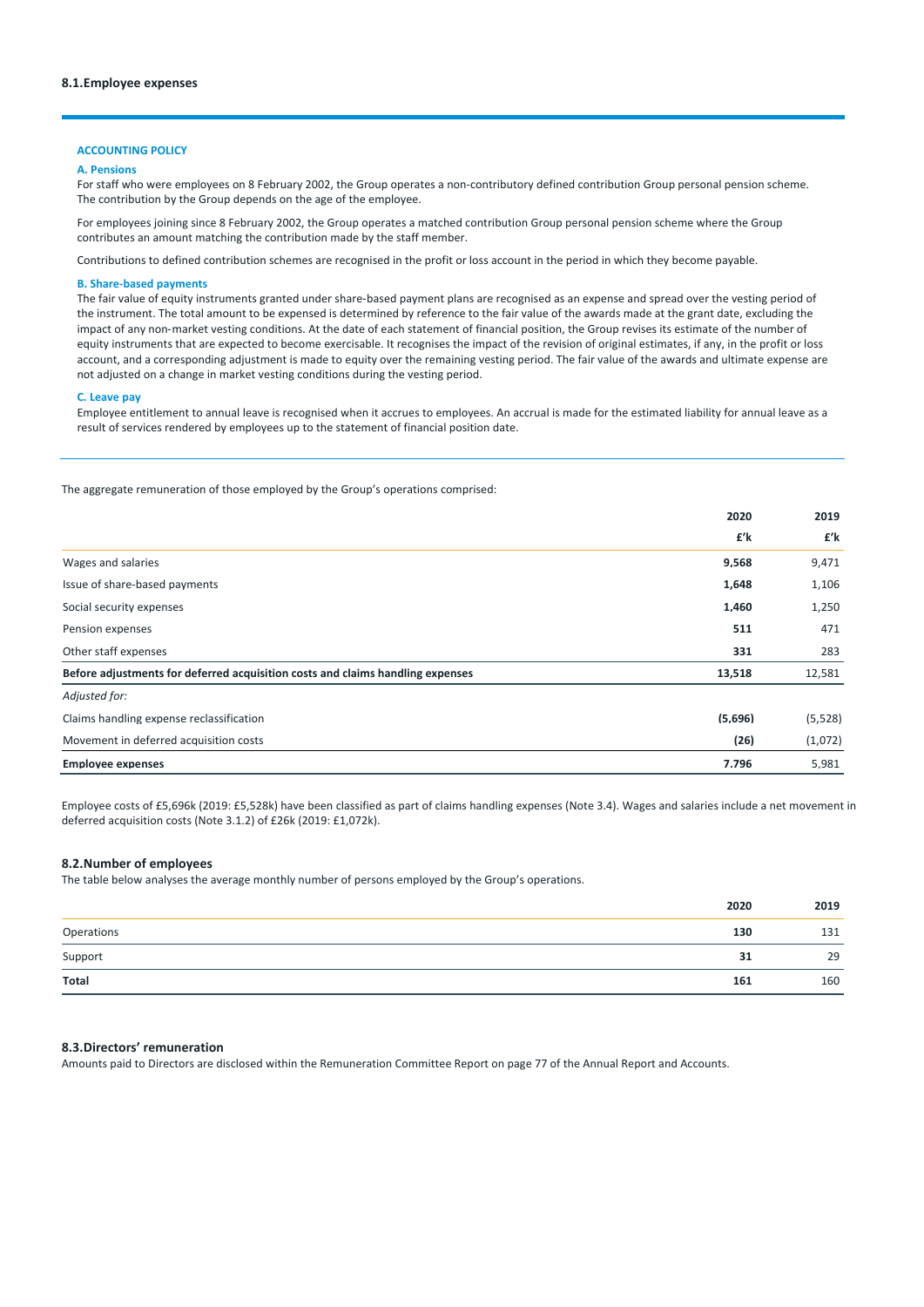### **8.4.Auditors' remuneration**

The table below analyses the Auditor's remuneration in respect of the Group's operations.

|                                                                | 2020 | 2019 |
|----------------------------------------------------------------|------|------|
|                                                                | £'k  | £'k  |
| Fees for audit services – Audit of these financial statements  | 110  | 56   |
| Audit of financial statements of subsidiaries of the Group     | 295  | 208  |
| <b>Total audit fees</b>                                        | 405  | 264  |
| Fees for non-audit services - Audit related assurance services | 78   | 78   |
| <b>Total non-audit fees</b>                                    | 78   | 78   |
| <b>Total auditor remuneration</b>                              | 483  | 342  |

The above fees exclude irrecoverable VAT of 20%

### **9. PROPERTY, PLANT AND EQUIPMENT**

Property, plant and equipment consists of owned and leased assets that do not meet the definition of investment property.

| Total<br>4,363                                                      | 4,757 |
|---------------------------------------------------------------------|-------|
| Property, plant and equipment - leased (Right-of-use assets)<br>189 | 189   |
| Property, plant and equipment – owned<br>4,174                      | 4,568 |
| £'k                                                                 | £'k   |
| 2020                                                                | 2019  |

### **9.1.Owned assets**

#### **ACCOUNTING POLICY**

#### **A. Owner‐occupied property**

Owner-occupied properties are held by the Group for use in the supply of services or, for its own administration purposes.

Owner‐occupied property is held at fair value, with subsequent revaluation gains taken through other comprehensive income. A fair value assessment of the owner‐occupied property is undertaken at each reporting date with any material changes in fair value recognised. Owner‐ occupied property is also revalued by an external qualified surveyor, at least every three years. Owner‐occupied land is not depreciated. As the depreciation of owner-occupied buildings is immaterial and properties are revalued every three years, no depreciation is charged on owneroccupied buildings.

### **B. Fixtures, fittings and computer equipment**

Fixtures, fittings and computer equipment are stated at historical cost less accumulated depreciation and impairment charges. Historical cost includes expenditure that is directly attributable to the acquisition of property and equipment.

Depreciation is calculated on the difference between the cost and residual value of the asset and is charged to the profit or loss account over the estimated useful life of each significant part of an item of fixtures, fittings and computer equipment, using the straight-line basis.

*Estimate useful lives are as follow:*

| <b>Fixtures and fittings</b> | 5 years |
|------------------------------|---------|
| Computer equipment           | 5 years |

The assets' residual values and useful lives are reviewed at each statement of financial position date and adjusted if appropriate. An asset's carrying amount is written down to its recoverable amount if the asset's carrying amount is greater than its estimated recoverable amount. Gains and losses on disposals are determined by comparing the proceeds with the carrying amount of the assets and are included in profit or loss before tax.

Repairs and maintenance costs are charged to the profit or loss account during the financial period in which they are incurred. The cost of major renovations is included in the carrying amount of the asset when it is probable that future economic benefits from the existing asset will flow to the Group.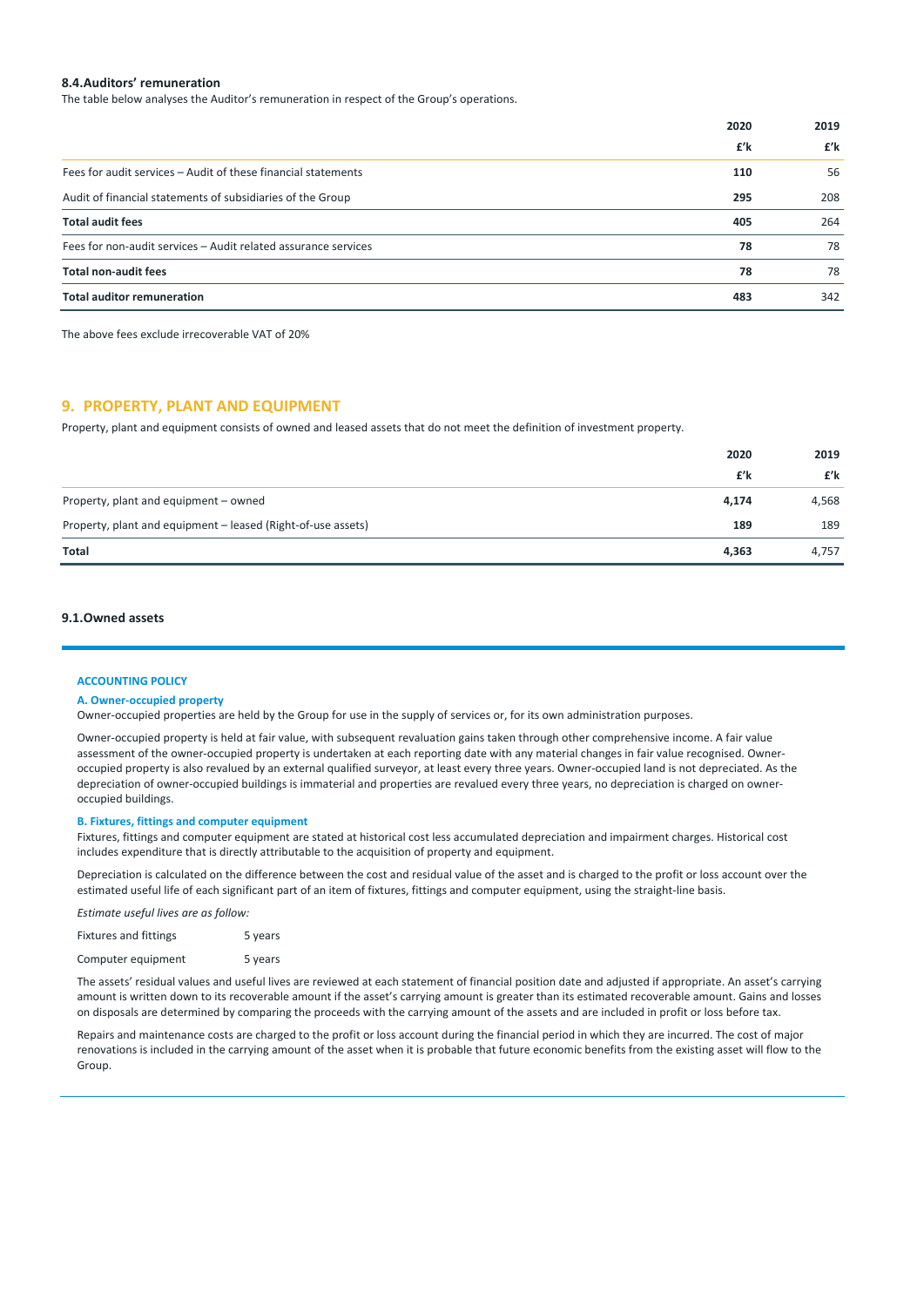|                                  | Owner-<br>occupied | <b>Fixtures and</b><br>fittings | Computer<br>equipment | Total |
|----------------------------------|--------------------|---------------------------------|-----------------------|-------|
|                                  | £'k                | £'k                             | £'k                   | £'k   |
| Cost/Valuation                   |                    |                                 |                       |       |
| At 1 January 2020                | 4,055              | 235                             | 813                   | 5,103 |
| Additions                        |                    | -                               | 12                    | 12    |
| <b>Disposals</b>                 |                    |                                 | -                     | -     |
| Revaluation                      | (165)              |                                 | -                     | (165) |
| At 31 December 2020              | 3,890              | 235                             | 825                   | 4,950 |
| At 1 January 2020                |                    | 140                             | 395                   | 535   |
| Depreciation charge for the year |                    | 45                              | 131                   | 176   |
| <b>Disposals</b>                 |                    |                                 |                       |       |
| Impairment losses on revaluation | 65                 | -                               |                       | 65    |
| At 31 December 2020              | 65                 | 185                             | 526                   | 776   |
| As at 31 December 2020           | 3.825              | 50                              | 299                   | 4.174 |

|                                  | Owner-                   | <b>Fixtures and</b><br>Computer<br>occupied<br>fittings<br>equipment |                          | Total   |
|----------------------------------|--------------------------|----------------------------------------------------------------------|--------------------------|---------|
|                                  | £'k                      | £'k                                                                  | £'k                      | £'k     |
| Cost/Valuation                   |                          |                                                                      |                          |         |
| At 1 January 2019                | 4,055                    | 720                                                                  | 1,997                    | 6,772   |
| Additions                        |                          | 19                                                                   | 344                      | 363     |
| <b>Disposals</b>                 | $\overline{\phantom{0}}$ | (504)                                                                | (1,528)                  | (2,032) |
| Revaluation                      | -                        | $\qquad \qquad -$                                                    | $\overline{\phantom{0}}$ |         |
| At 31 December 2019              | 4,055                    | 235                                                                  | 813                      | 5,103   |
| At 1 January 2019                | -                        | 599                                                                  | 1,803                    | 2,402   |
| Depreciation charge for the year |                          | 45                                                                   | 120                      | 165     |
| <b>Disposals</b>                 |                          | (504)                                                                | (1,528)                  | (2,032) |
| Impairment losses on revaluation | $\qquad \qquad -$        | $\overline{\phantom{0}}$                                             | -                        |         |
| At 31 December 2019              | $\qquad \qquad -$        | 140                                                                  | 395                      | 535     |
| As at 31 December 2019           | 4.055                    | 95                                                                   | 418                      | 4.568   |

The Group holds two owner‐occupied properties, Sabre House and The Old House, which are both managed by the Group. In accordance with the Group's accounting policies, owner‐occupied buildings are not depreciated. The properties are measured at fair value which is arrived at on the basis of a valuation carried out on 1 December 2020 by Hurst Warne and Partners LLP. The valuation was carried out on an open‐market basis in accordance with the Royal Institution of Chartered Surveyors' requirements, which is deemed to equate to fair value. Whilst transaction evidence underpins the valuation process, the definition of market value, including the commentary, in practice requires the valuer to reflect the realities of the current market. In this context valuers must use their market knowledge and professional judgement and not rely only upon historical market sentiment based on historical transactional comparables.

The fair value of the owner‐occupied properties was derived using the investment method supported by comparable evidence. The significant non‐observable inputs used in the valuations are the expected rental values per square foot and the capitalisation rates. The fair value of the owner-occupied properties valuation would increase (decrease) if the expected rental values per square foot were to be higher (lower) and the capitalisation rates were to be lower (higher).

The fair value measurement of owner-occupied properties of £3,825k (2019: £4,055k), has been categorised as a Level 3 fair value based on the nonobservable inputs to the valuation technique used.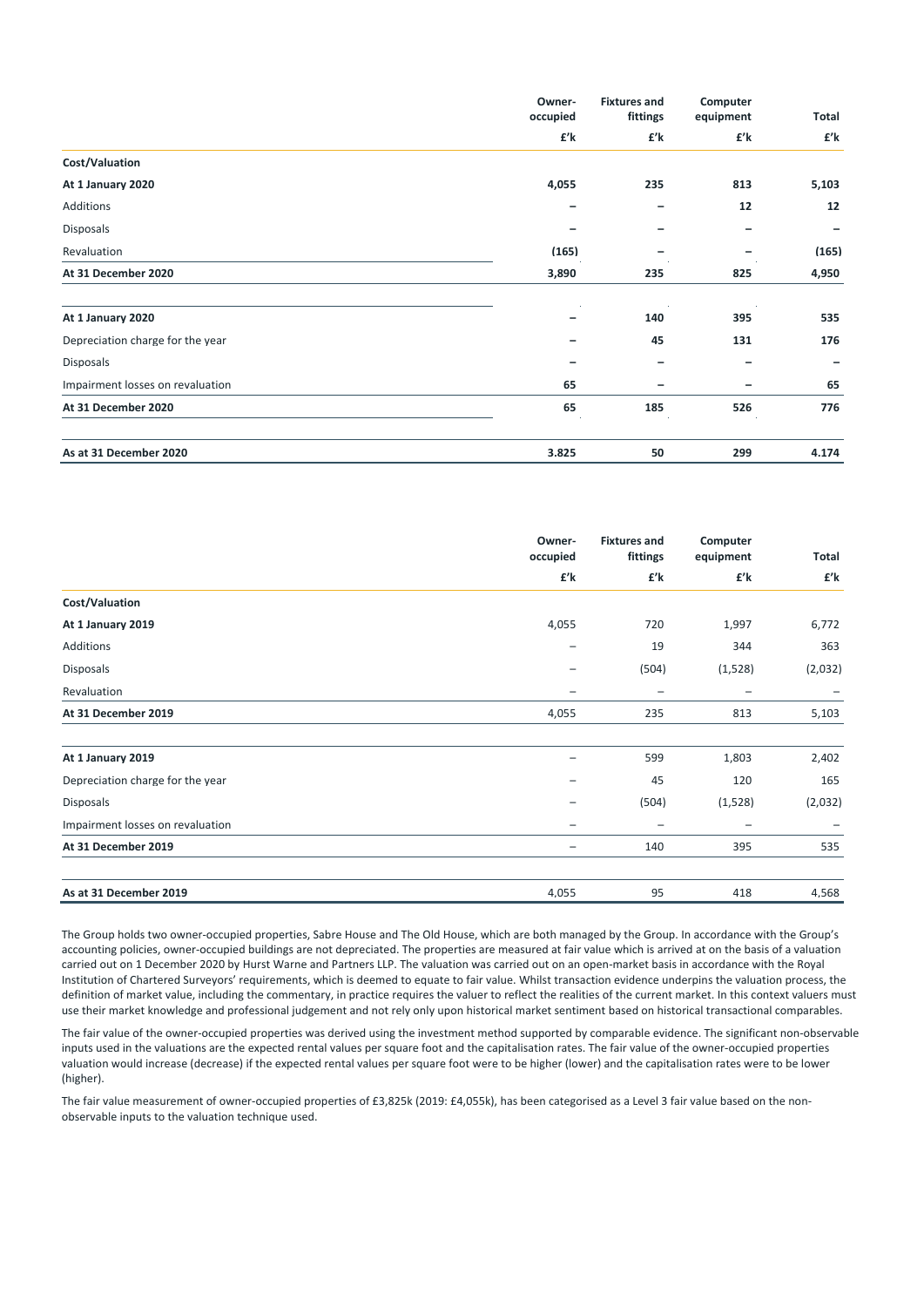The following table shows reconciliation to the closing fair value for the Level 3 owner‐occupied property at valuation:

|                           | 2020                     | 2019                     |
|---------------------------|--------------------------|--------------------------|
| Owner-occupied            | £'k                      | £'k                      |
| At 1 January              | 4,055                    | 4,055                    |
| Purchase                  | $\overline{\phantom{0}}$ | $\overline{\phantom{0}}$ |
| <b>Revaluation losses</b> | (165)                    | -                        |
| Impairment losses         | (65)                     | $\overline{\phantom{0}}$ |
| At 31 December            | 3,825                    | 4,055                    |

Revaluation losses are charged against the related revaluation reserve to the extent that the decrease does not exceed the amount held in the revaluation surplus in respect of the same asset. Any additional losses are charged as an impairment loss in the profit or loss account. Reversal of such impairment losses in future periods will be credited to the profit or loss account to the extend losses were previously charged to the profit or loss account.

The table below shows the impact a 15% decrease in property markets will have on the Company's profit after tax and equity:

|                                              | Increase/(decrease)<br>in profit after tax |             | Increase/(decrease)<br>in total equity |             |
|----------------------------------------------|--------------------------------------------|-------------|----------------------------------------|-------------|
| At 31 December                               | 2020<br>£'k                                | 2019<br>£'k | 2020<br>£'k                            | 2019<br>£'k |
| Owner-occupied property                      |                                            |             |                                        |             |
| Impact of a 15% decrease in property markets | (131)                                      |             | (465)                                  | (493)       |

### **Historical cost model values**

If owner-occupied properties were carried under the cost model (historical costs, less accumulated depreciation and impairment losses), the value of owneroccupied properties in the balance sheet would have been £3,074k (2019: £3,129k).

### **9.2.Leased assets**

### **ACCOUNTING POLICY**

### **Right‐of‐use assets**

The Group recognises a right-of-use asset and a lease liability at the lease commencement date. The right-of-use asset is initially measured at cost, which comprises the initial amount of the lease liability adjusted for any lease payments made at or before the commencement date, plus any initial direct costs incurred and an estimate of costs to dismantle and remove the underlying assets or to restore the underlying asset or the site on which it is located, less any lease incentives received.

The right-of-use asset is subsequently depreciated using the straight-line method from the commencement date to the earlier of the end of the useful life of the right‐of‐use asset or the end of the lease term. The estimated useful lives of right‐of‐use assets are determined on the same basis as property and equipment. In addition, the right‐of‐use asset is periodically reduced by impairment losses, if any, and adjusted for certain remeasurements of the lease liability.

### **Lease liabilities**

The lease liability is initially measured at the present value of the lease payments that are not paid at the commencement date, discounted using the interest rate implicit in the lease or, if that rate cannot be readily determined, the Group's incremental borrowing rate.

Lease payments included in the measurement of the lease liability comprises the following:

- Fixed payments, including in‐substance fixed payments
- Variable lease payments that depend on an index or a rate, initially measured using the index or rate as at the commencement date
- Amounts expected to be payable under a residual value guarantee
- The exercise price under a purchase option that the Group is reasonably certain to exercise, lease payments in an optional renewal period if the Group is reasonably certain to exercise an extension option, and penalties for early termination of a lease unless the Group is reasonably certain not to terminate early

The lease liability is measured at amortised cost using the effective interest method. It is remeasured when there is a change in future lease payments arising from a change in an index or rate, if there is a change in the Group's estimate of the amount expected to be payable under a residual value guarantee, or if the Group changes its assessment of whether it will exercise a purchase, extension or termination option.

#### **Short‐term leases and leases of low‐value assets**

The Group has elected not to recognise right-of-use assets and lease liabilities for short-term leases of machinery that have a lease term of 12 months or less and leases of low-value assets, including IT equipment. The Group recognises the lease payments associated with these leases as an expense on a straight‐line basis over the lease term.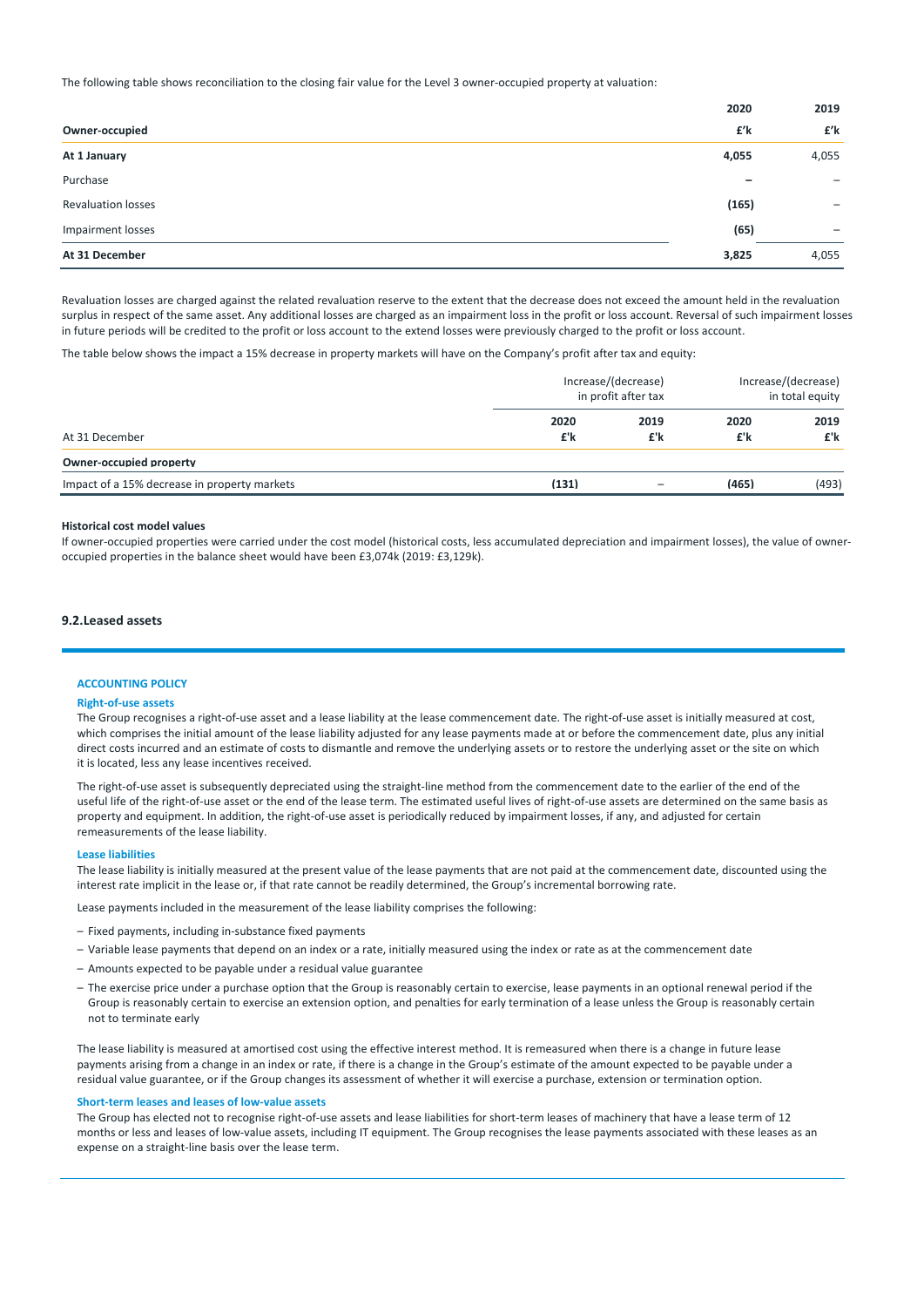The Group has one lease contract for computer equipment used in its operations, with the exception of short-term leases and leases of low-value underlying assets. This lease is reflected on the balance sheet as a right‐of‐use asset and a lease liability. The Group classifies its right‐of‐use assets in a consistent manner to its property, plant and equipment (see Note 9.1).

Leases of computer equipment generally have lease terms between zero and five years. The lease payments are fixed and the lease is not linked to revenue or annual changes in an index (such as the Consumer Price Index ("CPI")).

The right-of-use asset can only be used by the Group and the Group cannot sub-lease the asset. The Group is prohibited from selling or pledging the underlying assets as security. The lease may only be cancelled by incurring a termination fee. The Group's obligations under the lease are secured by the lessor's title to the leased assets. No lease contracts require the Group to maintain certain financial ratios.

The table below describes the nature of the Group's leasing activity by type of right-of-use asset recognised on balance sheet:

| Right-of-use asset | No of assets | leased remaining term | Average<br>Range of remaining lease<br>term | No. of leases<br>with extension<br>options | No. of leases<br>with option to<br>purchase | No. of leases<br>with variable<br>payments<br>linked to an<br>index | No. of leases<br>with<br>termination<br>options |
|--------------------|--------------|-----------------------|---------------------------------------------|--------------------------------------------|---------------------------------------------|---------------------------------------------------------------------|-------------------------------------------------|
| Computer equipment |              | 0 to 1 years          | $0.75$ years                                |                                            | -                                           |                                                                     |                                                 |

#### **Right‐of‐use assets**

Additional information on the right‐of‐use assets by class of assets is as follows:

| As at 31 December 2020 | 189                   | 189   |
|------------------------|-----------------------|-------|
| Depreciation           | (252)                 | (252) |
| Additions              | 252                   | 252   |
| As at 1 January 2020   | 189                   | 189   |
|                        | £'k                   | £'k   |
|                        | Computer<br>equipment |       |

|                                 | Computer<br>equipment    | Total                    |
|---------------------------------|--------------------------|--------------------------|
|                                 | £'k                      | £'k                      |
| As at 1 January 2019 (adjusted) | 440                      | 440                      |
| Additions                       | $\overline{\phantom{0}}$ | $\overline{\phantom{m}}$ |
| Depreciation                    | (251)                    | (251)                    |
| As at 31 December 2019          | 189                      | 189                      |

The right-of-use assets are included in the same line items as where the corresponding underlying assets would be presented if they were owned.

### **Lease liabilities**

Lease liabilities are presented in the statement of financial position as follows:

|                       | 2020  | 2019                     |
|-----------------------|-------|--------------------------|
|                       | £'k   | £'k                      |
| As at 1 January       | 194   | 440                      |
| Additions             | 252   | -                        |
| Accretion of interest | 13    | 18                       |
| Payments              | (264) | (264)                    |
| As at 31 December     | 195   | 194                      |
|                       |       |                          |
| Current               | 195   | 194                      |
| Non-current           |       | $\overline{\phantom{0}}$ |

The maturity analysis of lease liabilities is disclosed in Note 6.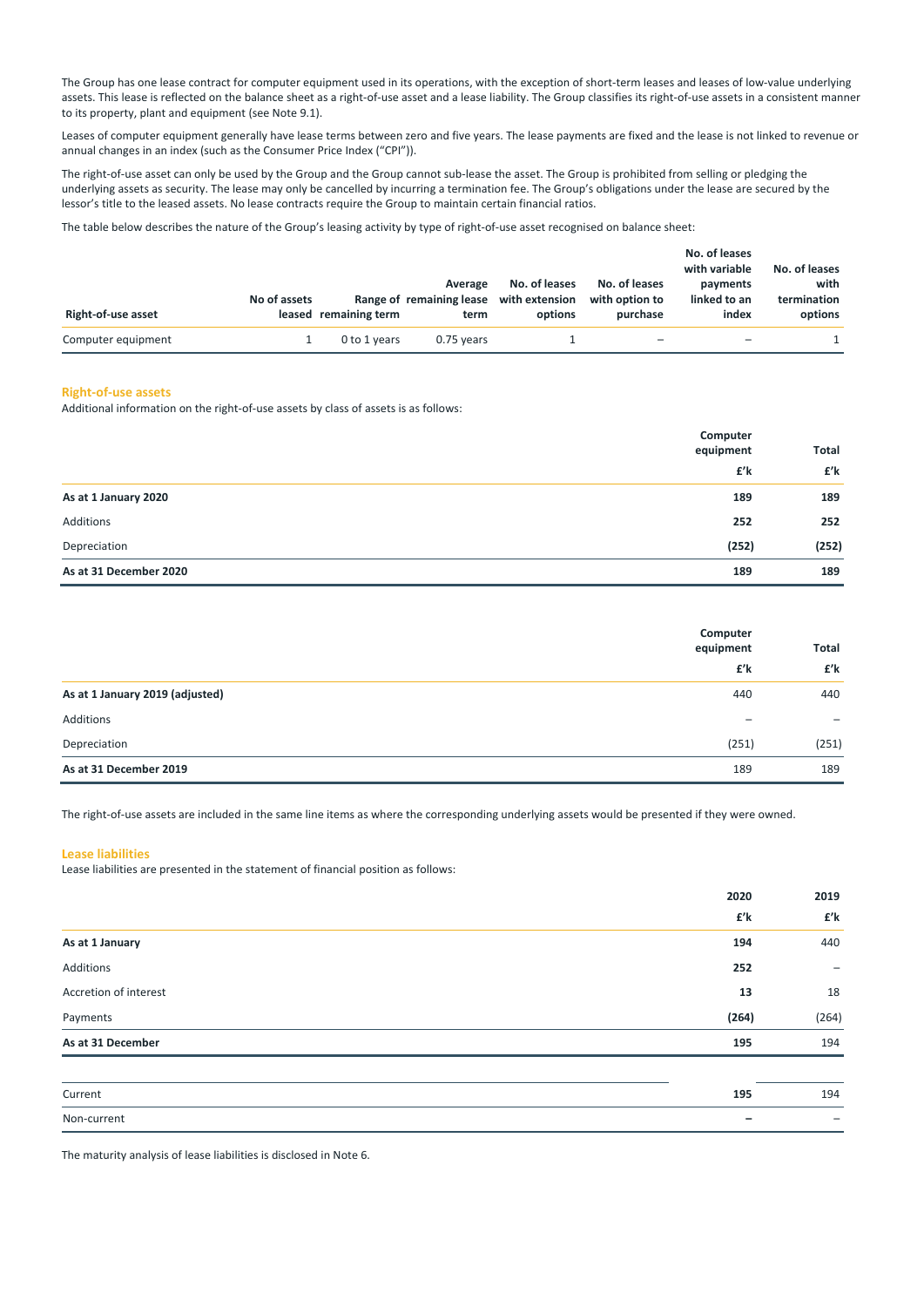The following are the amounts recognised in the profit or loss account:

|                                                                              | 2020 | 2019 |
|------------------------------------------------------------------------------|------|------|
|                                                                              | £'k  | £'k  |
| Depreciation expense of right-of-use assets                                  | 252  | 251  |
| Interest expense on lease liabilities                                        | 13   | 18   |
| Expenses relating to short-term leases (included in IT expenses)             |      | 6    |
| Expenses relating to low-value assets (included in other operating expenses) | 14   | 14   |
| Variable lease payments                                                      |      |      |
| <b>Total</b>                                                                 | 279  | 289  |

The Group had total cash outflows for leases of £278k in 2020 (2019: £284k). The Group had no non-cash additions to right-of-use assets or lease liabilities. The Group has not entered into any lease agreements which have not yet commenced.

The Group has no lease contracts that contains variable payments.

The Group's lease contract expired in October 2020. Under the lease contract, the Group can extend the lease for 12 months. Due to COVID‐19, management decided to extend the lease for 12 months to minimise any disruption a new lease might have during the pandemic. At the extension date, the contract no longer contains a termination option. Management has the option to extend the lease every year for another 12-month period. Given the uncertainty on how the ongoing pandemic might impact the Group and its suppliers, no decision on extending or terminating the lease has yet been taken.

## **10.TAX CHARGE**

#### **ACCOUNTING POLICY**

The taxation charge in the profit or loss account is based on the taxable profits for the year. It is Group policy to relieve profits where possible by the surrender of losses from Group companies with payment for value.

|                                                           | 2020  | 2019   |
|-----------------------------------------------------------|-------|--------|
|                                                           | £'k   | £'k    |
| <b>Current taxation</b>                                   |       |        |
| Charge for the year                                       | 9,452 | 10,761 |
|                                                           | 9.452 | 10,761 |
|                                                           |       |        |
| Origination and reversal of temporary differences         | (128) | 7      |
|                                                           | (128) | 7      |
|                                                           |       |        |
| Current taxation                                          | 9,452 | 10,761 |
| Deferred taxation (Note 11)                               | (128) | 7      |
| Tax charge for the vear                                   | 9.324 | 10.768 |
|                                                           |       |        |
| Tax recorded in other comprehensive income is as follows. |       |        |
|                                                           | 2020  | 2019   |
|                                                           | £'k   | £'k    |

|                   | I K  | I K                      |
|-------------------|------|--------------------------|
| Current taxation  | (31) | -                        |
| Deferred taxation | 463  | $\overline{\phantom{0}}$ |
|                   | 432  | $\overline{\phantom{0}}$ |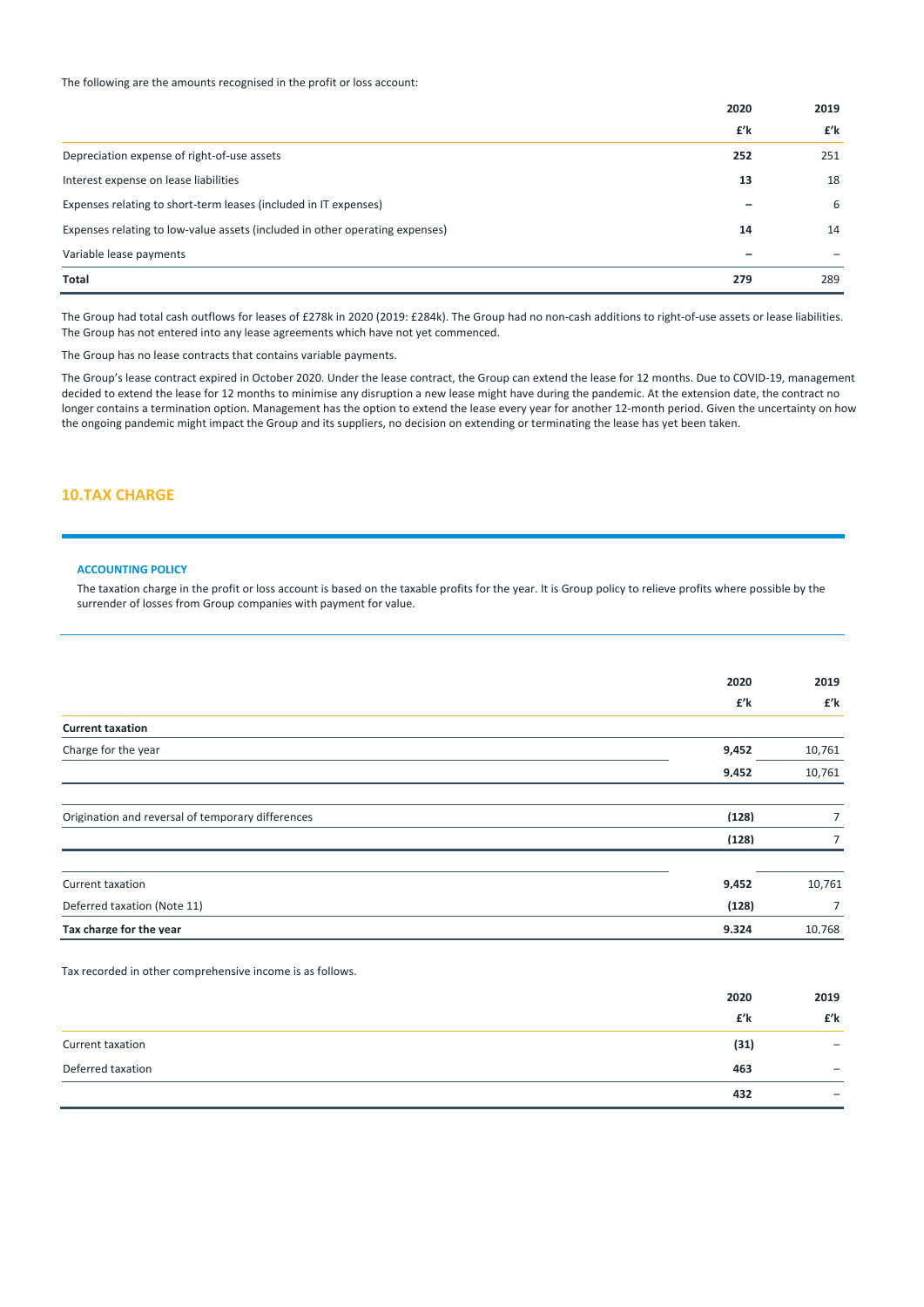The actual income tax charge differs from the expected income tax charge computed by applying the standard rate of UK corporation tax of 19.00% (2019: 19.00%) as follows:

|                                                   | 2020           | 2019   |
|---------------------------------------------------|----------------|--------|
|                                                   | £'k            | £'k    |
| Profit before tax                                 | 49,122         | 56,479 |
| Expected tax charge                               | 9,333          | 10,731 |
| Effect of:                                        |                |        |
| Expenses not deductible for tax purposes          | $\overline{2}$ | 14     |
| Adjustment of deferred tax to average rate of 19% | (24)           | 22     |
| Other permanent difference                        | 7              |        |
| Income/loss not subject to UK taxation            | 7              | 10     |
| Other Income Tax Adjustments                      | (1)            | (9)    |
| Tax charge for the vear                           | 9.324          | 10.768 |
| Effective income tax rate                         | 18.98%         | 19.07% |

The UK Government announced on 4 March 2021 that the UK corporation tax rate would increase to 25% from 1 April 2023. It is expected that this rate increase will be enacted as a prospective measure as part of the forthcoming Finance Bill. We deem the impact of this rate increases on the deferred tax balances as at 31 December 2020 would not be material to the group.

### **11.DEFERRED TAX CHARGE**

### **ACCOUNTING POLICY**

Deferred tax is recognised in respect of all temporary differences that have originated but not reversed at the balance sheet date where transactions or events have occurred at that date that will result in an obligation to pay more, or a right to pay less or to receive more, tax, with the following exception.

Deferred tax assets are recognised only to the extent that the Directors consider that it is more likely than not that there will be suitable taxable profits from which the future reversal of the underlying timing differences can be deducted.

|                                              | other<br>temporary<br>differences | Provisions and Depreciation in<br>excess of<br>capital<br>allowances | Share-based<br>Payments | <b>Fair value</b><br>movements in<br>debt securities<br>at FVOCI | <b>Total</b> |
|----------------------------------------------|-----------------------------------|----------------------------------------------------------------------|-------------------------|------------------------------------------------------------------|--------------|
|                                              | £'k                               | £'k                                                                  | £'k                     | £'k                                                              | £'k          |
| At 1 January 2019                            | 17                                | 3                                                                    | 197                     |                                                                  | 217          |
| (Debit)/Credit to the profit or loss         | 2                                 | (44)                                                                 | 35                      |                                                                  | (7)          |
| (Debit)/Credit to other comprehensive income |                                   |                                                                      |                         |                                                                  |              |
| At 31 December 2019                          | 19                                | (41)                                                                 | 232                     |                                                                  | 210          |
| (Debit)/Credit to the profit or loss         | $\overline{2}$                    | 17                                                                   | 115                     | (6)                                                              | 128          |
| (Debit)/Credit to other comprehensive income |                                   |                                                                      |                         | (463)                                                            | (463)        |
| At 31 December 2020                          | 21                                | (24)                                                                 | 347                     | (469)                                                            | (125)        |

|                                      | 2020  | 2019 |
|--------------------------------------|-------|------|
|                                      | £'k   | £'k  |
| Per statement of financial position: |       |      |
| Deferred tax assets                  | 368   | 251  |
| Deferred tax liabilities             | (493) | (41) |
|                                      | (125) | 210  |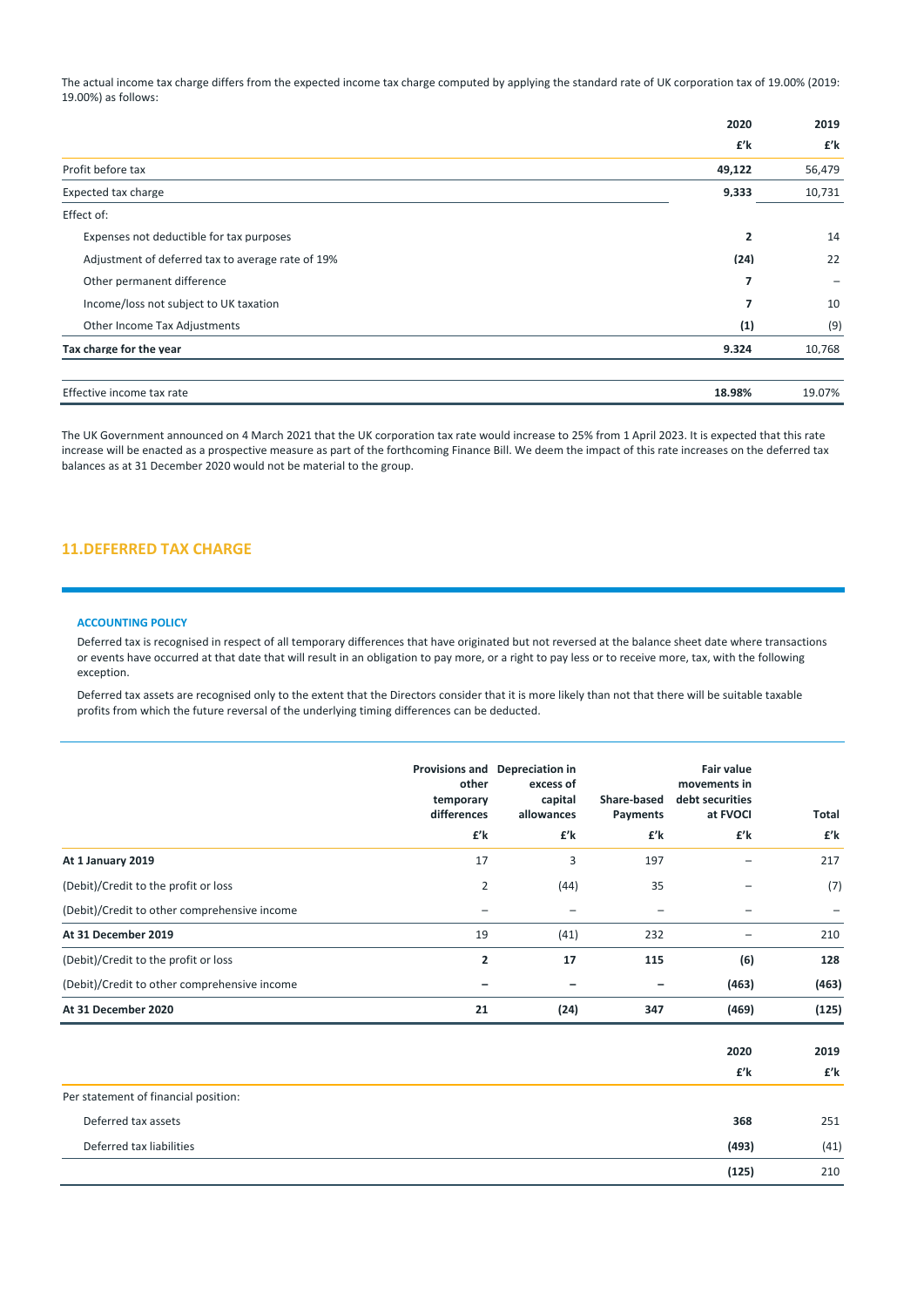### **ACCOUNTING POLICY – DIVIDEND DISTRIBUTION**

Dividend distribution to the Group's shareholders is recognised as a liability in the Group's financial statements in the period in which the Board of Directors approves the dividend.

|                                                                     | 2020            |                     | 2019 |        |
|---------------------------------------------------------------------|-----------------|---------------------|------|--------|
|                                                                     | pence per share | £'k pence per share |      | £'k    |
| Amounts recognised as distributions to equity holders in the period |                 |                     |      |        |
| Interim dividend for the current year                               | 9.5             | 23.680              | 4.7  | 11,710 |
| Final dividend for the prior year                                   | 8.1             | 20.190              | 12.8 | 31,913 |
|                                                                     | 17.5            | 43.870              | 17.4 | 43,623 |
|                                                                     |                 |                     |      |        |
| Final dividend <sup>(1)</sup>                                       | 11.7            | 29.250              | 8.1  | 20.250 |

(1) Subsequent to 31 December 2020, the Directors declared a final dividend for 2020 of 11.7 p per ordinary share. This dividend will be accounted for as an appropriation of retained earnings in the year ended 31 December 2021 and is not included as a liability in the Statement of Financial Position as at 31 December 2020.

The trustees of the employee share trusts waived their entitlement to dividends on shares held in the trusts to meet obligation arising on share incentive schemes, which reduced the dividends paid for the year ended 31 December 2020 by £130k (2019: £127k).

## **13.PREPAYMENTS, ACCRUED INCOME AND OTHER ASSETS**

|                                | 2020                     | 2019  |
|--------------------------------|--------------------------|-------|
|                                | £'k                      | £'k   |
| Prepayments and accrued income | 868                      | 1,182 |
| Accrued interest               | $\overline{\phantom{m}}$ | 2,445 |
| Total                          | 868                      | 3,627 |

Under IFRS 9, accrued interest is reflected as part of the fair value of debt securities and no accrual is made for interest on debt securities from 1 January 2020.

The carrying value of prepayments, accrued income and other assets approximates to fair value. There are no amounts expected to be recovered more than 12 months after the reporting date.

### **14. GOODWILL**

On 3 January 2014 the Group acquired Binomial Group Limited, the parent of Sabre Insurance Company Limited, for a consideration of £245,485k satisfied by cash. As from 1 January 2014, the date of transition to IFRS, goodwill was no longer amortised but is subject to annual impairment testing. The recoverable amount of the insurance business unit is based on its fair value less cost to sell.

The goodwill recorded in respect of this transaction at the date of acquisition was £156,279k. There has been no impairment to goodwill since this date, and no additional goodwill has been recognised by the Group.

The Group performed its annual impairment test as at 31 December 2020 and 31 December 2019. The Group considers the relationship between its market capitalisation and its book value, among other factors, when reviewing for indicators of impairment. As at 31 December 2020 and 31 December 2019, the Group's securities were traded on a liquid market, therefore market value could be used as a definitive indicator of market capitalisation.

### **Key assumptions**

The valuation uses fair value less costs to sell. The key assumption on which management have based this value is:

– Market capitalisation of the Group at 31 December 2020 of £691,250k (2019: £770,000k).

The Directors conclude that the recoverable amount of the business unit would remain in excess of its carrying value even after reasonably possible changes in the key inputs and assumptions affecting its market value, such as a significant fall in demand for its product or a significant adverse change in the volume of claims and increase in other expenses, before the recoverable amount of the business units would reduce to less than its carrying value. Therefore, the Directors are of the opinion that there are no indicators of impairment as at 31 December 2020.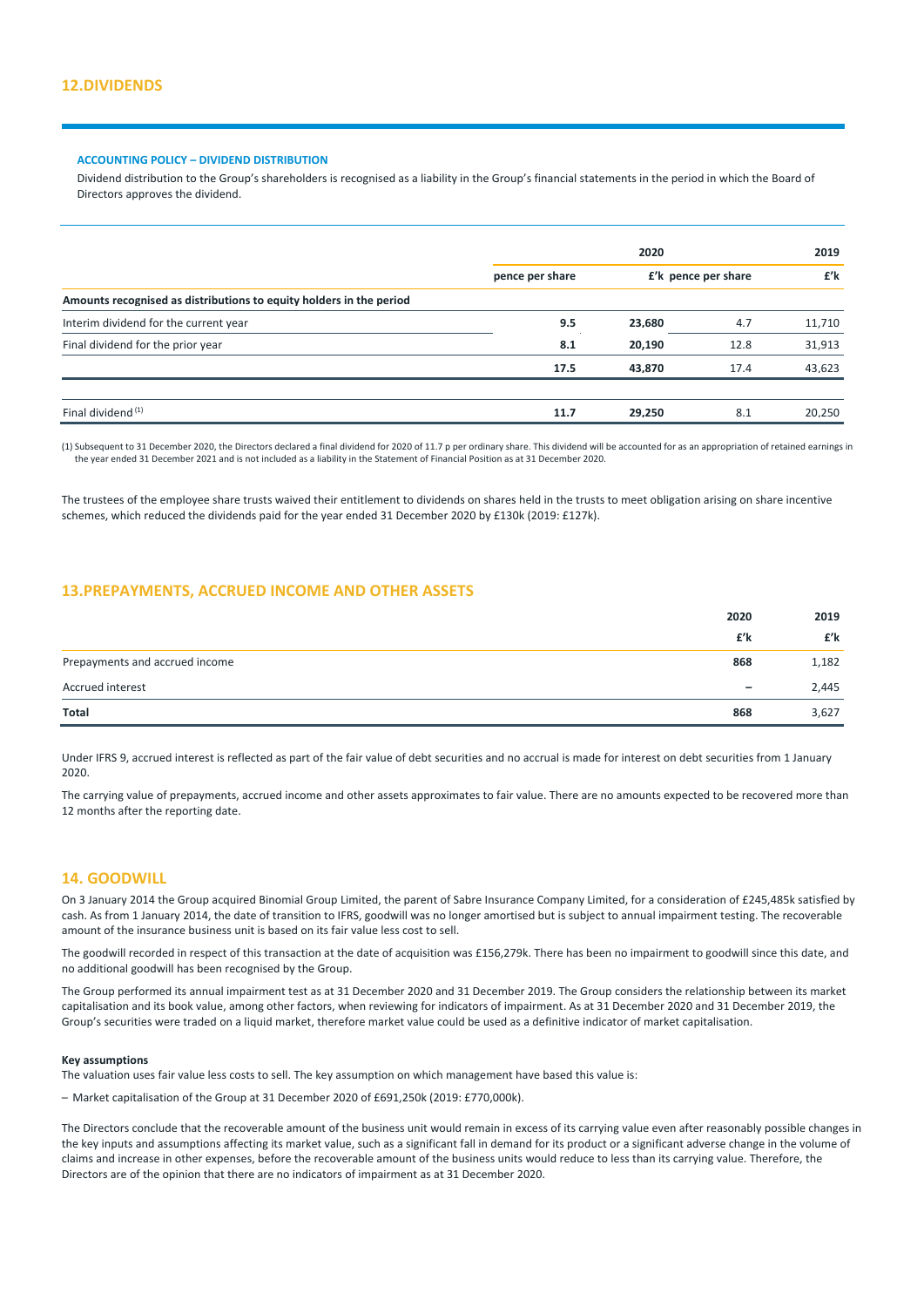### **15.SHARE CAPITAL**

| 2019 |
|------|
| £'k  |
|      |
| 250  |
|      |
| 250  |
|      |

All shares are unrestricted and carry equal voting rights.

### **16.SHARE‐BASED PAYMENTS**

The Group operates equity‐settled share‐based schemes for all employees in the form of a Long Term Incentive Plan ("LTIP"), Deferred Bonus Plan ("DBP") and Share Incentive Plans ("SIP"), including Free Shares and Save As You Earn ("SAYE"). The shares are in the ultimate parent company, Sabre Insurance Group plc.

|                        |                     | Free shares donated at listing |              |                     | Shares bought/(sold) on open market |           |           |
|------------------------|---------------------|--------------------------------|--------------|---------------------|-------------------------------------|-----------|-----------|
|                        | Number of<br>shares | Average<br>price<br>(pence)    | £            | Number of<br>shares | Average<br>price<br>(pence)         | £         | £         |
| As at 31 December 2018 | 869,566             | 0.001                          | 870          |                     |                                     |           | 870       |
| Shares purchased       |                     | 0.001                          | —            | 395,587             | 268.073                             | 1,060,461 | 1,060,461 |
| Shares disposed        | (42, 325)           | 0.001                          | (42)         | -                   | -                                   |           | (42)      |
| Shares vested          | (286, 658)          | 0.001                          | (287)        | -                   | -                                   | -         | (287)     |
| As at 31 December 2019 | 540,583             | 0.001                          | 541          | 395,587             | 268.073                             | 1,060,461 | 1,061,002 |
| Shares purchased       |                     |                                | -            | 145,621             | 297.443                             | 433,140   | 433,140   |
| Shares disposed        | (38, 961)           | 0.001                          | (39)         |                     | -                                   |           | (39)      |
| Shares vested          | (438, 591)          | 0.001                          | (439)        |                     | -                                   | -         | (439)     |
| As at 31 December 2020 | 63,031              | 0.001                          | 63           | 541,208             | 275.975                             | 1,493,601 | 1,493,664 |
| In thousands           |                     |                                | $f'$ k       |                     |                                     | $f'$ k    | £'k       |
| As at 31 December 2019 |                     |                                | $\mathbf{1}$ |                     |                                     | 1,060     | 1,061     |
| As at 31 December 2020 |                     |                                | -            |                     |                                     | 1,494     | 1,494     |

The Group recognised a total expense in the profit or loss for the year ending 31 December 2020 of £1,648k (2019: £1,106k), relating to equity settled sharebased plans.

### **Long Term Incentive Plan ("LTIP")**

The LTIP is a discretionary share plan, under which the Board may grant share-based awards ("LTIP Awards") to incentivise and retain eligible employees. The vesting of LTIP Awards may (and, in the case of an LTIP Award to an Executive Director other than a Recruitment Award, will) be subject to the satisfaction of performance conditions. Any performance condition may be amended or substituted if one or more events occur which cause the Board to consider that an amended or substituted performance condition would be more appropriate and would not be materially less difficult to satisfy.

LTIP Awards which are subject to performance conditions will normally have those conditions assessed as soon as reasonably practicable after the end of the relevant performance period and, to the extent that the performance conditions have been met, the LTIP Awards will vest either on that date or such later date as the Board determines. LTIP Awards (other than Recruitment Awards) granted to the Executive Directors will normally be subject to a performance period of at least three years. LTIP Awards (other than Recruitment Awards) which are not subject to performance conditions will normally vest on the third anniversary of the date of grant or such other date as the Board determines.

#### **LTIP Awards without performance conditions**

In 2017, shares gifted to employees at IPO were held in trust under the Long Term Incentive Plan, without performance conditions, with a vesting period of two years (50%) and three years (50%). The final shares vested in December 2020 and the scheme no longer exists.

### **LTIP Awards with performance conditions**

During 2020, further share options were issued to management and senior employees under the LTIP, with performance conditions attached.

The following table lists the inputs to the model used to value the three plans for the year ended 31 December 2020. The fair value of the options granted is measured using the Monte Carlo method considering the terms and conditions upon which the options were granted. The amount recognised as an expense under IFRS 2 is adjusted to reflect the actual number of share options that vest.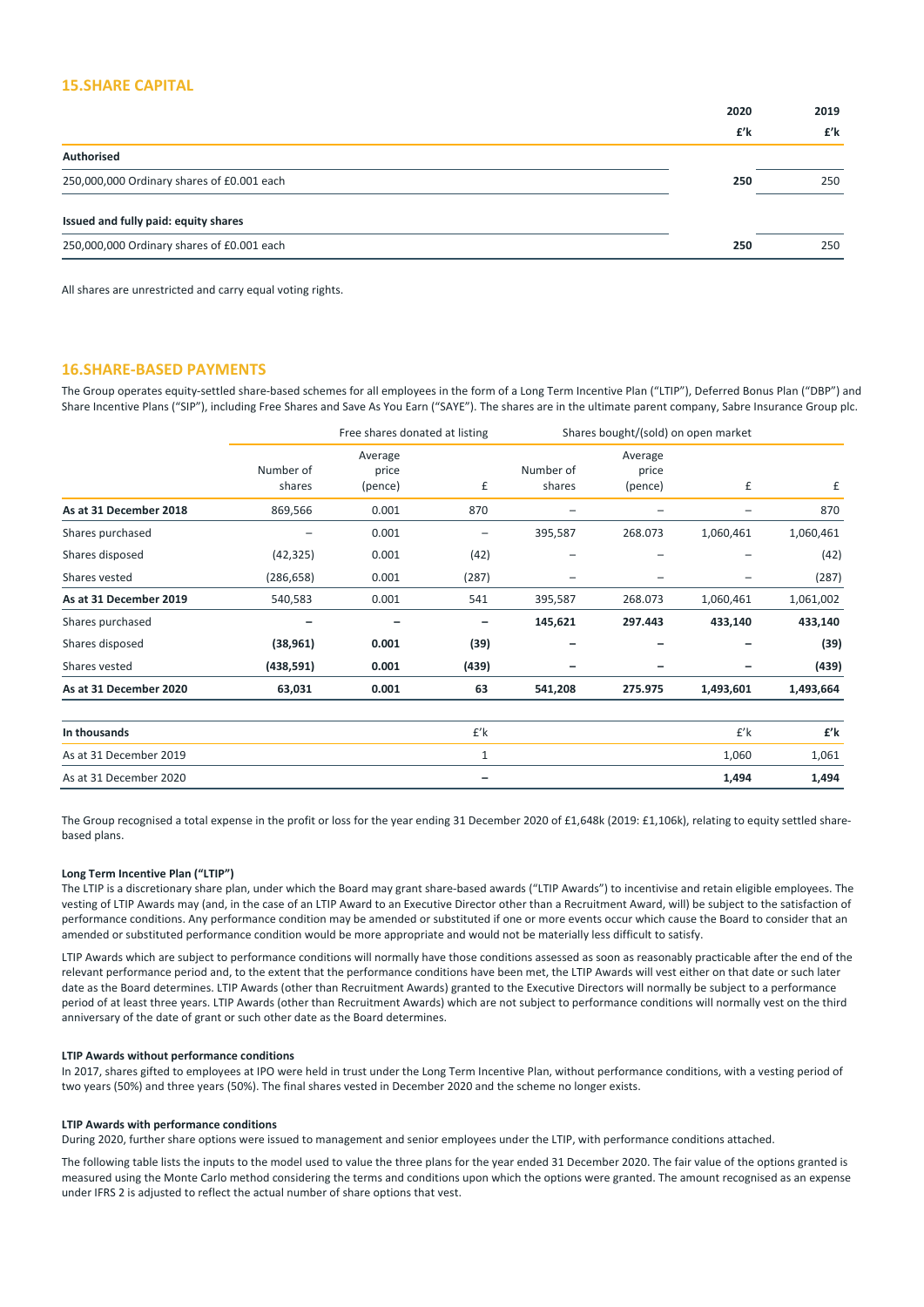|                                               | 2020<br>LTIP grant | 2019<br>LTIP grant | 2018<br>LTIP grant |
|-----------------------------------------------|--------------------|--------------------|--------------------|
| Weighted average share price (per award)      | 226 pence          | 206 pence          | 227 pence          |
| Expected term                                 | 4.43 years         | 4.51 years         | 2.8 years          |
| Expected volatility                           | 30.09%             | 23.26%             | 22.81%             |
| Expected exercise price on outstanding awards | <b>NIL</b>         | <b>NIL</b>         | <b>NIL</b>         |
| Grant-date TSR performance of the Group       | $-2.73%$           | 8.54%              | 16.09%             |
| Average risk – free interest rate             | 0.10%              | 0.81%              | 0.73%              |

Shares granted under the LTIP with performance conditions have a three‐year vesting period. Shares granted under the 2018 LTIP due to vest on 12 April 2021.

The tables below detail the movement in the LTIP:

|                                 |               | LTIP without performance<br>Number and WAEP <sup>(1)</sup> |                          | LTIP with performance  |  |
|---------------------------------|---------------|------------------------------------------------------------|--------------------------|------------------------|--|
|                                 |               |                                                            |                          | <b>Number and WAEP</b> |  |
|                                 | <b>Number</b> | £                                                          | <b>Number</b>            | £                      |  |
| Outstanding at 1 January 2020   | 274.539       | <b>NIL</b>                                                 | 1.217.394                | <b>NIL</b>             |  |
| Granted                         |               | <b>NIL</b>                                                 | 717.730                  | <b>NIL</b>             |  |
| Forfeited                       |               | <b>NIL</b>                                                 |                          | <b>NIL</b>             |  |
| Vested                          | (274, 539)    | <b>NIL</b>                                                 | $\overline{\phantom{0}}$ | <b>NIL</b>             |  |
| Outstanding at 31 December 2020 |               | <b>NIL</b>                                                 | 1.935.124                | <b>NIL</b>             |  |

(1) Weighted average exercise price – as a proxy for fair value.

|                                 |               | LTIP without performance<br><b>Number and WAEP</b> |                   | LTIP with performance<br><b>Number and WAEP</b> |  |
|---------------------------------|---------------|----------------------------------------------------|-------------------|-------------------------------------------------|--|
|                                 |               |                                                    |                   |                                                 |  |
|                                 | <b>Number</b> | £                                                  | <b>Number</b>     | £                                               |  |
| Outstanding at 1 January 2019   | 569,530       | <b>NIL</b>                                         | 572,649           | <b>NIL</b>                                      |  |
| Granted                         |               | <b>NIL</b>                                         | 644,745           | <b>NIL</b>                                      |  |
| Forfeited                       | (8, 333)      | <b>NIL</b>                                         |                   | <b>NIL</b>                                      |  |
| Vested                          | (286, 658)    | <b>NIL</b>                                         | $\qquad \qquad -$ | <b>NIL</b>                                      |  |
| Outstanding at 31 December 2019 | 274,539       | <b>NIL</b>                                         | 1,217,394         | <b>NIL</b>                                      |  |

#### **Deferred Bonus Plan ("DBP")**

To encourage behaviour which does not benefit short‐term profitability over longer term value. Directors and some key staff were awarded shares in lieu of a bonus, to be deferred for two years, using the market value at the grant date. The total numbers of shares awarded under the scheme was 220,130 (2019: 163,386 ) with an estimate fair value at grant date of £621k (2019: £471k). Of this award, the number of shares awarded to Directors and PDMRs was 200,065 (2019: 145,317) with an estimated fair value of £564k (2019: £419k). All shares are subject to a two-year service period and are not subject to performance conditions.

The DBP is recognised in the profit or loss account on a straight-line basis over a period of two years from grant date.

### **Share Incentive Plans ("SIPs")**

The Sabre Share Incentive Plans provide for the award of free Sabre Insurance Group plc shares, Partnership Shares, Matching Shares and Dividend Shares. The shares are owned by the Employee Benefit Trust to satisfy awards under the plans. These shares are either purchased on the market and carried at fair value or issued by the parent company to the trust.

#### **Free Shares**

On 29 December 2017, Free Share awards were granted with a vesting period of three years from the award date. Vesting was unconditional for participants still in service at the vesting date. As at 31 December 2019, 166,698 shares were held on behalf of employees. 2,646 shares were forfeited during the year. A total of 164,052 shares with a value of £446k vested in December 2020 and no further shares are outstanding.

#### **Matching Shares**

The Group has a Matching Shares scheme under which employees are entitled to invest between £10 and £150 each month through the share trust from their pre-tax pay. The Group supplements the number of shares purchased by giving employees 1 free matching share for every 3 shares purchased up to £1,800. Matching shares are subject to a three‐year service period before the matching shares are awarded. Dividends are paid on shares, including matching shares, held in the trust by means of dividends shares. The fair value of such awards is estimated to be the market value of the awards on grant date.

In the year ending 31 December 2020, 7,366 (2019: 2,875 ) matching shares were granted to employees with an estimated fair value of £20k (2019: £9k).

As at 31 December 2020, 9,851 ( 2,875 ) matching shares were held on behalf of employees with an estimated fair value of £27k (2019: £9k). The average unexpired life of Matching Share awards is 1.8 years (2019: 2.3 years).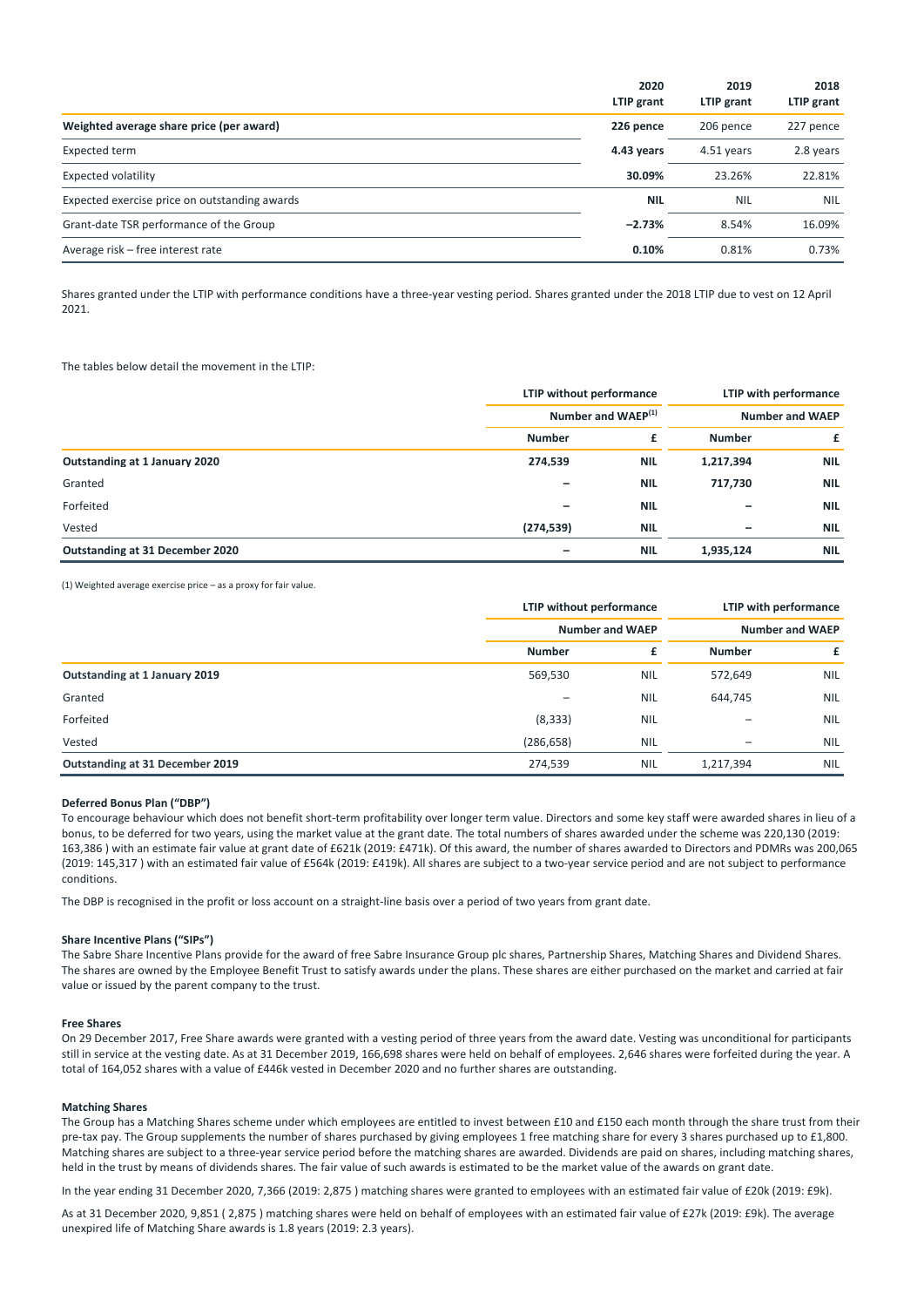### **Save as You Earn ("SAYE")**

The SAYE scheme allows employees to enter into a regular savings contract of between £5 and £500 per month over a three-year period, coupled with a corresponding option over shares. The grant price is equal to 80% of the quoted market price of the shares on the invitation date.

## **17.RELATED PARTY TRANSACTIONS**

Sabre Insurance Group plc is the ultimate parent and ultimate controlling party of the Group. The following entities included below form the Group.

| <b>Name</b>                                            | <b>Principle Business</b>    | <b>Registered Address</b>                                                         |
|--------------------------------------------------------|------------------------------|-----------------------------------------------------------------------------------|
| <b>Binomial Group Limited</b>                          | Intermediate holding company | Sabre House, 150 South Street, Dorking, Surrey, United Kingdom,<br><b>RH4 2YY</b> |
| Sabre Insurance Company Limited                        | Motor insurance underwriter  | Sabre House, 150 South Street, Dorking, Surrey, United Kingdom,<br><b>RH4 2YY</b> |
| Barbados TopCo Limited                                 | Non-Trading                  | Heritage Hall, Le Marchant Street, St Peter Port, Guernsey, GY1 4HY               |
| Barb IntermediateCo Limited                            | Non-Trading                  | 26 New Street, St Helier, Jersey, JE2 3RA                                         |
| Barb MidCo Limited                                     | Non-Trading                  | 26 New Street, St Helier, Jersey, JE2 3RA                                         |
| Barb BidCo Limited                                     | Non-Trading                  | 26 New Street, St Helier, Jersey, JE2 3RA                                         |
| Barb HoldCo Limited                                    | Non-Trading                  | 26 New Street, St Helier, Jersey, JE2 3RA                                         |
|                                                        |                              |                                                                                   |
| EBT-UK SIP                                             | Trust                        | Ocorian, 26 New Street, St Helier, Jersey, JE2 3RA                                |
| The Sabre Insurance Group Employee Benefit Trust Trust |                              | 26 New Street, St Helier, Jersey, JE2 3RA                                         |

No single party holds a significant influence (>20%) over Sabre Insurance Group plc.

Both Employee Benefit Trusts ("EBTs") were established to assist in the administration of the Group's employee equity-based compensation schemes. UK registered EBT holds the all-employee Share Incentive Plan ("SIP"). The Jersey-registered EBT holds the Long Term incentive Plan ("LTIP") and Deferred Bonus Plan ("DBP").

While the Group does not have legal ownership of the EBTs and the ability of the Group to influence the actions of the EBTs is limited to a trust deed, the EBT was set up by the Group with the sole purpose of assisting in the administration of these schemes, and is in essence controlled by the Group and therefore consolidated.

During the period ended 31 December 2020, the Group donated no shares to the EBTs (2019: NIL).

#### **Key Management compensation**

Key Management includes Executive Directors, Non‐executive Directors and other senior management personnel. Further details of Directors' shareholdings and remuneration can be found in the Directors' Remuneration Report on pages 77 to 88.

## **18.EARNINGS PER SHARE**

| Basic earnings per share                           |                  |                    |                  |                    |
|----------------------------------------------------|------------------|--------------------|------------------|--------------------|
|                                                    | 2020             |                    |                  | 2019               |
|                                                    | After tax<br>£'k | Per share<br>pence | After tax<br>£'k | Per share<br>pence |
| Profit for the year attributable to equity holders | 39,798           | 15.98              | 45.711           | 18.35              |

#### **Diluted earnings per share**

|                                                                 |                  |                                                   | 2020               |
|-----------------------------------------------------------------|------------------|---------------------------------------------------|--------------------|
|                                                                 | After tax<br>£'k | Weighted<br>average<br>number of<br>shares<br>£'k | Per share<br>pence |
| Profit for the year attributable to equity holders              | 39.798           | 249.113                                           | 15.98              |
| Net shares under options allocable for no further consideration |                  | 2.452                                             | (0.16)             |
| Total diluted earnings                                          |                  | 251.565                                           | 15.82              |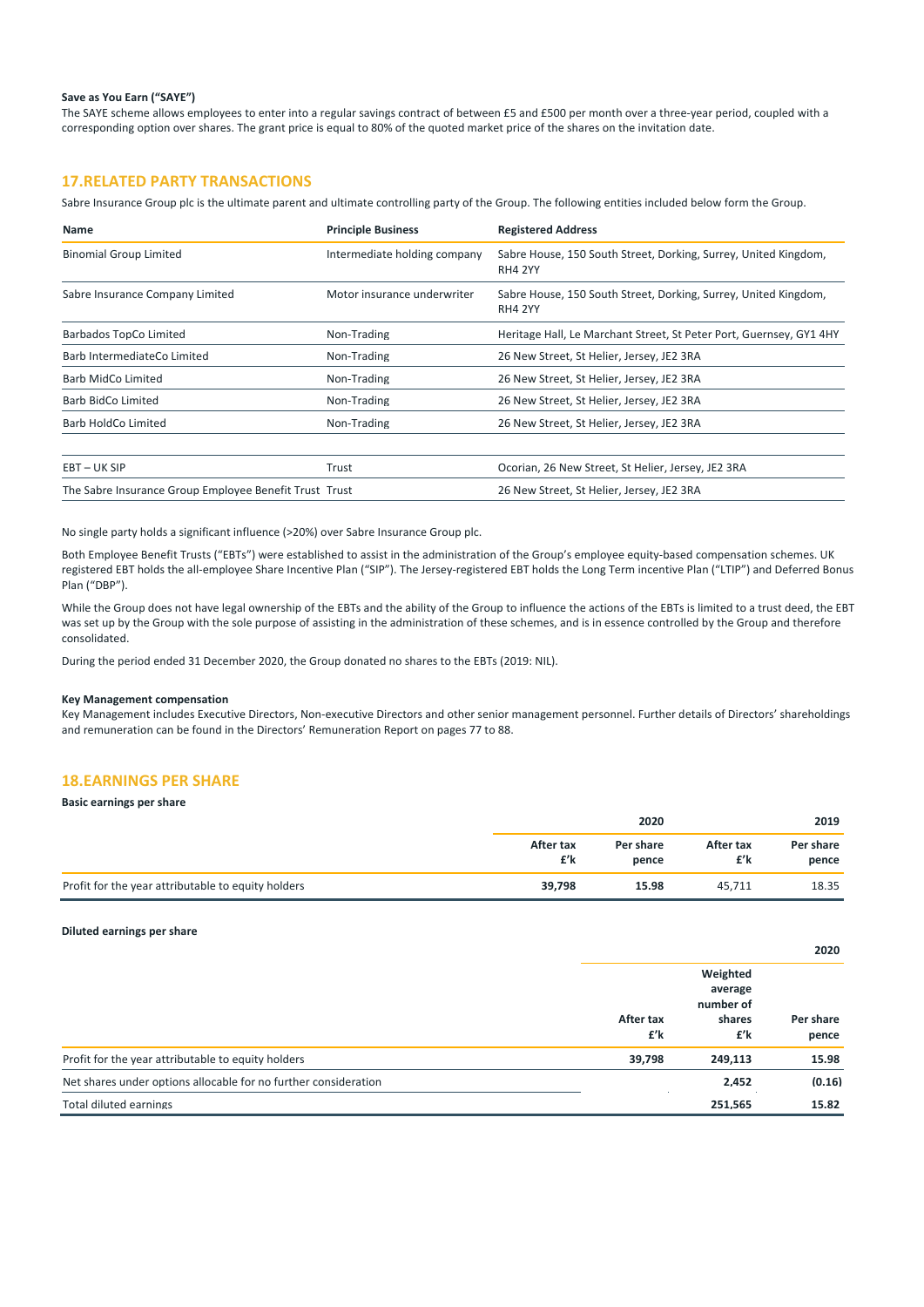|                                                                 |                  | Weighted<br>average<br>number of |                    |
|-----------------------------------------------------------------|------------------|----------------------------------|--------------------|
|                                                                 | After tax<br>£'k | shares<br>£'k                    | Per share<br>pence |
| Profit for the year attributable to equity holders              | 45,711           | 249.064                          | 18.35              |
| Net shares under options allocable for no further consideration |                  | 1.876                            | (0.14)             |
| Total diluted earnings                                          |                  | 250.940                          | 18.22              |

**2019**

### **19.CONTINGENT LIABILITY**

In 2019 HMRC issued a determination in relation to the 2015 corporation tax filing of a subsidiary of the Group, which is currently dormant. This asserted that the interest rate applied on intercompany debt, and the resultant allowable expense, was inconsistent with transfer pricing rules and was excessive. The excess interest per the determination is £2.7m, tax relief for which equates to a reduction in the Group's overall tax liability of £0.5m. The Directors obtained professional advice both at the time the return was filed and subsequent to the determination, and are satisfied that the Group's application of transfer pricing rules was correct. As such an appeal has been raised against the determination. The Board does not consider it likely that the subsidiary will be required to resubmit its 2015 filing, or either of the two subsequent tax filings for the years in which the intercompany debt remained in place.

### **20.DETAIL ON ADOPTION OF IFRS 9**

Classification and measurement of financial assets and financial liabilities – From 1 January 2020

#### **20.1 Recognition and initial measurement**

A financial asset (unless it is a trade receivable without a significant financing component that is initially measured at the transaction price) is initially measured at fair value plus, for an item not at fair value through the profit or loss (FVTPL), transaction costs that are directly attributable to its acquisition.

#### **20.2 Classification and subsequent measurement**

On initial recognition a financial asset is classified as measured at:

- Amortised cost
- Fair value through other comprehensive income ("FVOCI") debt instrument
- Fair value through other comprehensive income ("FVOCI") equity investment
- Fair value through profit or loss ("FVTPL")

The classification of financial assets depends on (i) the purpose for which they were acquired, (ii) the business model in which a financial asset is managed, and (iii) its contractual cash flow characteristics. This classification determines the subsequent measurement basis.

Financial assets are not reclassified subsequent to their initial recognition unless the Group changes its business model for managing financial assets in which case all affected financial assets are reclassified on the first day of the first reporting period following the change in the business model.

### **20.2.1 Amortised cost**

A financial asset is measured at amortised cost if it meets both of the following conditions and is not designated at FVTPL:

- The asset is held within a business model whose objective is to hold assets to collect contractual cash flows
- The contractual terms of the financial asset give rise to cash flows that are solely payments of principal and interest ("SPPI") on the principal amount outstanding on specified dates.

For the purposes of this assessment, principal is defined as the fair value of the financial asset on initial recognition. Interest is defined as consideration of the time value of money and for the credit risk associated with the principal amount outstanding during a particular period of time and for other basic lending risks and costs (e.g. liquidity risk and administrative costs), as well as profit margin.

### **20.2.2 Financial assets at FVOCI**

Debt security investments

A debt security instrument is measured at FVOCI only if it meets both of the following conditions and is not designated at FVTPL:

- The asset is held within a business model whose objective is achieved by both collecting contractual cash flows and selling financial assets
- The contractual terms of the financial asset give rise to cash flows that are SPPI on the principal amount outstanding on specified dates

The Group has previously elected to designate debt instruments as FVTPL on initial recognition, as was allowed under IAS 39 and the previous investment guidelines. On transition to IFRS 9 and the change in investment manager, the Group has considered the classification of assets held within its investment portfolio as at the date of transition. All debit instruments are primarily held within a business model whose objective is achieved primarily through collecting contractual cash flows of principle and interest and by selling securities where appropriate.

Equity investments

The Group holds no equity investments.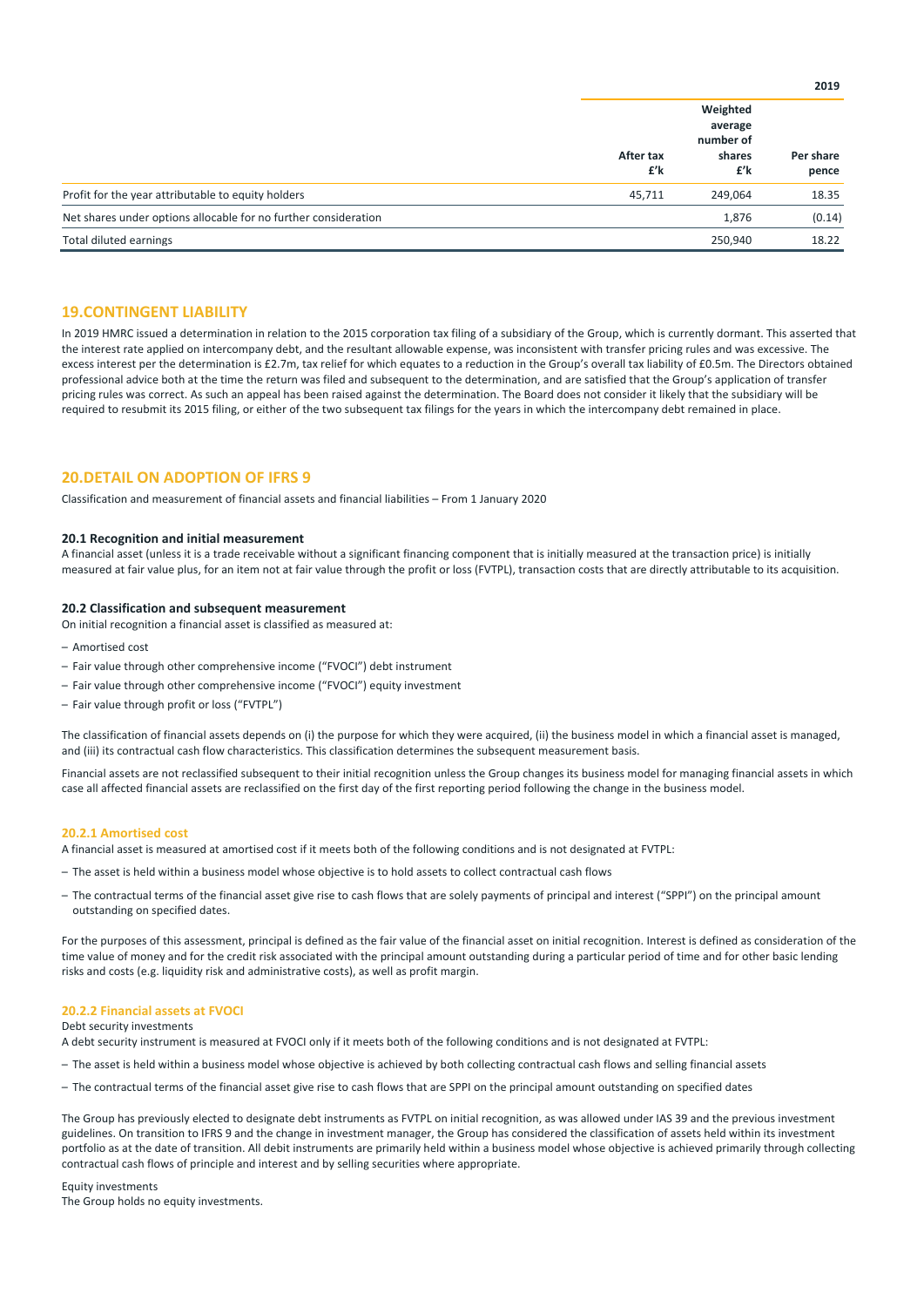### **20.2.3 Financial assets: Business model assessment**

The Group makes an assessment of the objective of the business model in which a financial asset is held at a portfolio level because this best reflects the way the business is managed and information is provided to management.

The investment portfolio is held primarily to back the Group's insurance liabilities. The Group's aim is to hold a low-risk investment portfolio, with limited exposure to default and market fluctuations, and to earn a steady stream of income. The primary focus of the Group is on underwriting performance and not investment return. Taking increased market risk in order to achieve far higher investment returns would risk the ability of the Group to make steady dividend payments and as such, receiving a steady income stream from its investment portfolio best supports its business objectives.

Management is not compensated based on investment return, but on the overall performance of the Group. The Group's strategy is to deliver consistent and reliable returns by achieving market‐leading underwriting performance. Investment return is not a key performance measure for the Group. Management information primarily focuses on the underwriting result of the Group.

Financial assets that are held for trading or are managed and whose performance is evaluated on a fair value basis are measured at FVTPL.

### **20.2.4 Financial assets: Assessment whether contractual cash flows are solely payments of principal and interest**

For the purpose of this assessment, "principal" is defined as the fair value of the financial asset on initial recognition. "Interest" is defined as consideration for the time value of money and for the credit risk associated with the principal amount outstanding during a particular period of time and for other basic lending risks and costs (e.g. liquidity risk and administrative costs), as well as profit margin.

In assessing whether the contractual cash flows are solely payments of principal and interest, the Group considers the contractual terms of the instrument. This includes assessing whether the financial asset contains a contractual term that could change the timing or amount of the contractual cash flows such that it would not meet this condition. In making this assessment, the Group considers:

- Contingent events that would change the amount or timing of cash flows
- Terms that may adjust the contractual coupon rate, including variable rate features
- Prepayments and extension features
- Terms that limit the Group's claim to cash flows from specified assets (e.g. non‐recourse features)

A prepayment feature is consistent with the solely payments of principal and interest criterion if the prepayment amount substantially represents unpaid amounts of principle and interest on the principal amount outstanding, which may include reasonable additional compensation for early termination of the contract. Additionally, for a financial asset, acquired at a significant discount or premium to its contractual par amount, a feature that permits or requires prepayment at an amount that substantially represents the contractual par amount plus accrued (but unpaid) contractual interest (which may also include reasonable additional compensation for early termination) is treated as consistent with this criterion if the fair value of the prepayment feature is insignificant from initial recognition.

#### **Financial assets: Subsequent measurement and gains and losses**

| <b>Measurement basis</b> | <b>Accounting policies</b>                                                                                                                                                                                                                                                                                                                                            |
|--------------------------|-----------------------------------------------------------------------------------------------------------------------------------------------------------------------------------------------------------------------------------------------------------------------------------------------------------------------------------------------------------------------|
| <b>Amortised cost</b>    | These financial assets are subsequently measured at amortised cost using the effective interest rate method. The<br>amortised cost is reduced by impairment losses. Interest income, foreign exchange gains and losses and impairment<br>are recognised in profit or loss. Any gain or loss on de-recognition is recognised in profit or loss.                        |
| Debt securities at FVOCI | These financial assets are subsequently measured at fair value. Interest income calculated using the effective interest<br>method, foreign exchange gains and losses and impairment are recognised in profit or loss. Other net gains and losses<br>are recognised in OCI. On de-recognition, gains and losses accumulated in OCI are reclassified to profit or loss. |

### **20.3 Derecognition**

### **20.3.1 Financial assets**

The Group derecognises a financial asset when the contractual rights to the cash flows from the financial asset expire, or it transfers the rights to receive the contractual cash flows in a transaction in which substantially all of the risks and rewards of ownership of the financial asset are transferred or in which the Group neither transfers nor retains substantially all of the risks and rewards of ownership and it does not retain control of the financial asset.

The Group enters into transactions whereby it transfers assets recognised in its statement of financial position, but retains either all or substantially all of the risks and rewards of the transferred assets. In these cases, the transferred assets are not derecognised.

#### **20.3.2 Financial liabilities**

The Group derecognises a financial liability when its contractual obligations are discharged or cancelled, or expire. The Group also derecognises a financial liability when its terms are modified and the cash flows of the modified liability are substantially different, in which case a new financial liability based on the modified terms is recognised at fair value.

On derecognition of a financial liability, the difference between the carrying amount extinguished and the consideration paid (including any non-cash assets transferred or liabilities assumed) is recognised in profit or loss.

#### **20.4 Derivative financial instruments and hedge accounting**

The Group holds no derivative financial instruments and does not apply hedge accounting.

#### **20.5 Impairment of financial assets**

At each reporting date, the Group assesses financial assets measured at amortised cost and debt securities at FVOCI for impairment. Under IFRS 9 a "threestage" model for calculated Expected Credit Losses ("ECL") is used, and is based on changes in credit quality since initial recognition as summarised below: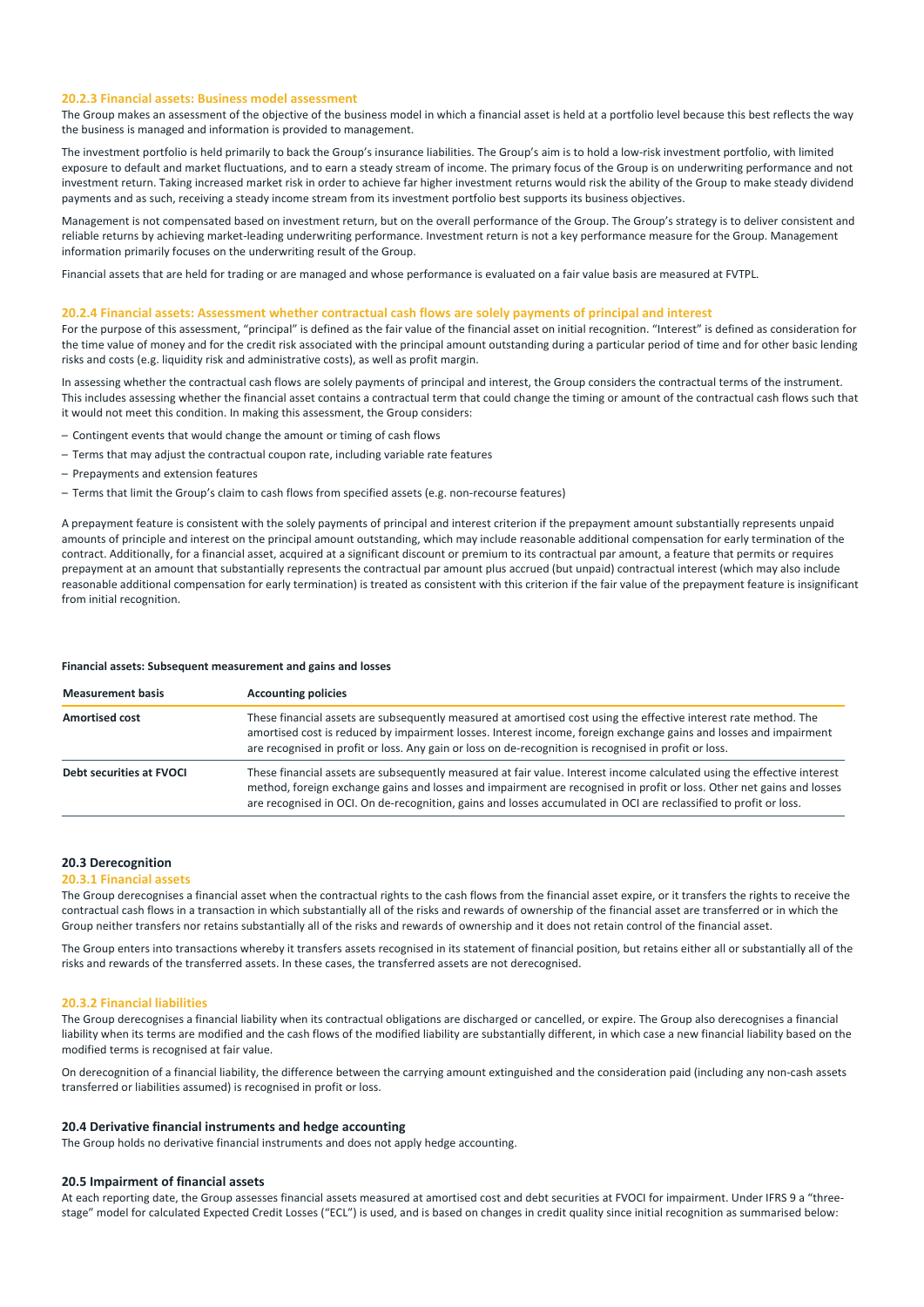#### **20.5.1 Performing financial assets**

Stage 1: From initial recognition of a financial asset to the date on which an asset has experienced a significant increase in credit risk relative to its initial recognition, a stage 1 loss allowance is recognised equal to the credit losses expected to result from its default occurring over the earlier of the next 12 months or its maturity date ("12‐month ECL").

Stage 2: Following a significant increase in credit risk relative to the initial recognition of the financial asset, a stage 2 loss allowance is recognised equal to the credit losses expected from all possible default events over the remaining lifetime of the asset ("Lifetime ECL"). The assessment of whether there has been a significant increase in credit risk requires considerable judgement, based on the lifetime probability of default ("PD"). Stage 1 and 2 allowances are held against performing loans; the main difference between stage 1 and stage 2 allowances is the time horizon. Stage 1 allowances are estimated using the PD with a maximum period of 12 months, while stage 2 allowances are estimated using the PD over the remaining lifetime of the asset.

### **20.5.2 Impaired financial assets**

Stage 3: When a financial asset is considered to be credit-impaired, the allowance for credit losses ("ACL") continues to represent lifetime expected credit losses, however, interest income is calculated based on the amortised cost of the asset, net of the loss allowance, rather than its gross carrying amount.

#### **20.5.3 Application of the new impairment model**

The Group applies IFRS 9's new ECL model to two main types of financial assets that are measured at amortised cost or FVOCI:

- Other receivables, to which the simplified approach prescribed by IFRS 9 is applied. This approach requires the recognition of a Lifetime ECL allowance on day one
- Debt securities, to which the general three‐stage model (described above) is applied, whereby a 12‐month ECL is recognised initially and the balance is monitored for significant increases in credit risk which triggers the recognition of a Lifetime ECL allowance

ECLs are a probability-weighted estimate of credit losses. The probability is determined by the estimated risk of default which is applied to the cash flow estimates. On a significant increase in credit risk, from investment grade to non-investment grade, allowances are recognised without a change in the expected cash flows (although typically expected cash flows do also change) and expected credit losses are rebased from 12-month to lifetime expectations.

The measurement of ECLs considers information about past events and current conditions, as well as supportable information about future events and economic conditions.

#### **20.5.4 Presentation of impairment**

Loss allowances for financial assets measured at amortised cost are deducted from the gross carrying amount of the assets. For debt securities at FVOCI, the loss allowance is recognised in the profit or loss account and accounted for as a transfer from OCI to profit or loss, instead of reducing the carrying amount of the asset.

### **20.5.5 Write‐offs**

Loans and debt securities are written off (either partially or in full) when there is no realistic prospect of the amount being recovered. This is generally the case when the Group concludes that the borrower does not have assets or sources of income that could generate sufficient cash flows to repay the amounts subject to the write‐off.

### **20.6 Transitional disclosures**

Assessments have been carried out on the basis of the facts and circumstances that existed at the date of initial application to determine the business model within which a financial asset is held and to establish the designation and revocation of previous designations of certain financial assets and financial liabilities as measured at FVTPL.

Changes in accounting policies resulting from the adoption of IFRS 9 have been applied retrospectively, except that, in accordance with the transitional provisions in IFRS 9, comparative information for prior periods has not been restated. Accordingly, all comparative period information is presented in accordance with the Group's previous accounting policies, as described in the 2019 Annual Report and Accounts. Differences in the carrying amounts of financial assets and financial liabilities resulting from the adoption of IFRS 9 are recognised in retained earnings as at 1 January 2020.

#### **20.6.1 Classification and measurement**

The following table shows the original measurement categories in accordance with IAS 39 and the new measurement categories under IFRS 9 for the Group's financial assets and financial liabilities as at 1 January 2020.

|                                         | <b>Notes</b> | under IAS 39          | Original classification New classification under<br><b>IFRS 9</b> | Original<br>carrying<br>amount under<br>IAS 39 as at 31<br>Dec 2019 £'k | New carrying<br>amount under<br>IFRS 9 as at 1<br>January 2020<br>£'k |
|-----------------------------------------|--------------|-----------------------|-------------------------------------------------------------------|-------------------------------------------------------------------------|-----------------------------------------------------------------------|
| <b>Financial assets</b>                 |              |                       |                                                                   |                                                                         |                                                                       |
| Other receivables                       | (a)          | Loans and receivables | Amortised cost                                                    | 31                                                                      | 31                                                                    |
| Financial investments - Debt securities | (b)          |                       | FVTPL (designated) FVOCI - Debt instrument                        | 263,629                                                                 | 266,074                                                               |
| Cash and cash equivalents               |              | Loans and receivables | Amortised cost                                                    | 31,791                                                                  | 31,791                                                                |
| <b>Total financial assets</b>           |              |                       |                                                                   | 295,451                                                                 | 297.896                                                               |
| <b>Financial liabilities</b>            |              |                       |                                                                   |                                                                         |                                                                       |
| Trade and other payables                |              | Amortised cost        | Amortised cost                                                    | 12,475                                                                  | 12.475                                                                |
| <b>Total financial liabilities</b>      |              |                       |                                                                   | 12,475                                                                  | 12.475                                                                |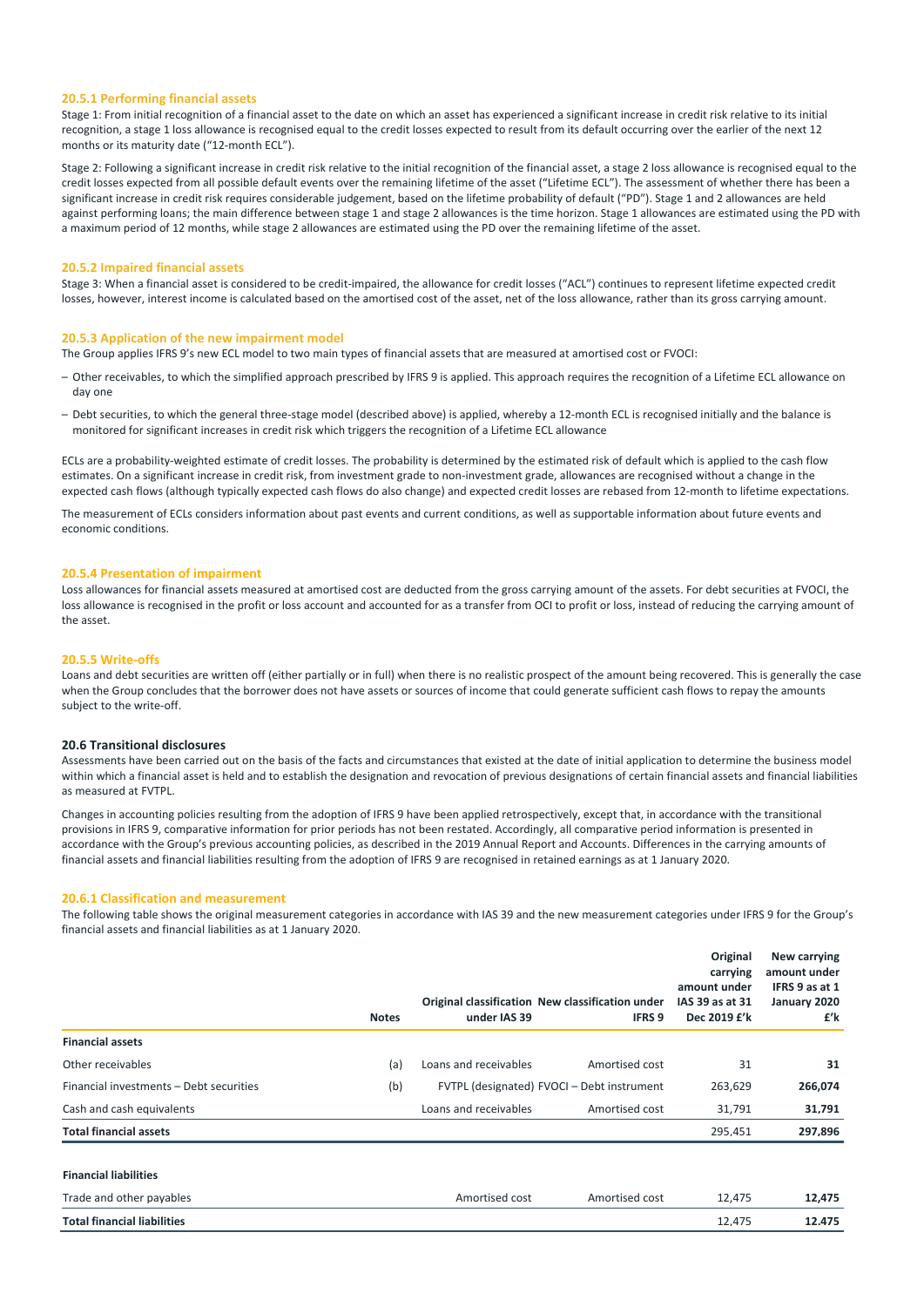- (a) Other receivables does not include receivables relating to insurance contracts, which are out of scope for IFRS 9. There was no increase in the allowance for credit losses over these other receivables on transition to IFRS 9.
- (b) During 2019 the Group carried out a review of its investment portfolio, which resulted in the adoption of updated investment guidelines and the appointment of an investment manager in January 2020. As part of this review, the Board considered the timing of the Group's implementation of IFRS 9 "Financial Instruments", which had been previously delayed under an exemption for insurance companies. The Board elected to dis‐apply the delayed implementation of IFRS 9, in order to bring in the new standard concurrently with the application of the revised investment guidelines and the appointment of a new investment manager.

These investments comprise debt instruments that the Group has previously elected to designated as FVTPL on initial recognition, as was allowed under IAS 39 and the previous investment guidelines. On transition to IFRS 9 and the change in investment manager, the Group has considered the classification of assets held within its investment portfolio as at the date of transition. All debt instruments are primarily held within a business model whose objective is achieved primarily through collecting contractual cash flows of principle and interest and by selling securities where appropriate. The corporate and Government debt securities mature in 0.1 to 7.1 years and the contractual terms of these financial assets give rise on specified dates to cash flows that are solely payments of principal and interest on the principal amount outstanding. These assets have therefore been classified as financial assets at FVOCI under IFRS 9, which is in line with the Group's business model. On transition to IFRS 9, an expected credit loss of £27k was recognised as a decrease in opening retaining earnings and an increase in fair value reserves at 1 January 2020.

The following table reconciles the carrying amounts of the financial assets under IAS 39 to the carrying amounts under IFRS 9 on transition to IFRS 9 on 1 January 2020.

|                                                       | IAS 39 carrying<br>amount at<br>31 December<br>2019<br>£'k | Reclassify<br>£'k        | Remeasure<br>£'k         | <b>IFRS 9 carrying</b><br>amount at<br>1 January 2020<br>£'k |
|-------------------------------------------------------|------------------------------------------------------------|--------------------------|--------------------------|--------------------------------------------------------------|
| Assets                                                |                                                            |                          |                          |                                                              |
| Goodwill                                              | 156,279                                                    |                          |                          | 156,279                                                      |
| Property, plant and equipment                         | 4,568                                                      |                          |                          | 4,568                                                        |
| Right-of-use asset                                    | 189                                                        |                          |                          | 189                                                          |
| Reinsurance assets                                    | 83,931                                                     |                          |                          | 83,931                                                       |
| Deferred tax assets                                   | 210                                                        |                          |                          | 210                                                          |
| Deferred acquisition costs                            | 16,211                                                     |                          |                          | 16,211                                                       |
| Insurance and other receivables                       | 37,785                                                     |                          |                          | 37.785                                                       |
| Prepayments, accrued income and other assets          | 3,627                                                      |                          | (2, 445)                 | 1,182                                                        |
| Financial investments - FVTPL                         | 263,629                                                    | (263, 629)               | L,                       |                                                              |
| Financial investments - FVOCI                         |                                                            | 263,629                  | 2,445                    | 266,074                                                      |
| Cash and cash equivalents                             | 31,791                                                     |                          |                          | 31,791                                                       |
| <b>Total assets</b>                                   | 598,220                                                    | $\overline{\phantom{0}}$ | $\overline{\phantom{0}}$ | 598,220                                                      |
|                                                       |                                                            |                          |                          |                                                              |
| <b>Equity</b>                                         |                                                            |                          |                          |                                                              |
| Issued ordinary share capital                         | 250                                                        |                          |                          | 250                                                          |
| Own shares                                            | (1,061)                                                    |                          |                          | (1,061)                                                      |
| Merger reserve                                        | 48,525                                                     |                          |                          | 48,525                                                       |
| Share-based payment reserve                           | 1,362                                                      |                          |                          | 1.362                                                        |
| <b>FVOCI reserve</b>                                  |                                                            | 237                      |                          | 237                                                          |
| Retained earnings                                     | 218,341                                                    | (237)                    | L                        | 218.104                                                      |
| <b>Total equity</b>                                   | 267,417                                                    | $\overline{a}$           | $\overline{\phantom{0}}$ | 267,417                                                      |
| <b>Liabilities</b>                                    |                                                            |                          |                          |                                                              |
| Insurance liabilities                                 | 212,167                                                    |                          |                          | 212.167                                                      |
| Unearned premium reserve                              | 99,877                                                     |                          |                          | 99.877                                                       |
| Lease liability                                       | 194                                                        |                          |                          | 194                                                          |
| Trade and other payables including insurance payables | 12,475                                                     |                          |                          | 12,475                                                       |
| <b>Current tax liabilities</b>                        | 4,884                                                      |                          |                          | 4,884                                                        |
| Accruals                                              | 1,206                                                      |                          |                          | 1,206                                                        |
| <b>Total liabilities</b>                              | 330,803                                                    |                          | $\overline{\phantom{0}}$ | 330.803                                                      |
| <b>Total equity and liabilities</b>                   | 598,220                                                    |                          | L.                       | 598.220                                                      |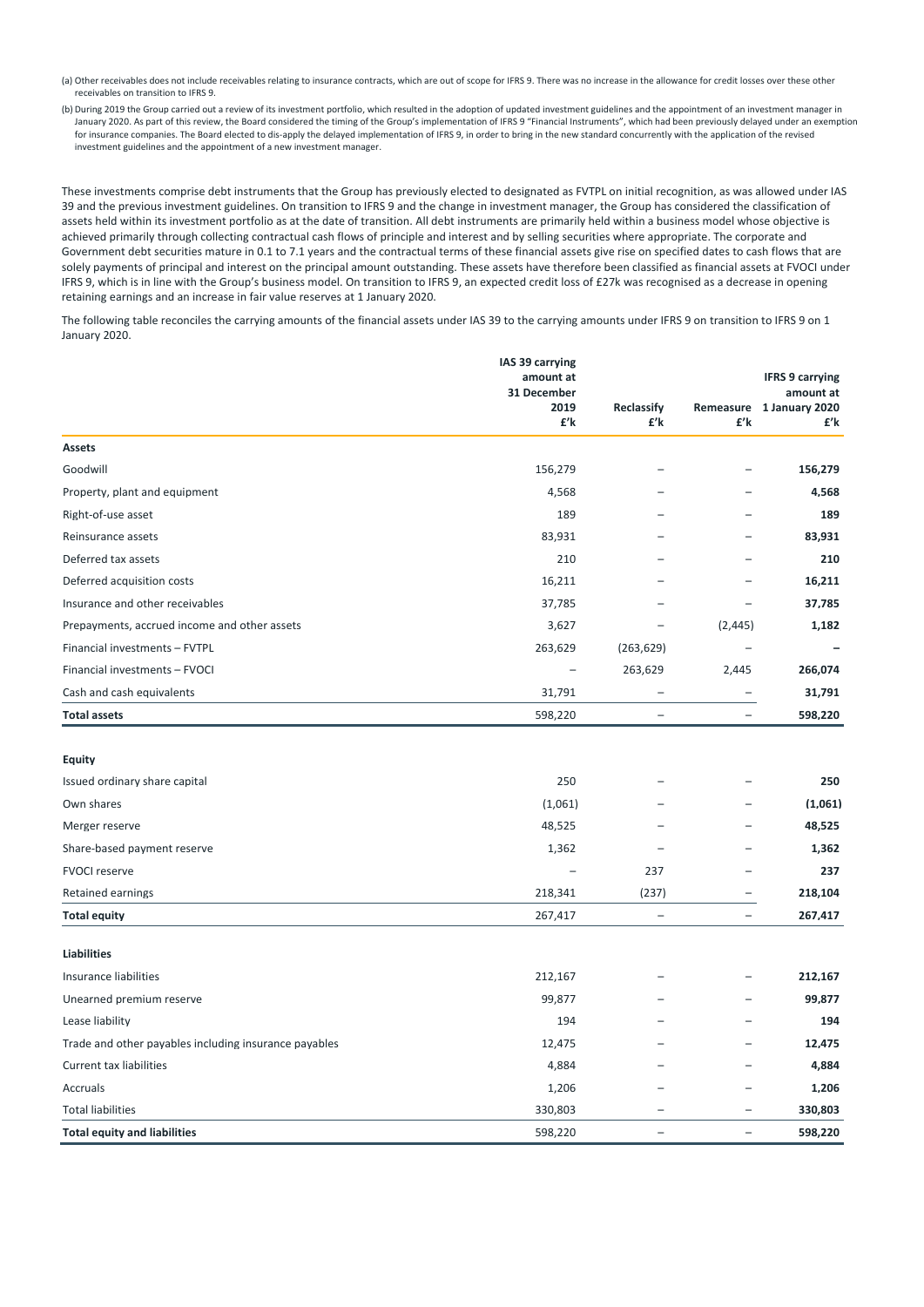### **20.6.2 Classification and measurement**

The Group has determined that the application of IFRS 9's impairment requirements at 1 January 2020 results in an additional expected credit loss as follows.

|                                                                  | £'k |
|------------------------------------------------------------------|-----|
| Loss allowance as at 31 December 2019 under IAS 39               |     |
| Additional expected credit loss recognised at 1 January 2020 on: |     |
| Other receivables                                                |     |
| Debt securities at FVOCL                                         | 27  |
| Expected credit loss allowance at 1 January 2020 under IFRS 9    | 27  |

## **21.EVENTS AFTER THE BALANCE SHEET DATE**

Other than the declaration of a final dividend as disclosed in Note 12 and an announcement of a change in the UK corporation tax from April 2023 as disclosed in Note 10, there have been no material changes in the affairs or financial position of the Company and its subsidiaries since the statement of financial position date.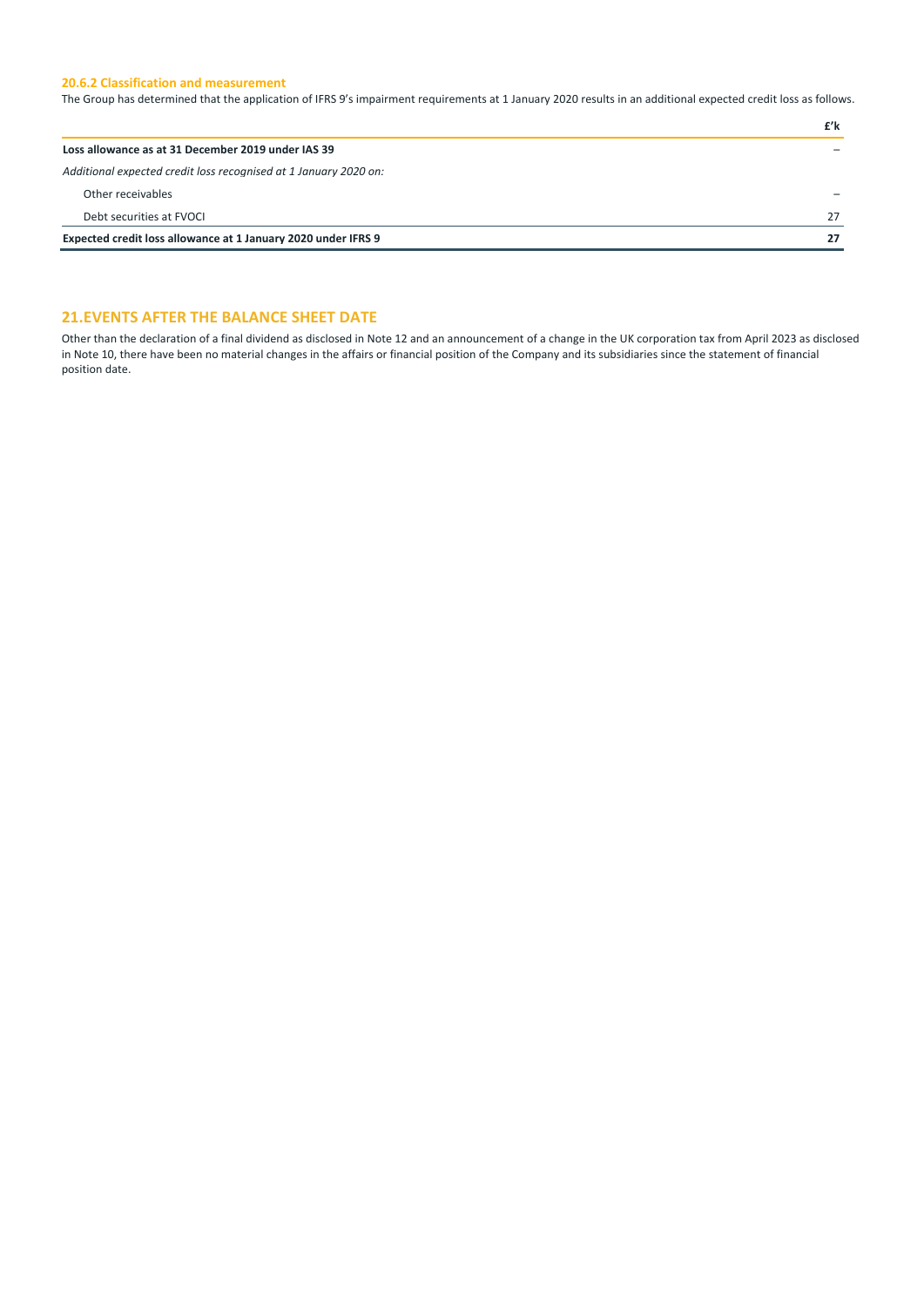## **PARENT COMPANY STATEMENT OF FINANCIAL POSITION**

FOR THE YEAR ENDED 31 DECEMBER 2020

|                                                |                | 2020     | 2019    |
|------------------------------------------------|----------------|----------|---------|
|                                                | <b>Notes</b>   | £'k      | £'k     |
| Assets                                         |                |          |         |
| Investments                                    | $\overline{2}$ | 579,889  | 578,142 |
| Debtors                                        | 4              | 81       |         |
| Prepayments                                    |                | 168      | 33      |
| Cash and cash equivalents                      |                | 745      | 1,121   |
| <b>Total assets</b>                            |                | 580.883  | 579.296 |
|                                                |                |          |         |
| <b>Equity</b>                                  |                |          |         |
| Issued share capital                           | 5              | 250      | 250     |
| Own shares                                     |                | (1, 494) | (1,061) |
| Merger reserve                                 |                | 369,515  | 369,515 |
| Share-based payments reserve                   |                | 1,817    | 1,362   |
| Retained earnings                              |                | 210,449  | 207,743 |
| <b>Total equity</b>                            |                | 580,537  | 577,809 |
| <b>Liabilities</b>                             |                |          |         |
| Creditors: Amounts falling due within one year | 3              | 183      | 1,487   |
|                                                |                |          |         |
| Accruals                                       |                | 163      |         |
| <b>Total liabilities</b>                       |                | 346      | 1,487   |
| <b>Total equity and liabilities</b>            |                | 580.883  | 579.296 |

No income statement is presented for Sabre Insurance Group plc as permitted by section 408 of the Companies Act 2006. The profit after tax of the parent company for the period was £45,284k (2019: £43,491k)

The attached notes form an integral part of these financial statements.

The financial statements were approved by the Board of Directors and authorised for issue on 15 March 2021.

Signed on behalf of the Board of Directors by:

**ADAM WESTWOOD**

Chief Financial Officer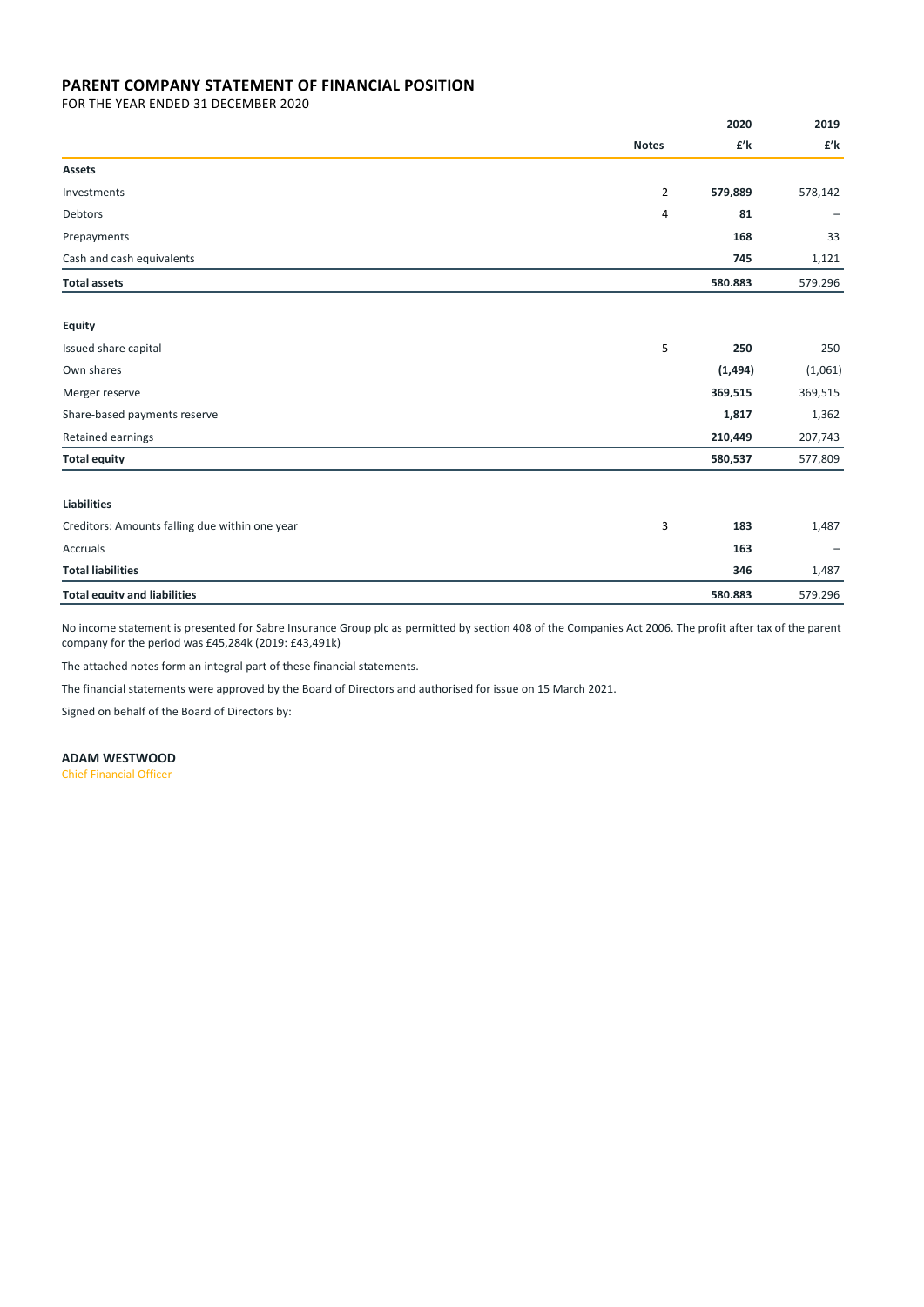## **PARENT COMPANY STATEMENT OF CHANGES IN EQUITY**

FOR THE YEAR ENDED 31 DECEMBER 2020

|                                              | 2020                | 2019      |
|----------------------------------------------|---------------------|-----------|
|                                              | £'k<br><b>Notes</b> | £'k       |
| Ordinary shareholders' equity - at 1 January | 250                 | 250       |
| At 31 December                               | 250                 | 250       |
| Own shares - at 1 January                    | (1,061)             | (1)       |
| Net movement in own shares                   | (433)               | (1,060)   |
| At 31 December                               | (1, 494)            | (1,061)   |
| Merger reserve - at 1 January                | 369,515             | 369,515   |
| At 31 December                               | 369,515             | 369,515   |
| Share-based payment reserve - at 1 January   | 1.362               | 1,036     |
| Settlement of share-based payments           | (1.193)             | (780)     |
| Charge in respect of share-based payments    | 1,648               | 1,106     |
| At 31 December                               | 1,817               | 1,362     |
| Retained earnings - at 1 January             | 207.743             | 206,960   |
| Settlement of share-based payments           | 1,193               | 780       |
| Share scheme transfer to retained earnings   | 98                  | 135       |
| Profit for the year                          | 45,284              | 43,491    |
| Ordinary dividends paid                      | (43.869)            | (43, 623) |
| At 31 December                               | 210,449             | 207,743   |
| <b>Total equity at 31 December</b>           | 580.537             | 577,809   |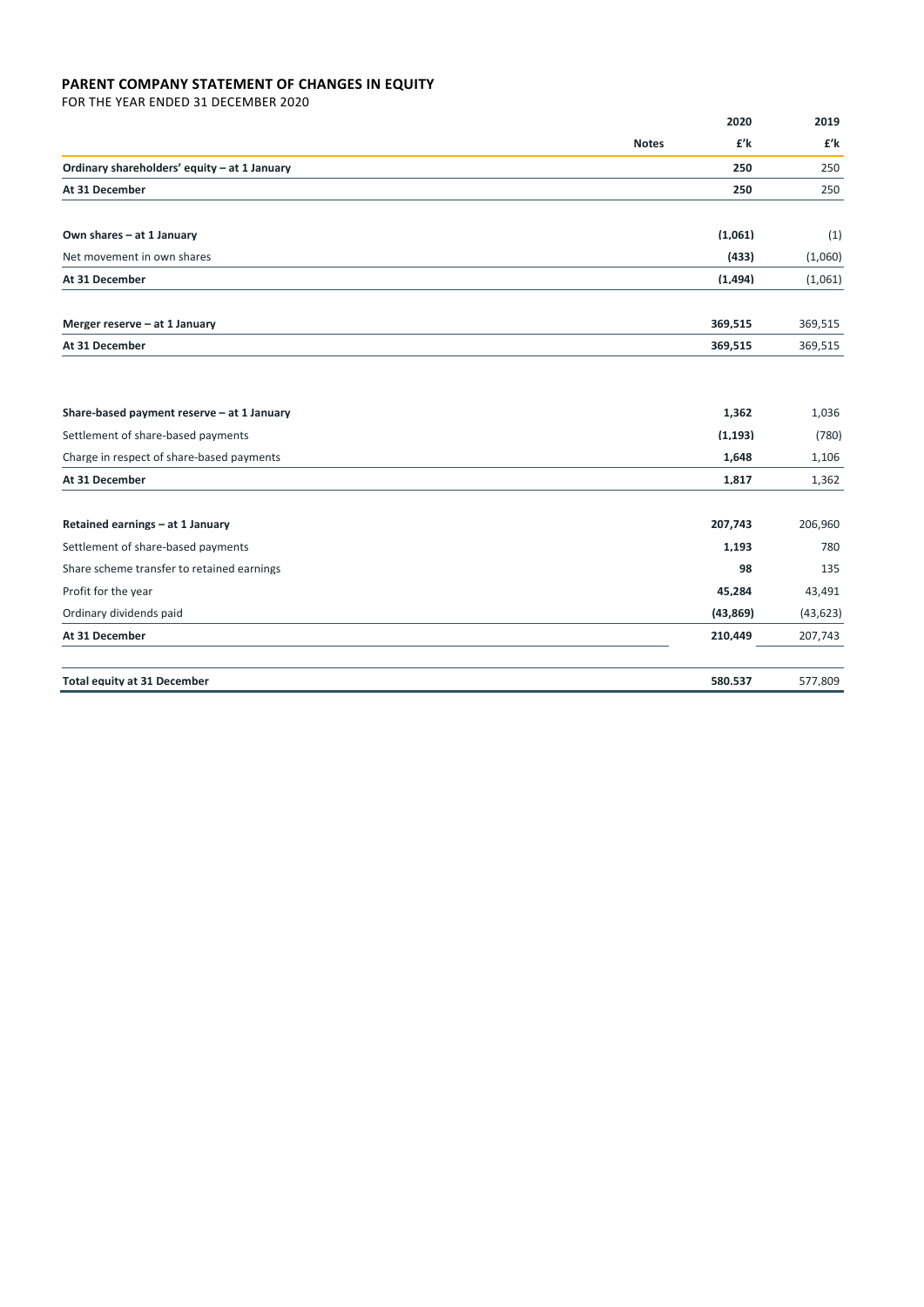## **PARENT COMPANY STATEMENT OF CASH FLOWS**

FOR THE YEAR ENDED 31 DECEMBER 2020

|                                                          | 2020      | 2019      |
|----------------------------------------------------------|-----------|-----------|
|                                                          | f'        | $f'$ k    |
| <b>CASH FLOWS FROM OPERATING ACTIVITIES</b>              |           |           |
| Profit after tax for the year                            | 45,284    | 43,491    |
| Operating cash flows before movements in working capital | 45,284    | 43,491    |
| Movements in working capital:                            |           |           |
| Change in debtors                                        | (81)      |           |
| Change in prepayments                                    | (135)     | (4)       |
| Change in trade and other payables                       | (1,304)   | 973       |
| Change in accruals                                       | 163       |           |
| Net cash generated from operating activities             | 43.927    | 44.460    |
| Net cash used in acquiring and disposing of own shares   | (433)     | (924)     |
| Dividends paid                                           | (43, 870) | (43, 623) |
| Net cash used by financing activities                    | (44, 303) | (44, 547) |
| Net decrease in cash and cash equivalents                | (376)     | (87)      |
| Cash and cash equivalents at the beginning of the year   | 1,121     | 1,208     |
| Cash and cash equivalents at the end of the year         | 745       | 1.121     |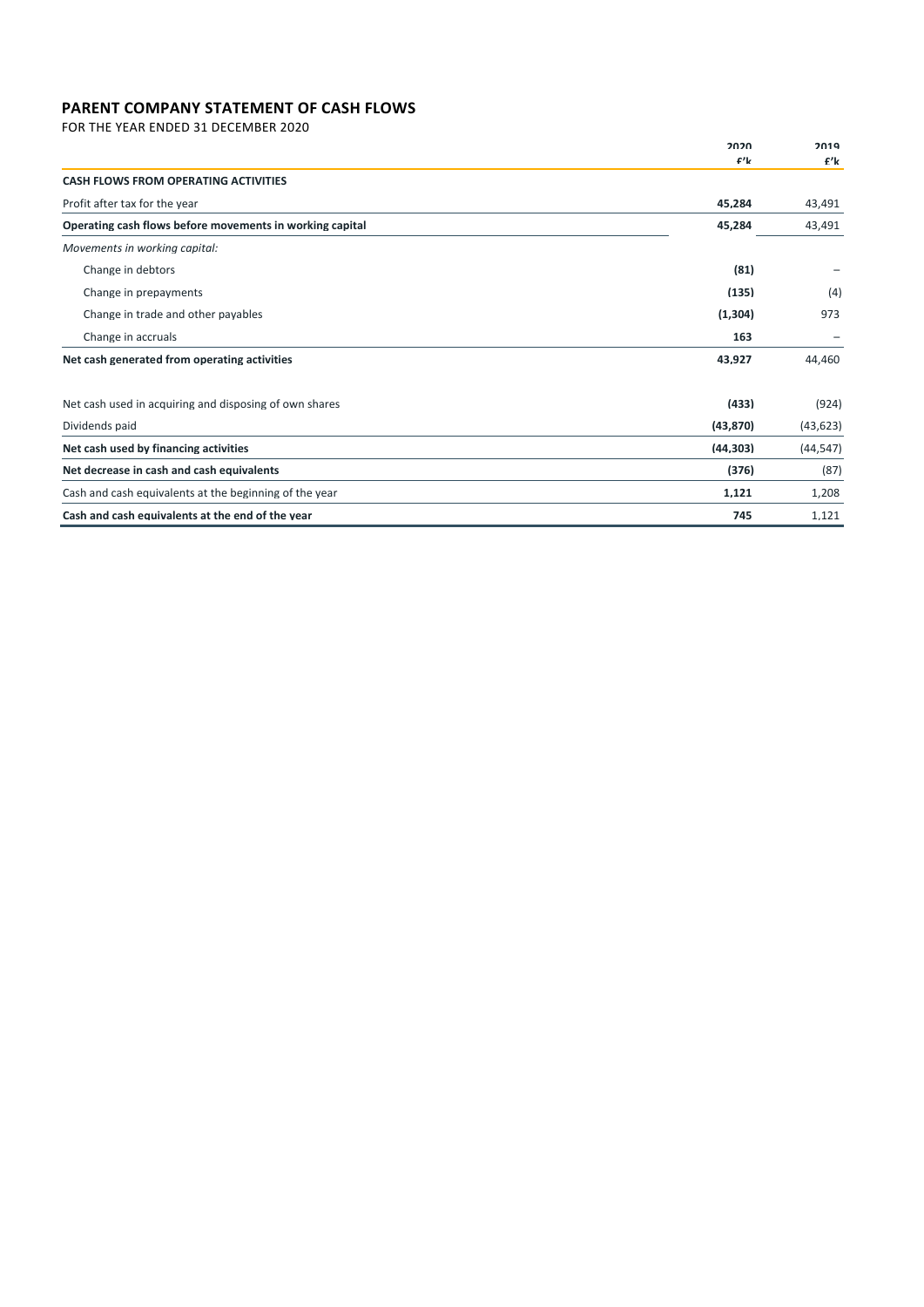## **NOTES TO THE PARENT COMPANY FINANCIAL STATEMENTS**

AS AT 31 DECEMBER 2020

### **1. ACCOUNTING POLICIES**

The principal accounting policies applied in the preparation of these consolidated and company financial statements are included in the specific notes to which they relate. These policies have been consistently applied to all the years presented, unless otherwise indicated.

#### **1.1 Basis of preparation**

These financial statements present the Sabre Insurance Group plc company financial statements for the period ended 31 December 2020, comprising the parent company statement of financial position, parent company statement of changes in equity, parent company statement of cash flows, and related notes.

The financial statements of the Company have been prepared in accordance with International Financial Reporting Standards ("IFRSs") in conformity with the Companies Act 2006 and IFRSs adopted pursuant to Regulation (EC) No 1606/2002 as it applies in the European Union.

In accordance with the exemption permitted under section 408 of the Companies Act 2006, the Company's income statement and related notes have not been presented in these separate financial statements.

The financial statements have been prepared on an historical cost basis, except for investment properties and those financial assets that have been measured at fair value.

The financial statements values are presented in Pounds Sterling (£) rounded to the nearest thousand (£'k), unless otherwise indicated.

The accounting policies that are used in the preparation of these separate financial statements are consistent with the accounting policies used in the preparation of the consolidated financial statements of Sabre Insurance Group plc as set out in those financial statements.

As permitted by section 408 of the Companies Act 2006, the statement of comprehensive income of the parent company is not presented. The additional accounting policies that are specific to the separate financial statements of the Company are set out below.

### **2. INVESTMENTS**

The Company's financial assets are summarised below:

|                                       | 2020    | 2019    |
|---------------------------------------|---------|---------|
|                                       | £'k     | £'k     |
| Investment in subsidiary undertakings | 579,889 | 578,142 |
| <b>Total</b>                          | 579,889 | 578,142 |

### **2.1 Investment in subsidiary undertakings**

### **ACCOUNTING POLICY – INVESTMENT IN SUBSIDIARY UNDERTAKINGS**

Investment in subsidiaries is stated at cost less any impairment.

|                   | 2020    | 2019    |
|-------------------|---------|---------|
|                   | £'k     | £'k     |
| As at 1 January   | 578,142 | 577,036 |
| Additions         | 1,747   | 1,106   |
| As at 31 December | 579,889 | 578,142 |

The only operating insurance subsidiary of the Company is Sabre Insurance Company Limited, from which the value of the Group is wholly derived, as there are no other trading entities within the Group. The Company performed annual impairment test as at 31 December 2020 and 31 December 2019. The Company considers the relationship between the Group's market capitalisation and the book value of its subsidiary undertakings, among other factors, when reviewing for indicators of impairment. As at 31 December 2020 and 31 December 2019, the Company's securities were traded on a liquid market, therefore market value could be used as a definitive indicator of market capitalisation.

#### **Key assumptions**

The valuation uses fair value less costs to sell. The key assumption on which management have based this value is:

– Market capitalisation of the Company at 31 December 2020 of £691,250k (2019: £770,000k).

The Directors conclude that the recoverable amounts of the Company's subsidiary undertakings remain in excess of their book value even after reasonably possible changes in the key inputs and assumptions affecting its market value, such as a significant fall in demand for the product of Sabre Insurance Company Limited or a significant adverse change in the volume of claims and increase in other expenses, before the recoverable amount of Sabre Insurance Company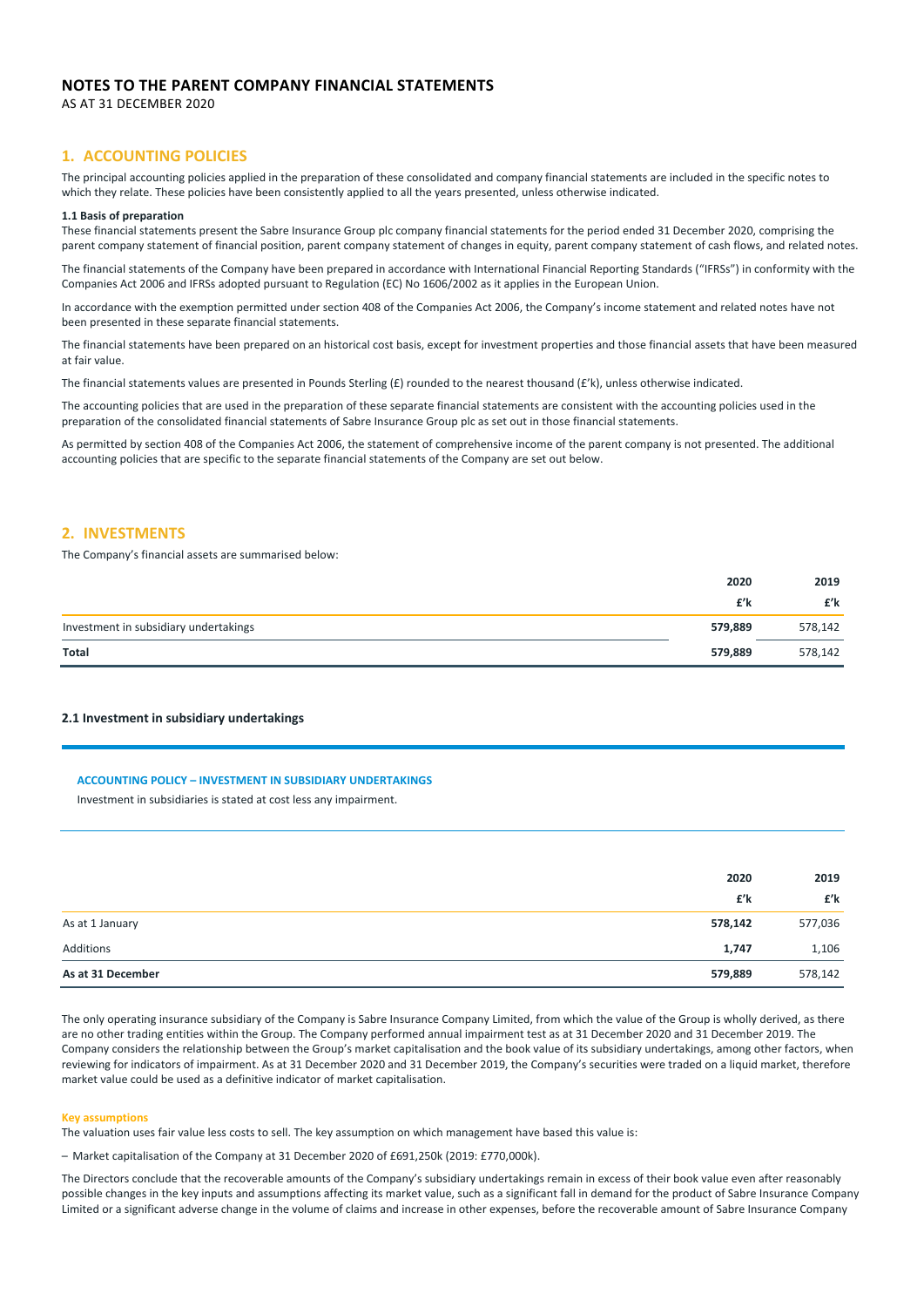Limited would reduce to less than its book value. Therefore, the Directors are of the opinion that there are no indicators of impairment as at 31 December 2020.

The subsidiary undertakings of the Company are set out below. Their capital consists of ordinary shares which are unlisted. In all cases, the Company owns 100% of the ordinary shares, either directly or through its ownership of other subsidiaries.

| Name of subsidiary              | Place of incorporation | <b>Principal activity</b>    |  |
|---------------------------------|------------------------|------------------------------|--|
| Directly held by the Company    |                        |                              |  |
| <b>Binomial Group Limited</b>   | <b>United Kingdom</b>  | Intermediate holding company |  |
| Barbados TopCo Limited          | Guernsey               | Non-trading company          |  |
| Barb IntermediateCo Limited     | Jersey                 | Non-trading company          |  |
| Barb MidCo Limited              | Jersey                 | Non-trading company          |  |
| Barb BidCo Limited              | Jersey                 | Non-trading company          |  |
| Barb HoldCo Limited             | Jersey                 | Non-trading company          |  |
| Indirectly held by the Company  |                        |                              |  |
| Sabre Insurance Company Limited | United Kingdom         | Motor insurance underwriter  |  |

The registered office of each subsidiary is disclosed within Note 137 of the consolidated Group accounts.

## **3. CREDITORS**

|                                    | 2020                     | 2019  |
|------------------------------------|--------------------------|-------|
|                                    | £'k                      | £'k   |
| Due within one year                |                          |       |
| Creditors                          | 183                      | -     |
| Amounts owed by Group undertakings | $\overline{\phantom{0}}$ | 1,487 |
| As at 31 December                  | 183                      | 1,487 |

## **4. DEBTORS**

|                                    | 2020 | 2019 |
|------------------------------------|------|------|
|                                    | £'k  | £'k  |
| Due within one year                |      |      |
| Amounts owed to Group undertakings | 81   |      |
| As at 31 December                  | 81   |      |

## **5. SHARE CAPITAL AND RESERVES**

Full details of the share capital of the Company are set out in Note 15 to the consolidated financial statements.

## **6. DIVIDEND INCOME**

## **ACCOUNTING POLICY – DIVIDEND INCOME**

Dividend income from investment in subsidiaries is recognised when the right to receive payment is established.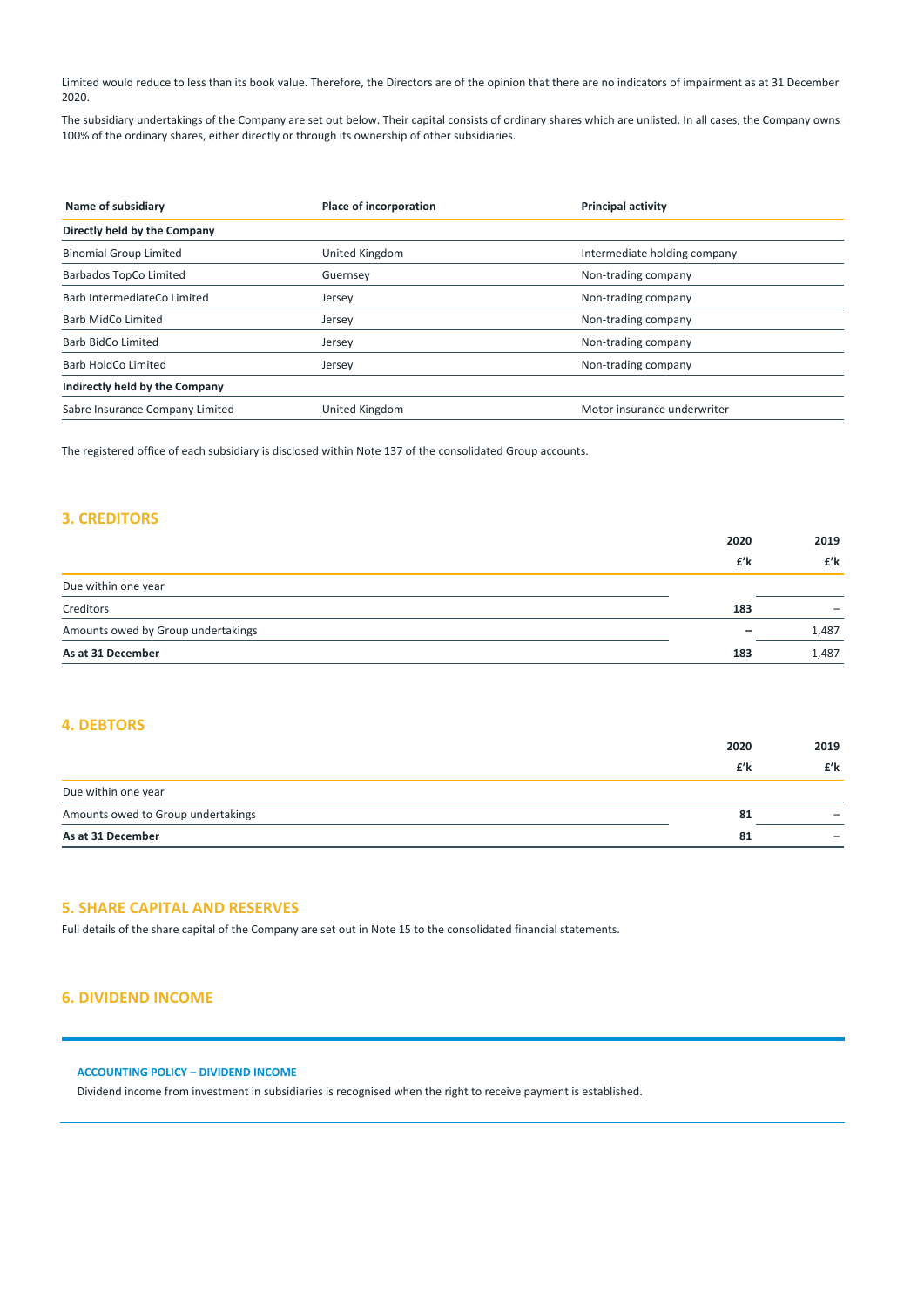### **7. RELATED PARTY TRANSACTIONS**

Sabre Insurance Group plc, which is incorporated in the United Kingdom and registered in England and Wales, is the ultimate parent undertaking of the Sabre Insurance Group of companies.

The following balances were outstanding with related parties at year end:

|                                 | 2020                         | 2019    |
|---------------------------------|------------------------------|---------|
|                                 | £'k                          | £'k     |
| Due from/(to)                   |                              |         |
| Sabre Insurance Company Limited | 81                           | (1,005) |
| Barbados TopCo Limited          | $\qquad \qquad \blacksquare$ | (482)   |
| Total                           | 81                           | (1.487) |

The outstanding balance represents cash transactions effected by Sabre Insurance Company Limited on behalf of its parent company, and will be settled within one year.

## **8. SHARE‐BASED PAYMENTS**

Full details of share‐based compensation plans are provided in Note 16 to the consolidated financial statements.

### **9. RISK MANAGEMENT**

The risks faced by the Company, arising from its investment in subsidiaries, are considered to be the same as those presented by the operations of the Group. Details of the key risks and the steps taken to manage them are disclosed in Note 3 to the consolidated financial statements.

### **10.DIRECTORS AND KEY MANAGEMENT REMUNERATION**

The Directors and key management of the Group and the Company are the same. The aggregate emoluments of the Directors and the remuneration and pension benefits payable in respect of the highest paid Director are included in the Directors' Remuneration Report in the Governance section of the Annual Report and Accounts.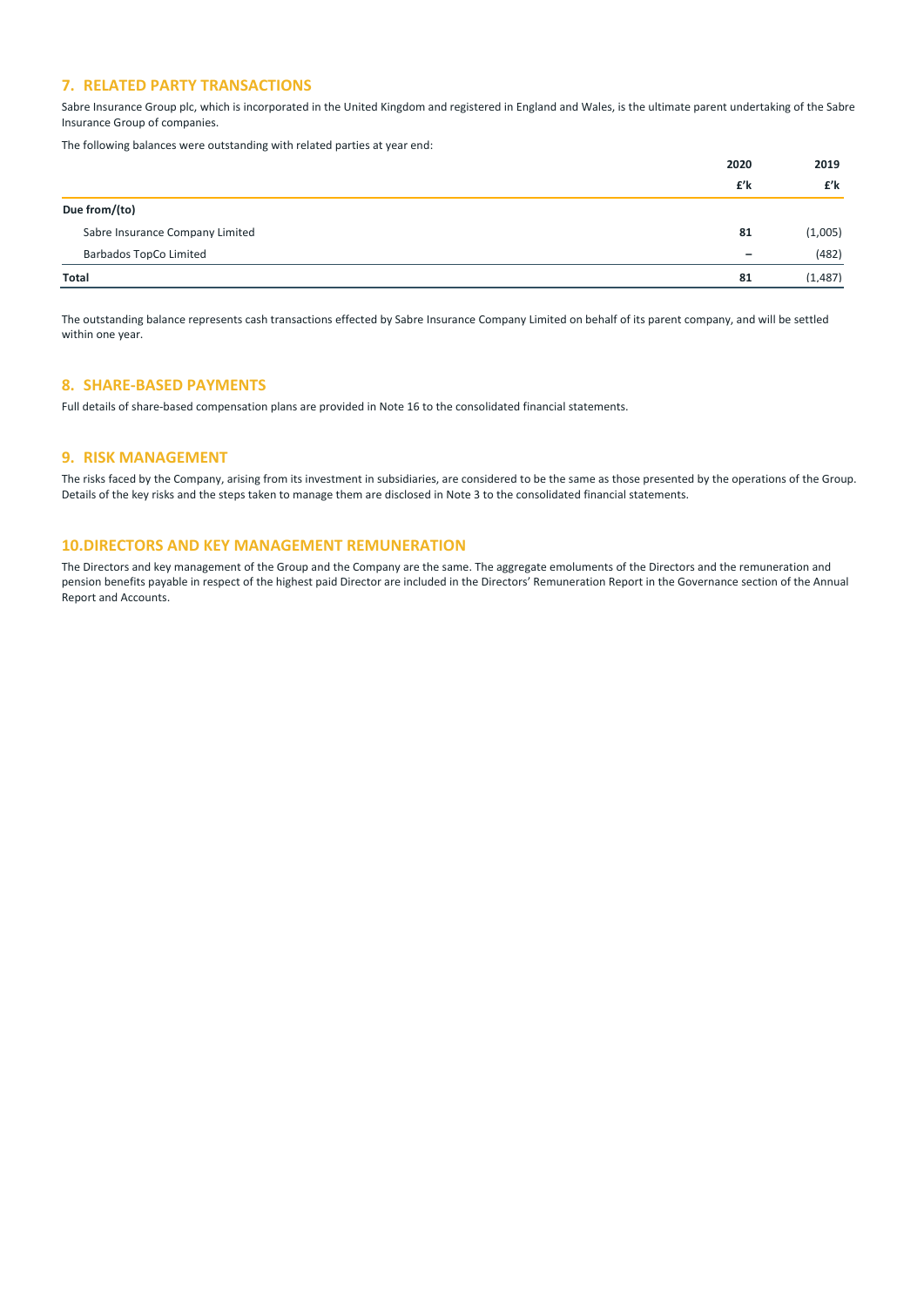## **APPENDIX – FINANCIAL RECONCILIATIONS**

AS AT 31 DECEMBER 2020

## **Adjusted Profit Before Tax**

|                                   | 2020<br>£'k | 2019<br>£'k              | 2018<br>£'k |
|-----------------------------------|-------------|--------------------------|-------------|
| Profit before tax                 | 49,122      | 56,479                   | 61,363      |
| Add:                              |             |                          |             |
| Amortisation of intangible assets |             |                          | 501         |
| <b>Exceptional items</b>          | -           | $\overline{\phantom{a}}$ |             |
| Adjusted profit before tax        | 49.122      | 56.479                   | 61,864      |

## **Adjusted Profit After Tax**

|                                   | 2020<br>£'k | 2019<br>£'k | 2018<br>£'k |
|-----------------------------------|-------------|-------------|-------------|
| Profit after tax                  | 39,798      | 45,711      | 49,568      |
| Add:                              |             |             |             |
| Amortisation of intangible assets |             |             | 501         |
| <b>Exceptional items</b>          |             |             |             |
| Tax on exceptional items          | -           | -           |             |
| Adjusted profit after tax         | 39.798      | 45,711      | 50,069      |

## **Net Loss Ratio**

|                                | 2020<br>£'k | 2019<br>£'k | 2018<br>£'k |
|--------------------------------|-------------|-------------|-------------|
| Net insurance claims           | 88,110      | 101,990     | 97,861      |
| Less: Claims handling expenses | (7,637)     | (7, 558)    | (6, 536)    |
| Net claims incurred            | 80,473      | 94,432      | 91,325      |
| Net earned premium             | 165,707     | 183,238     | 188,235     |
| Net loss ratio                 | 48.6%       | 51.5%       | 48.5%       |

## **Expense Ratio**

|                                | 2020<br>£'k | 2019<br>£'k | 2018<br>£'k |
|--------------------------------|-------------|-------------|-------------|
| Total expenses                 | 36,670      | 32,507      | 34,994      |
| Plus: Claims handling expenses | 7,637       | 7,558       | 6,536       |
| Net operating expenses         | 44,307      | 40,065      | 41,530      |
| Net earned premium             | 165,707     | 183,238     | 188,235     |
| <b>Expense ratio</b>           | 26.7%       | 21.9%       | 22.1%       |

# **Combined Operating Ratio**

|                          | 2020<br>£'k | 2019<br>£'k | 2018<br>£'k |
|--------------------------|-------------|-------------|-------------|
| Total expenses           | 36,670      | 32,507      | 34,994      |
| Net insurance claims     | 88.110      | 101,990     | 97,861      |
|                          | 124.780     | 134.497     | 132,855     |
| Net earned premium       | 165.707     | 183,238     | 188,235     |
| Combined operating ratio | 75.3%       | 73.4%       | 70.6%       |